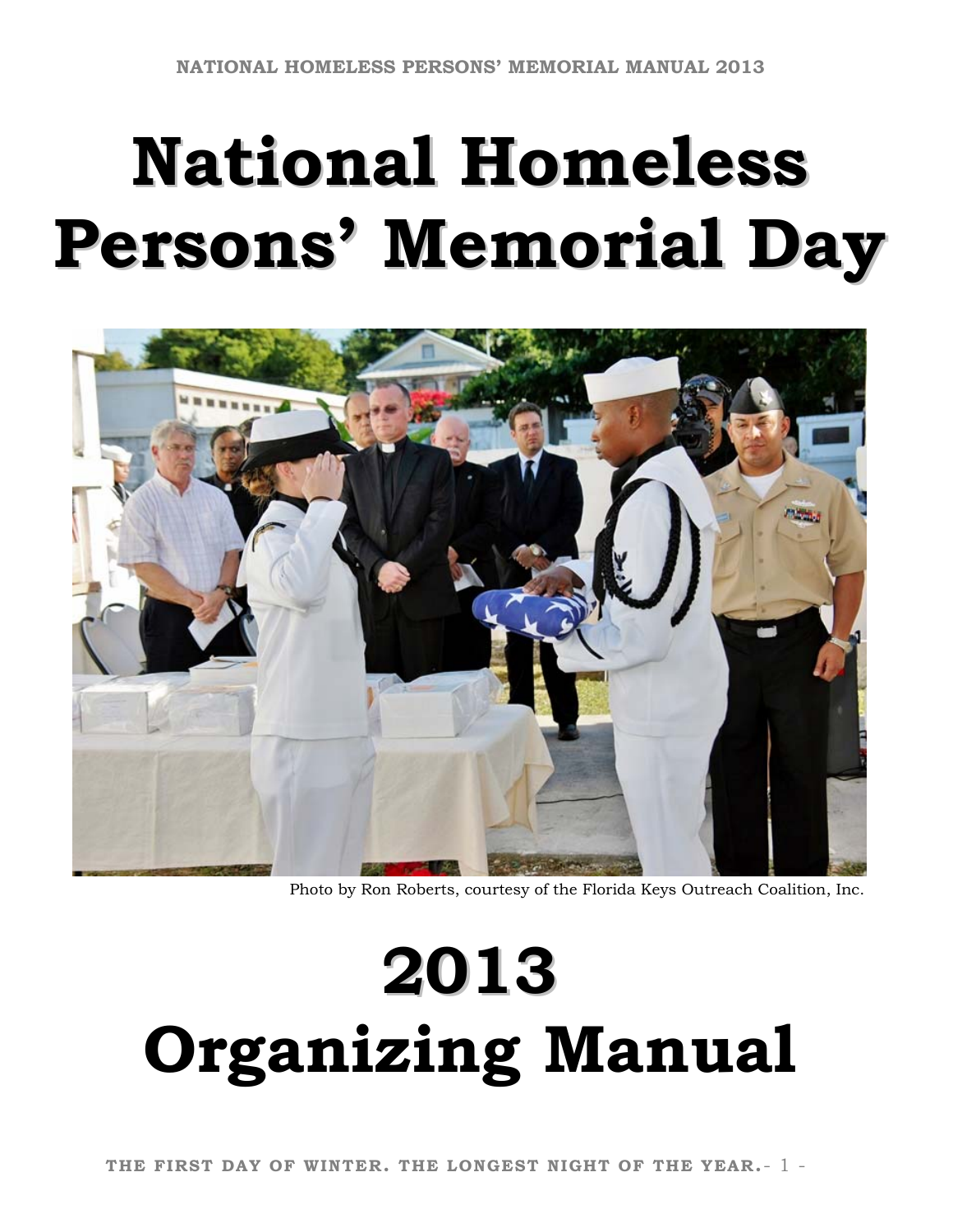# **Organizing Manual**

Edited by Marcy Rudins, Hope College (MI) '14

## *National Homeless Persons' Memorial Day December 21, 2013*

Homeless people will die in your community this year. Plan to memorialize them on December 21, the first day of winter, the longest night of the year.

In 2012, over 150 communities representing 40 states and the District of Columbia participated in the 23rd Annual National Homeless Persons' Memorial Day. As we enter the New Year, let's make 2013 a year of more awareness by organizing even more memorial events throughout the nation.

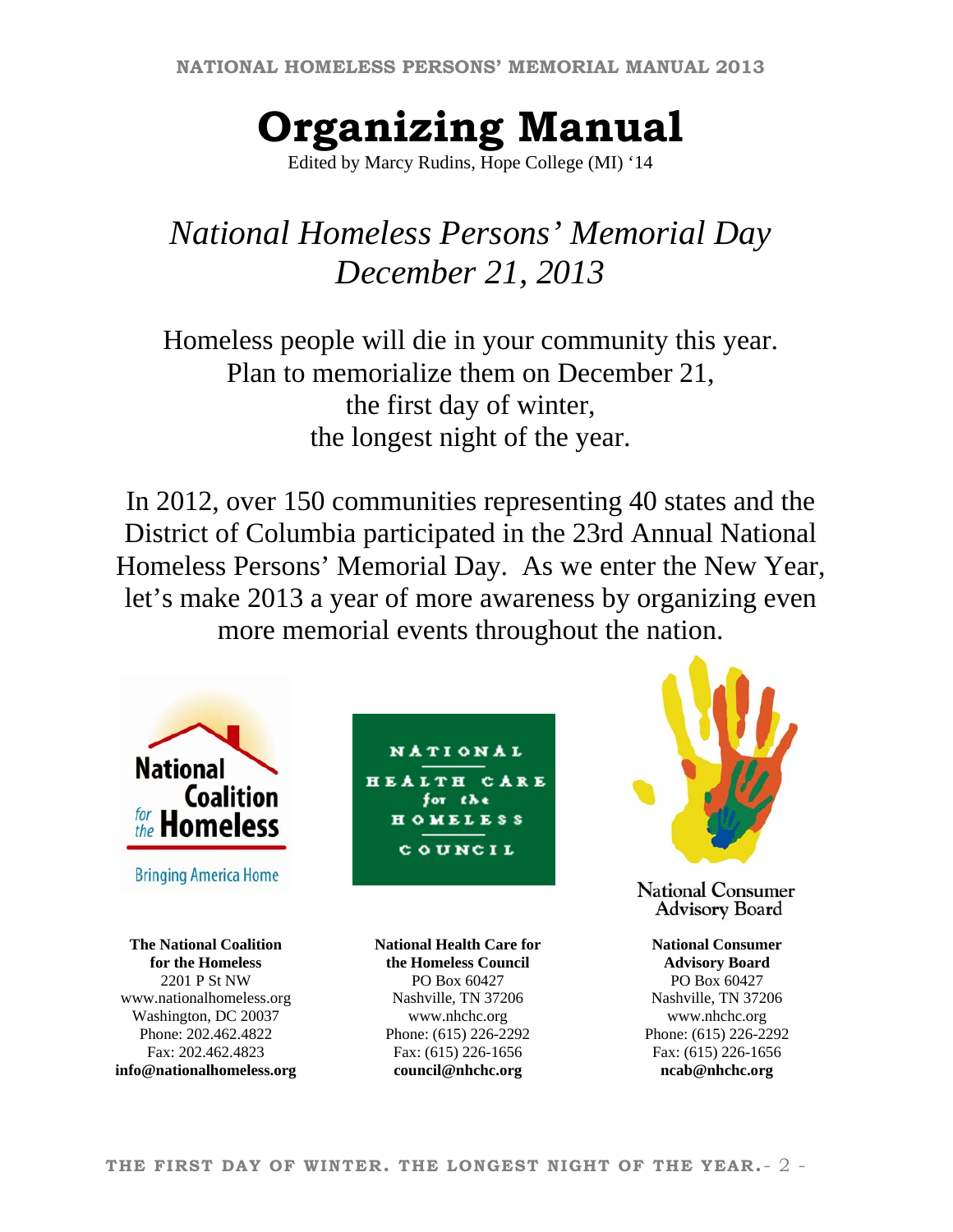# **Table of Contents**

- 4 An Overview
- 5 Organizing an Event to Commemorate National Homeless Persons' Memorial Day
- 7 2012 Memorial Day Event Locations
- 10 Sample Flyer
- 11 Sample Program
- 13 Sample News Release
- 15 Sample State Proclamation
- 16 Sample City/County Resolution
- 17 "Bloggers Unite"
- 18 Highlights of 2012 Memorial Day Events
- 44 "Saying Good-Bye: A Story about Loss in a Shelter"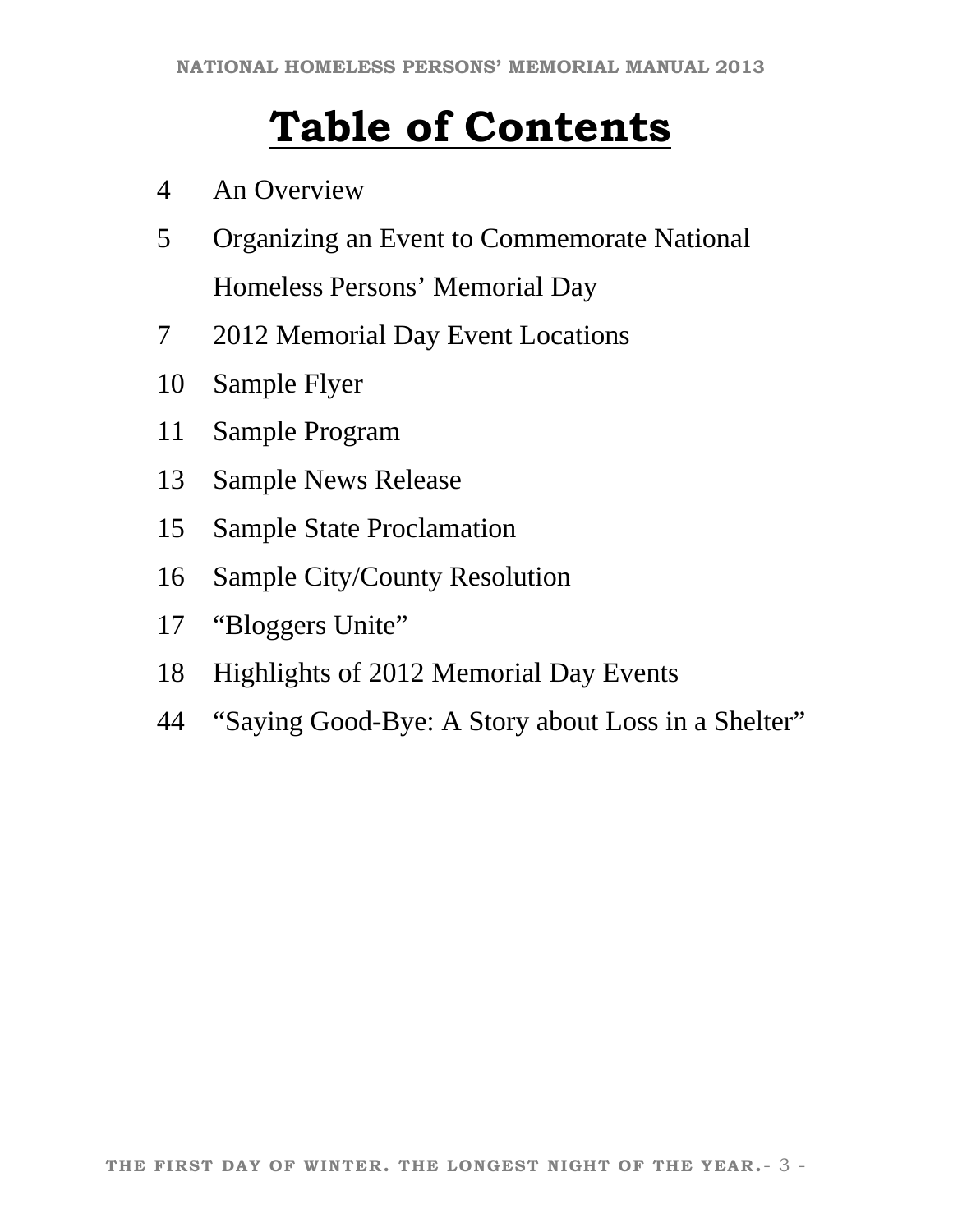# **An Overview**

Each year since 1990, on or near December  $21<sup>st</sup>$ , the first day of winter, the longest night of the year, the National Coalition for the Homeless (NCH) has sponsored **National Homeless Persons' Memorial Day** to bring attention to the tragedy of homelessness and to remember our homeless friends who have paid the ultimate price for our nation's failure to end homelessness. Beginning in 2005, the National Health Care for the Homeless Council and the National Consumer Advisory Board joined NCH as co-sponsors of this meaningful event.

In an effort to maximize the impact of the day, we encourage local and statewide organizations to hold memorials for those who have died homeless in their communities. In 2012, over 150 cities, representing 40 states and the District of Columbia held memorial days on December  $21<sup>st</sup>$  or around that date to honor the people who died homeless.

#### *What You Can Do*

- 1. Determine how many homeless persons have died during the previous year in your community. There is no official tracking of homeless deaths in most communities, so *start now* to collect the names of those who die. Work with people who are homeless, service providers, and public officials to compile as complete a list as possible.
- 2. Organize an event to commemorate this day and raise awareness about homelessness and its severity.

#### *This Manual*

This manual should serve as a resource to assist you in your efforts. If you have any questions, contact:

Michael Stoops, NCH, at (202) 462-4822 x234 or mstoops@nationalhomeless.org and/or Brian Zralek, the Consumer Advocate at the National Health Care for the Homeless Council, at (615) 226-2292 or bzralek@nhchc.org.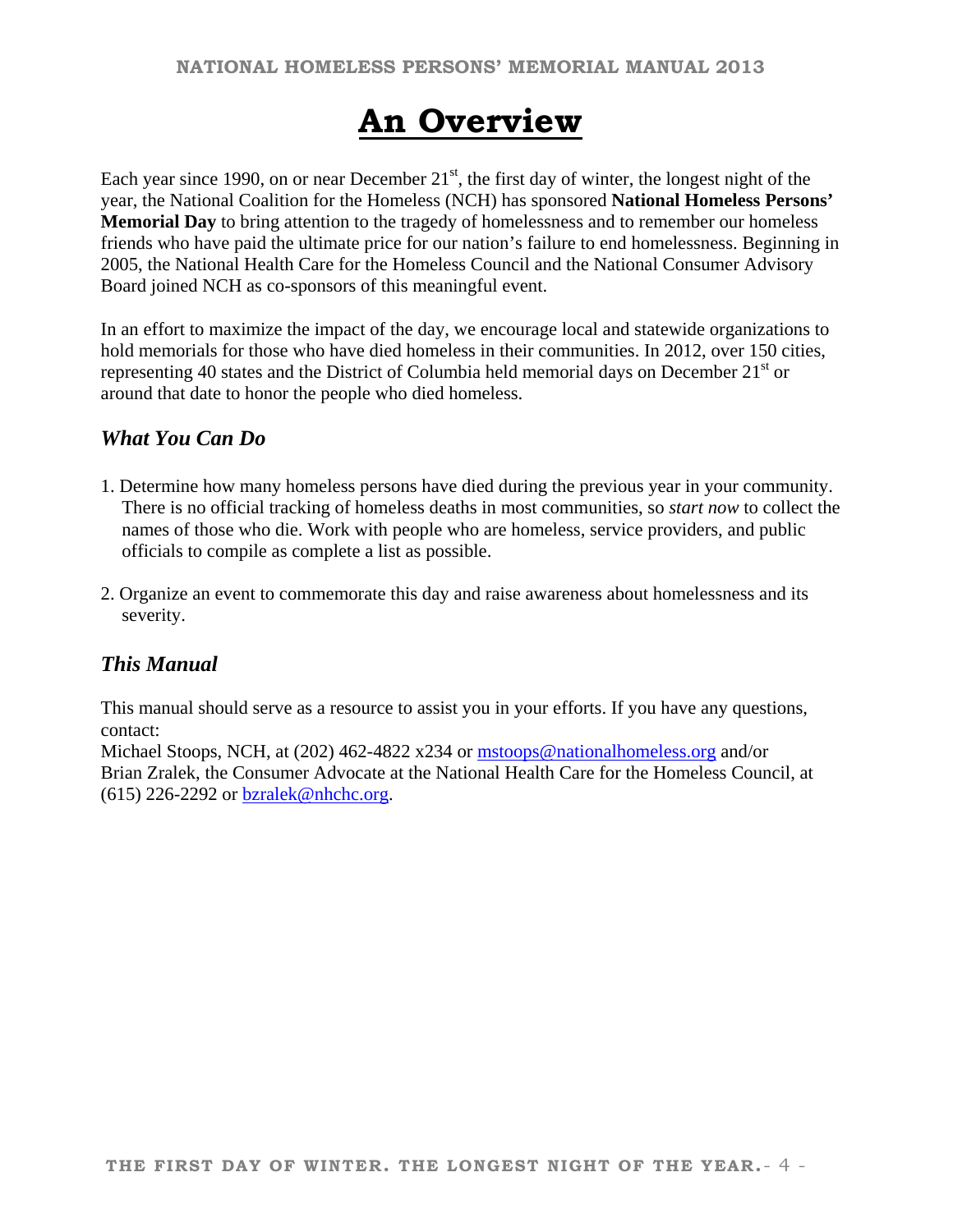# **Organizing an Event to Commemorate National Homeless Persons' Memorial Day**

#### *Your Event*

Invite other organizations to participate in planning the event. Local and statewide coalitions for the homeless, health care for the homeless projects, shelters, housing programs, service providers and outreach programs may all wish to participate. People who have experienced homelessness or who still have no homes should be at the center of these events at every stage.

Decide what type of event you will sponsor. Past events have included:

- Candlelight marches
- Silent marches
- Vigils
- Graveside services
- Plays and performances
- Special religious services
- Public policy advocacy events

A few of the 2012 Memorial Day events are described in this manual. Please keep in mind that these are local events tailored to diverse communities. Local organizers are encouraged to think creatively about ways to honor the memory of those who have died in their own community, as together we work for a future devoid of homelessness.

Work with your local health department and/or health care clinic/program to identify the number of people who have died in your community without an address. Try also to obtain people's names and ages.

A name-reading ceremony is a powerful component of many **National Homeless Persons' Memorial Day** events.

Please contact Michael Stoops at NCH at (202) 462-4822 x234, mstoops@nationalhomeless.org and/or Brian Zralek at NHCHC at (615) 226-2292 or bzralek@nhchc.org with the following information:

- What type of event you are planning
- The number of homeless people who have died in your community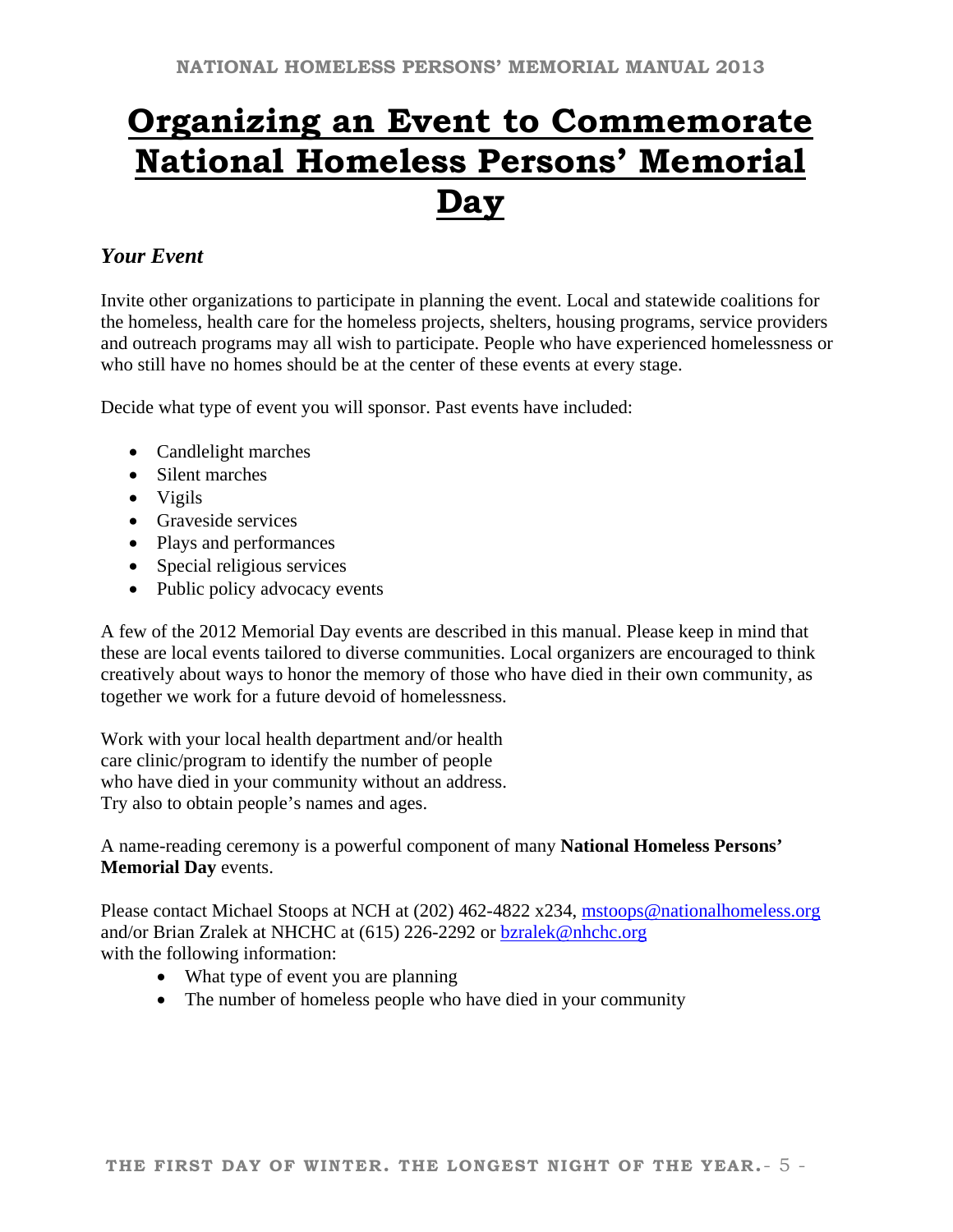#### *Working with the Media*

Media coverage of homelessness usually reaches its peak just as winter begins and during the holidays. **National Homeless Persons' Memorial Day** offers a great opportunity to work with the media during this time in order to raise awareness of the issue of homelessness. Media coverage is a great tool to emphasize governmental policies, or lack thereof, which can be a part of the problem for those people experiencing homelessness. As governmental policies can also be part of the solution for homelessness, make sure to give credit where it is due. Materials regarding current policy issues are always available at www.nationalhomeless.org or www.nhchc.org.

#### **Your group should:**

Issue a news release (see enclosed sample on page 13) announcing your event, giving information on the details and the needs in your community.

Write a letter-to-the-editor of your local newspaper drawing attention to your event and to the issue of homelessness in general.

Invite local media to your event if you feel comfortable doing so. Some Memorial Day organizers prefer private gatherings to express their grief.

#### *Working with your Local Government*

In order to attract more attention to this year's **Memorial Day**, work with your local city council, mayor, state legislature, or governor. Encourage them to pass a proclamation/resolution that recognizes December 21<sup>st</sup> as **National Homeless Persons' Memorial Day** and describes homelessness as a continuing and serious issue that must be resolved (see sample proclamations on page 15).

#### *For Additional Homeless Memorial Day Resources:*

Please visit http://www.nhchc.org/resources/consumer/homeless-persons-memorial-day/ to see resources and useful links from **National Homeless Persons' Memorial Day**.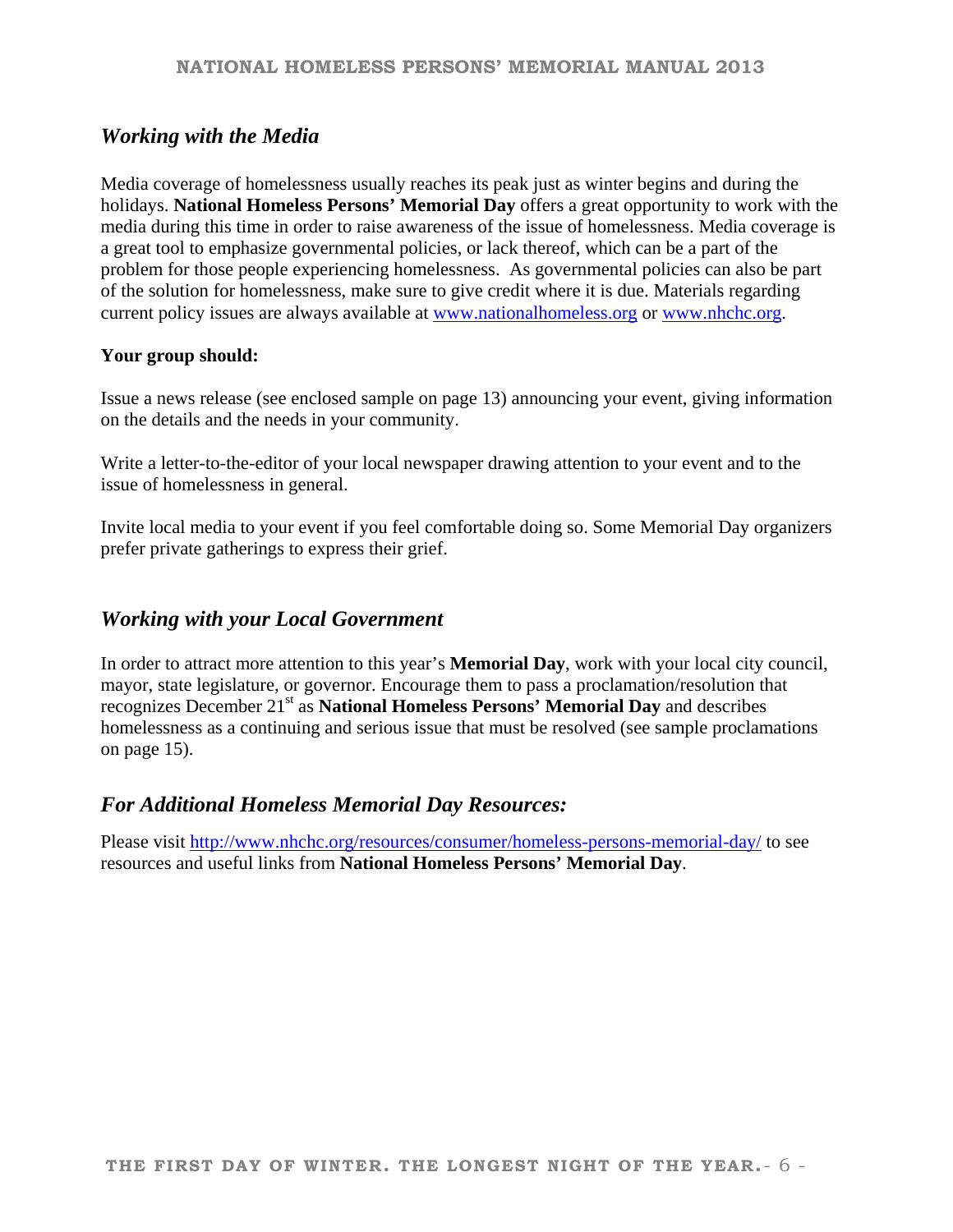# **2012 Memorial Day Event Locations**

**In 2012, over 150 communities across the United States held National Homeless Persons' Memorial Day events.** 

**Arizona:** Tucson

**California:** Concord, Glendale, Long Beach, Los Angeles**,** Merced, Milpitas, Modesto, Palm Springs, Pasadena, Redding, San Diego, San Jose, San Luis Obispo, Santa Cruz, and Ventura.

**Colorado:** Boulder, Colorado Springs, Denver, Grand Junction, and Pueblo

**Connecticut:** Danielson, Hartford, Middleton, New Britain, New London, New Milford, Norwich, and Putnam

**District of Columbia:** Washington, DC

**Florida:** Charlotte Co., Citrus County, Crystal River, Fort Lauderdale, Fort Myers, Jacksonville, Leon Co., Melbourne, Monroe Co. (Key West), Naples, Pinellas Co. (St. Petersburg), Sarasota, St. Augustine, Suwannee Co. (Live Oaks), and Tampa.

**Georgia:** Atlanta, Decatur, Hinesville, and Marietta

**Idaho:** Boise

**Illinois:** Belleville, Chicago, and Rockford

**Indiana:** Evansville, Indianapolis, and Jeffersonville

**Iowa:** Davenport and Des Moines

**Kentucky:** Lexington, Louisville, and Paducah

**Maine:** Bangor and Portland

**Maryland:** Baltimore and Elkton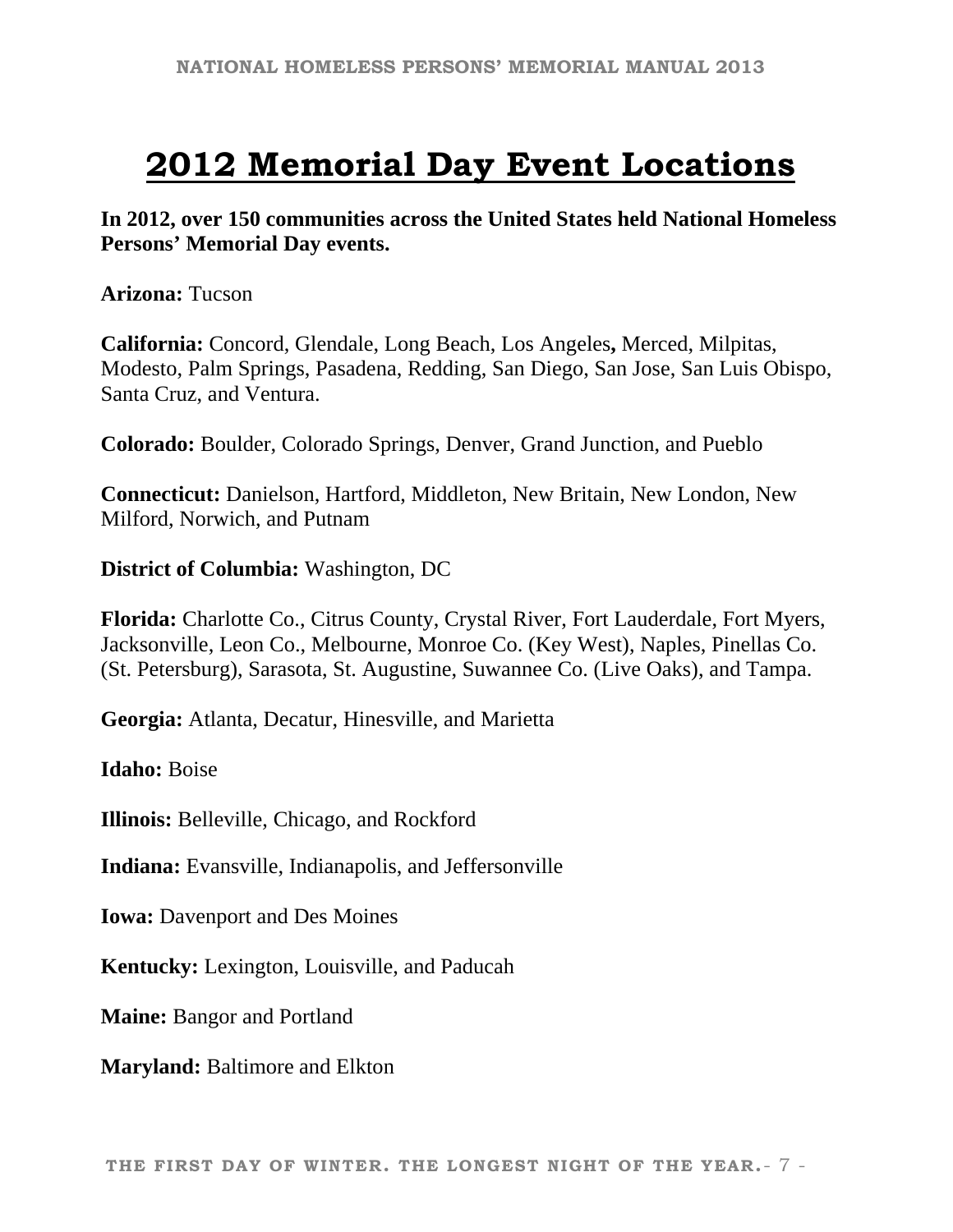#### **NATIONAL HOMELESS PERSONS' MEMORIAL MANUAL 2013**

#### **Massachusetts:** Boston, Hyannis, and Springfield

**Michigan:** Kalamazoo and Traverse City

**Minnesota:** Duluth and Minneapolis

**Mississippi:** Hattiesburg

**Missouri:** St. Louis

**Montana:** Helena, Kalispell, and Yellowstone Co. (Billings)

**Nevada:** Las Vegas

**New Hampshire:** Concord, Keene, Laconia, Manchester, Nashua, Newport, Peterborough, and Portsmouth

**New Jersey:** Camden, Jersey City, Mercer Co.(Trenton), Middlesex Co. (North Brunswick), and Newark

**New Mexico:** Albuquerque

**New York:** Bronx, Buffalo, Jamestown, New York City, Rochester, and Syracuse

**North Carolina:** Greensboro, High Point, and Raleigh

**Ohio:** Cincinnati, Cleveland, Columbus, Dayton, and Toledo

**Oklahoma:** Tulsa

**Oregon:** Albany, Coos Bay, Grants Pass, Hood River, Newport, and Portland

**Pennsylvania:** Lancaster, Philadelphia, Pittsburgh, Pottstown, and Wilkes-Barre

**Rhode Island:** Providence

**South Carolina:** Sioux Falls

**Tennessee:** Knoxville, Memphis, and Nashville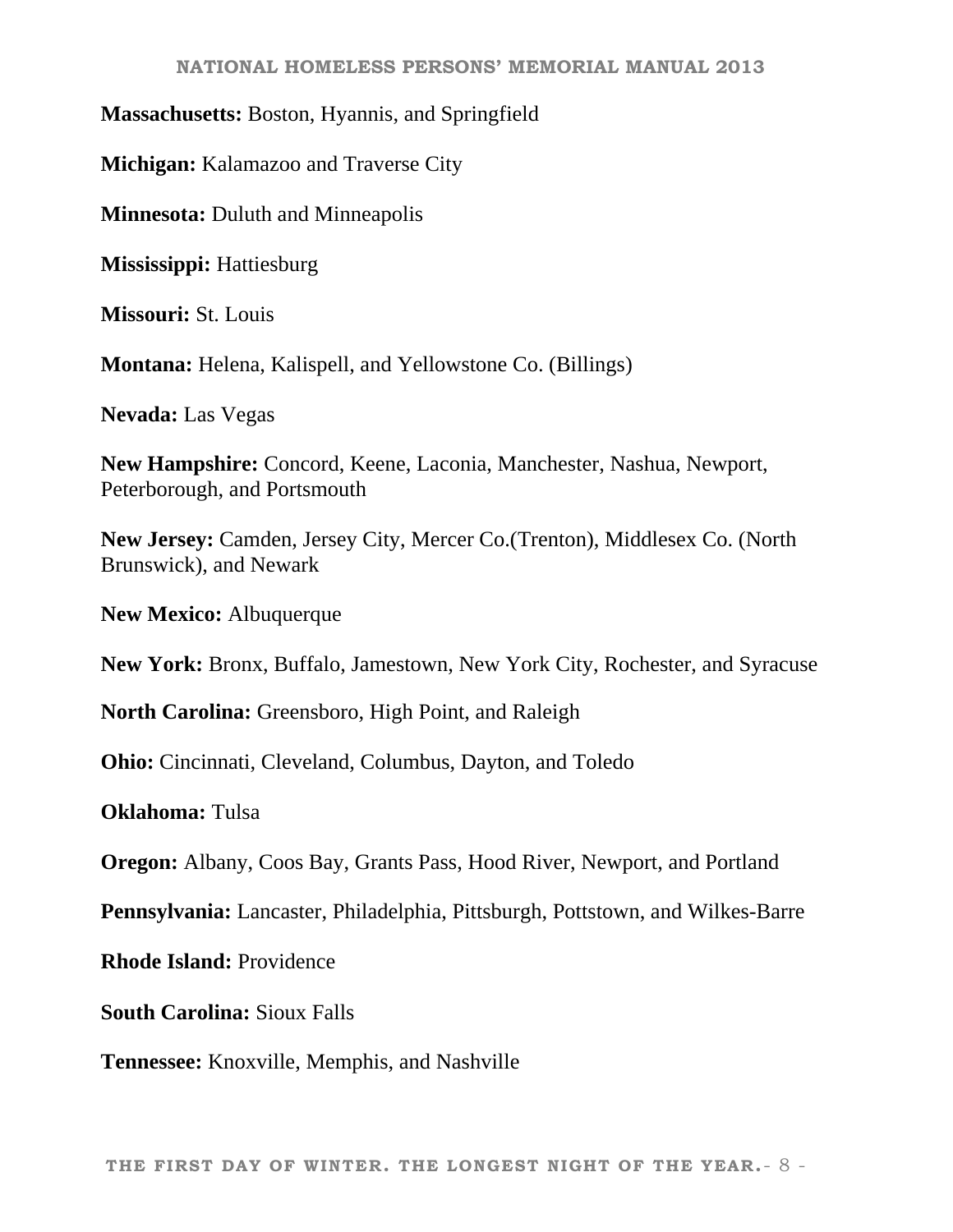**Texas:** Austin, Bryan-College Station, Corpus Christi, Fort Worth, Houston, and Lubbock

**Utah:** Salt Lake City

**Vermont:** Brattleboro, Burlington, Montpelier, Randolph, Rutland, and White River Junction

**Virginia:** Charlottesville, Chesapeake, Norfolk, Portsmouth, and Virginia Beach

**Washington:** Bremerton, Seattle, Spokane, and Yakima

**Wisconsin:** Green Bay, Kenosha, and La Crosse

**Wyoming:** Casper and Cheyenne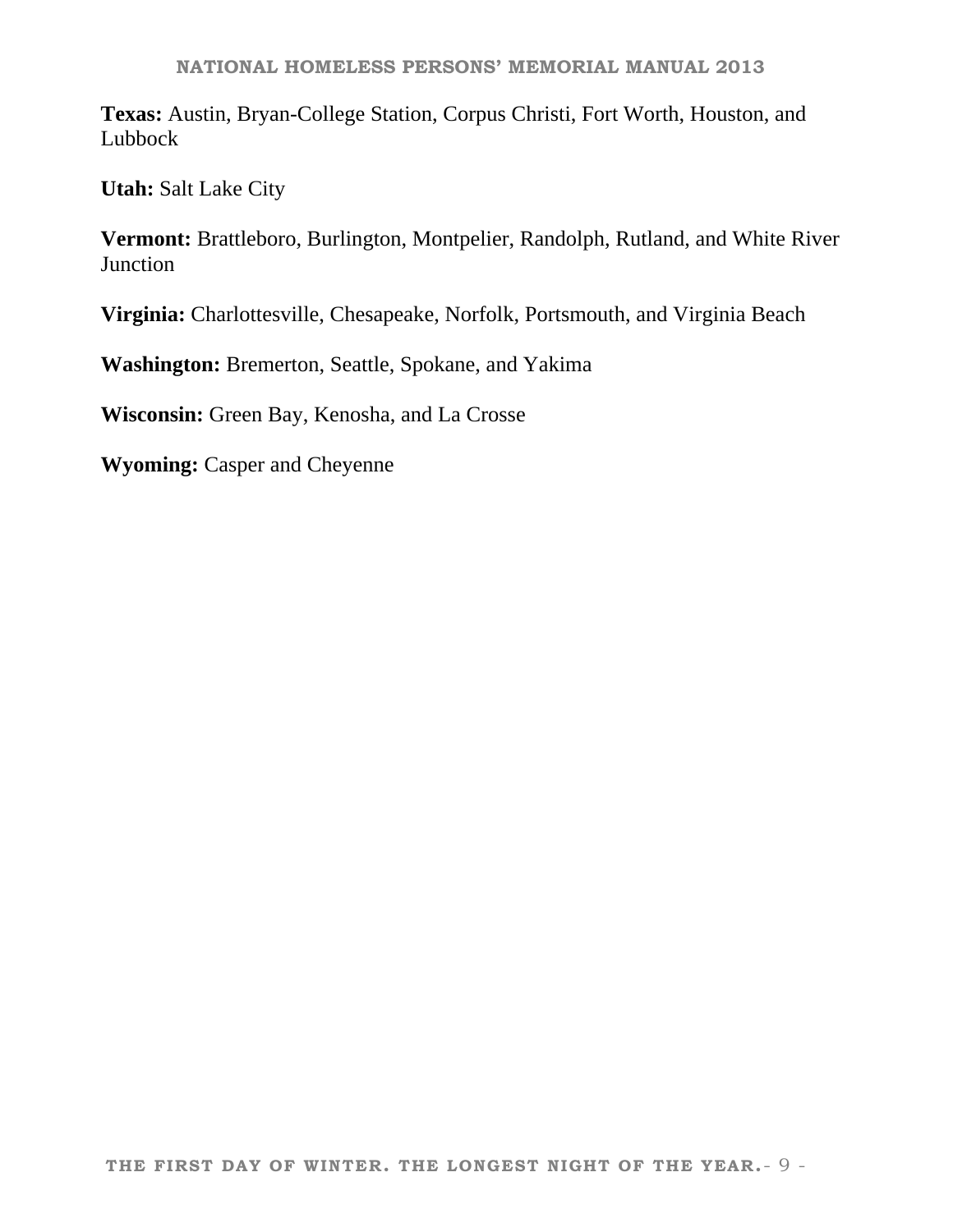



# **Homeless Memorial Day**

# **Tuesday, December 21st 4 pm In front of the State House, Concord**

## **PLEASE JOIN US**

*TAKE A FEW MOMENTS TO REMEMBER THOSE WHO HAVE DIED FROM HOMELESSNESS IN NEW HAMPSHIRE*

> *For more information, contact: Maggie Fogarty, American Friends Service Committee (603)224-2407*  mfogarty@afsc.org

Please bring a candle, for the vigil, and a food item for the Friendly Kitchen

**THE FIRST DAY OF WINTER. THE LONGEST NIGHT OF THE YEAR.**- 10 -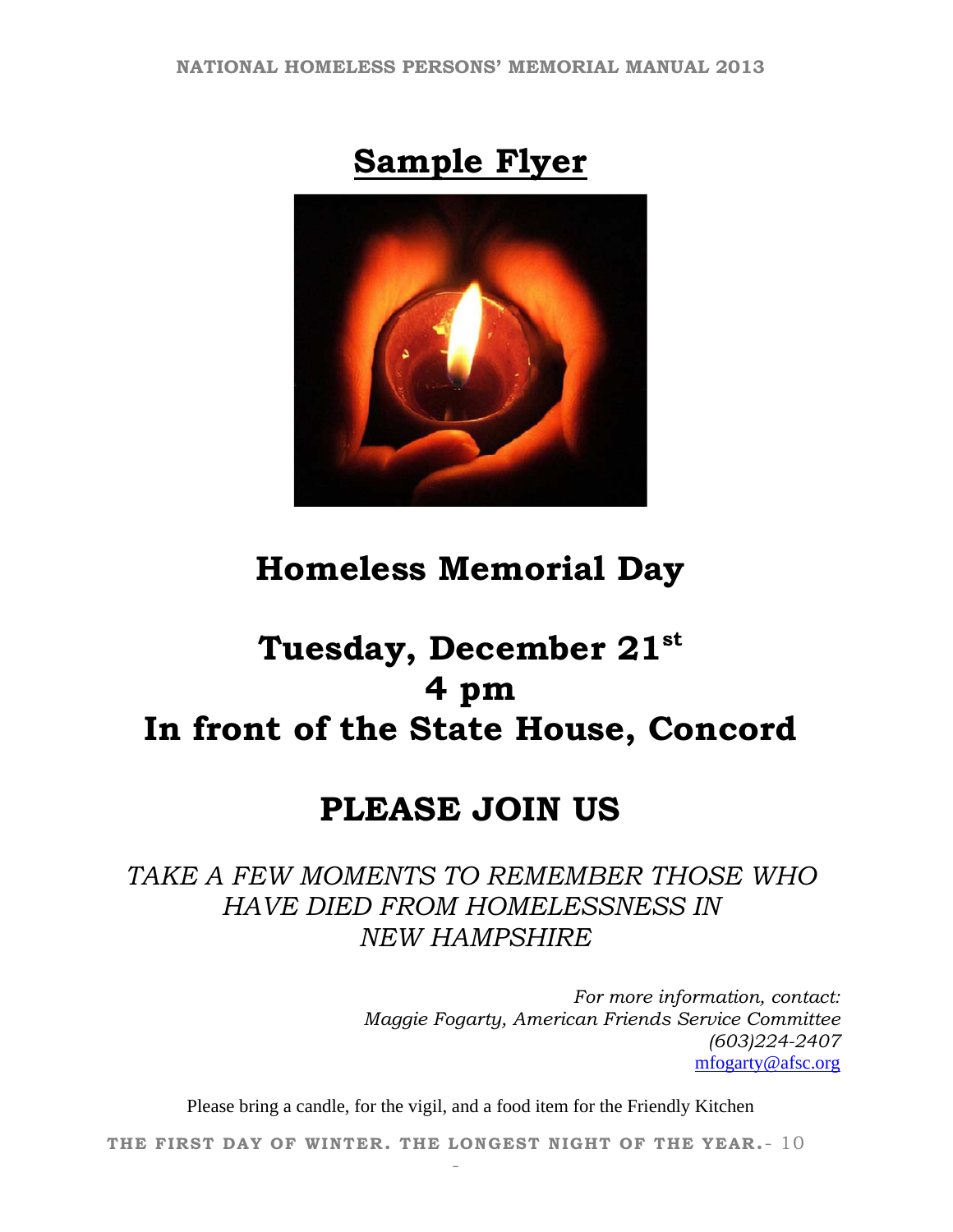# **Sample Program**

#### **The Longest Night of the Year**

Welcome to the Ninth Annual Homeless Persons' Memorial Day Service in Central Florida.

This service commemorates the lives of the homeless members of our community who died. Participants will join community groups, service providers and individuals in more than 175 cities across the United States who are holding their own services today.

This candlelight service is held on December 21st, the first day of winter and the longest night of the year. Our goal is to commemorate the lives of the mothers or fathers, sons or daughters who died on our streets or in our emergency shelters from illness or conditions directly related to their homelessness. In many cases, this service will be the only commemoration of their lives.

In Seminole, Orange and Osceola Counties, 33 people lost their lives while homeless. Advocates, friends, community leaders and service providers hope to bring attention to the need for more resources to provide affordable housing, emergency shelter and medical care for our most vulnerable citizens.

Thank you for attending this service. For more information about how you can help end homelessness, contact:

### **Homeless Persons' Memorial Day**

 December 21st  $9:00 a.m.$ 

*A ceremony to commemorate the lives of the homeless members of our community who died this past year* 

### Sponsored by



Hosted by First Presbyterian Church 106 E. Church Street Orlando, FL 32801

Homeless Services Network of Central Florida (407) 893-0133 www.hsncfl.org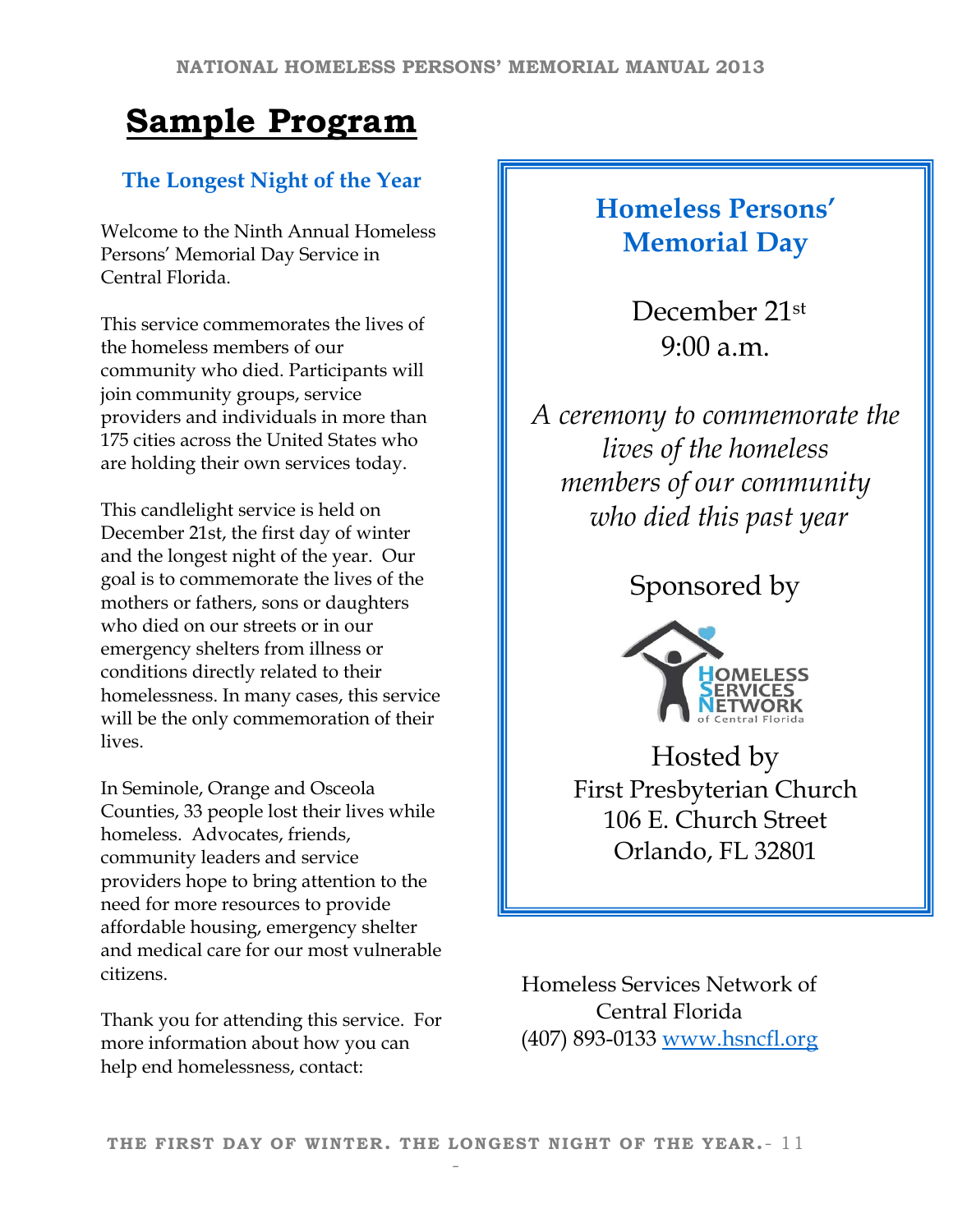#### **NATIONAL HOMELESS PERSONS' MEMORIAL MANUAL 2013**

### **MEMORIAL SERVICE**

#### **Opening Prayer**

Pastor Case Thorp First Presbyterian Church of Orlando

#### **Welcome**

Cathy Jackson Homeless Services Network of Central Florida

#### **Proclamation from the City of Orlando**

Alana Brenner City Clerk

#### **Eulogy**

Robert Stuart Commissioner, City of Orlando

#### **Reading of the Names**

Bakari Burns Chairman of the Board, Homeless Services Network

> **Jackie Dowd Remembers George Crossley**

**Co-workers Remember Steve "Rocky" Cook** 

 **Musical Selection/ Poetry** 

 **Closing Prayer (Candle Lighting)** 

Pastor Case Thorp First Presbyterian Church

### **THOSE WE HONOR:**

*Adrian Acevedo Connie Asbury Teri Lee Brookshire Albert Capps William Phillip Capps Brenda Davis David Dotterer Jonathon Wayne Duck James Evans James Fisher Arturo Miguel Garcia Timothy Giedlin Jay Girard David Glenn Lois Ann Gyermoti Keith Hess (known as Stacey) Heide Hewett David Hills* 

*"J.R." Bernard King Daniel Martin Jacobs (known as Chief) Alan Martin Joe Mitchell Gerald Ramsey Susan Roa John Robicheaux Michael Self Phillip Tanner Jerry L. Thomas Sherry Tyner Bradley Watson John Handzlik (known as Mohawk) Wendell Wright Heather Young* 

*Steve "Rocky" Cook George Crossley* 



HSN thanks the First Presbyterian Church of Orlando for hosting this memorial service.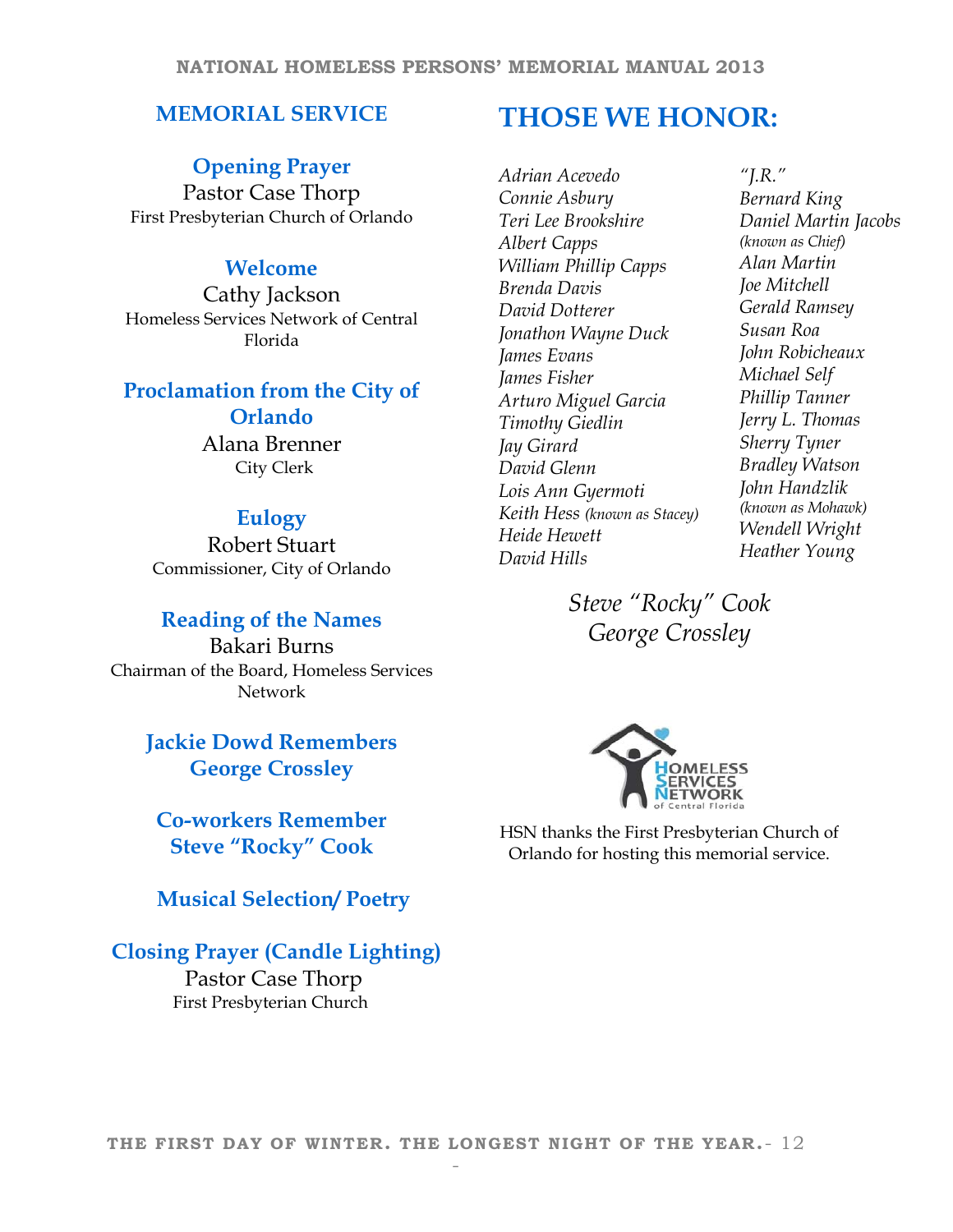### **Sample News Release**

Contact Jennine Miller, Project H.O.M.E., 215-990-5668 or jenninemiller@projecthome.org *OR* John Melis, Homeless Advocacy Project, 215-523-9583 or jmelis@philalegal.org

### *Philadelphians To Honor Homeless Persons Who Have Died, Call for An End to Homelessness*

### *HOMELESS MEMORIAL DAY - TUESDAY, DECEMBER 21ST*

PHILADELPHIA, PA — Hundreds of Philadelphians will gather to remember those homeless and formerly homeless Philadelphians who died and call for an end to homelessness. Homeless Memorial Day, an annual event commemorated in over 150 cities and counties across the United States on the first day of winter, will also be a call to action to end homelessness in our city and our nation. Speakers will include well-known homeless advocate Sister Mary Scullion, Councilwoman Jannie Blackwell, as well as local religious leaders and several formerly homeless persons. Building on the theme of "Remember, Hope, and Heal," the event will feature a ceremonial reading of the names of more than 85 persons, homeless and formerly homeless, who died in the past year. The event is open to the public.

- WHO: Homeless advocates, service providers, homeless and formerly homeless persons, religious leader, concerned citizens, city representatives, … and YOU.
- **WHAT**: Homeless Memorial Day candlelight vigil, performances, and call to action
- **WHERE:** LOVE Park at the corner of 15<sup>th</sup> Street & JFK Boulevard

**WHEN:** Tuesday, December  $21<sup>st</sup>$ ,  $4:30$  to  $5:30$  p.m.

Advocates, service providers, homeless and formerly homeless people, religious leaders, and concerned citizens will honor the lives and dreams of homeless men and women who died this year in Philadelphia and will renew their commitment to end homelessness. More than 85 homeless and formerly homeless persons who lost their lives this year will be remembered.

Since 1990, the National Coalition for the Homeless has sponsored National Homeless Persons' Memorial Day on the first day of winter to bring attention to the tragedy of homelessness and to remember our homeless citizens who have paid the ultimate price for our nation's failure to address the issue.

Organizers of this year's event are calling attention to this time of economic hardship for many Americans: "Unemployment and poverty are increasing, foreclosures continue at a record rate, and shelters and food pantries cannot meet the increased demand," said Sister Mary Scullion, one of the speakers on Tuesday. "We use this occasion to call on all Philadelphians and all Americas to wake up and recommit ourselves to ending homelessness. While we seek economic solutions for our country, we cannot forget our most vulnerable citizens."

After declining in the late 1990s, the number of homeless persons in Philadelphia has increased since 2000, though Philadelphia continues to make strides in creating permanent housing opportunities. The most recent street census – a quarterly overnight count of individuals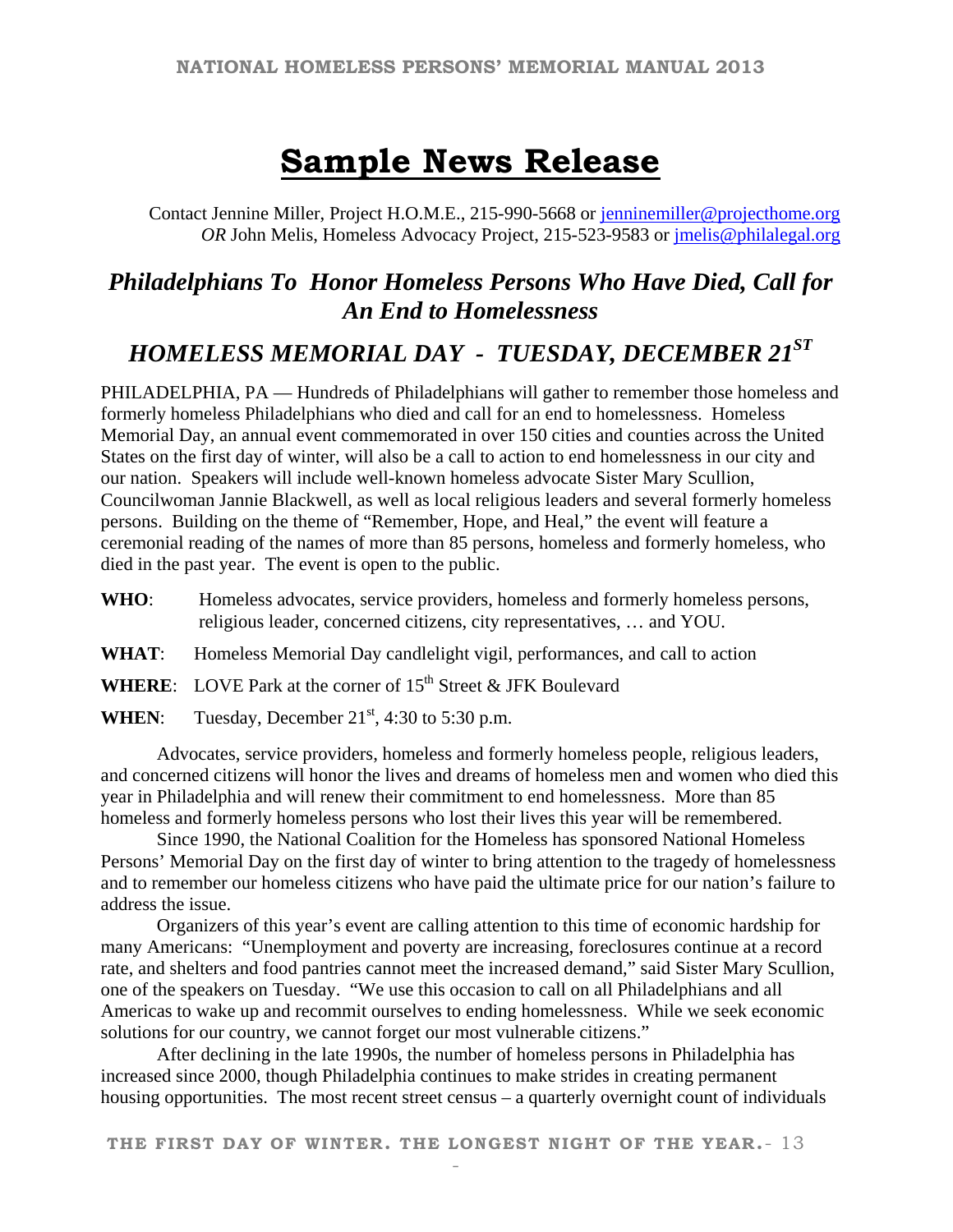sleeping on the streets – found 352 people in Center City. On that same November night, there were 2,600 people living in emergency shelter, approximately 1,000 of whom were children.

**Participating organizations (As of Dec. 10, 2010):** Arch Street United Methodist Church – Bethesda Project – Broad Street Ministry – Catholic Health East– Catholic Social Services/St. John's Hospice – Covenant House – Depaul USA – Dignity Housing – Episcopal Community Services – Homeless Advocacy Project – Horizon House – Impact Services Corporation – Philadelphia NAACP – PRO-ACT – Project H.O.M.E – Public Health Management Corporation – Raise of Hope, Inc. – Ready, Willing & Able Philadelphia – Resources for Human Development/Ridge Center – The Salvation Army – Tenant Union Representative Network (TURN) – Universal Knowledge Unlimited – The Welcome Church – The Welcome Center – Youth Emergency Services

More information and background information on National Homeless Persons' Memorial Day are available at http://www.nhchc.org/memorialday.html and www.projecthome.org.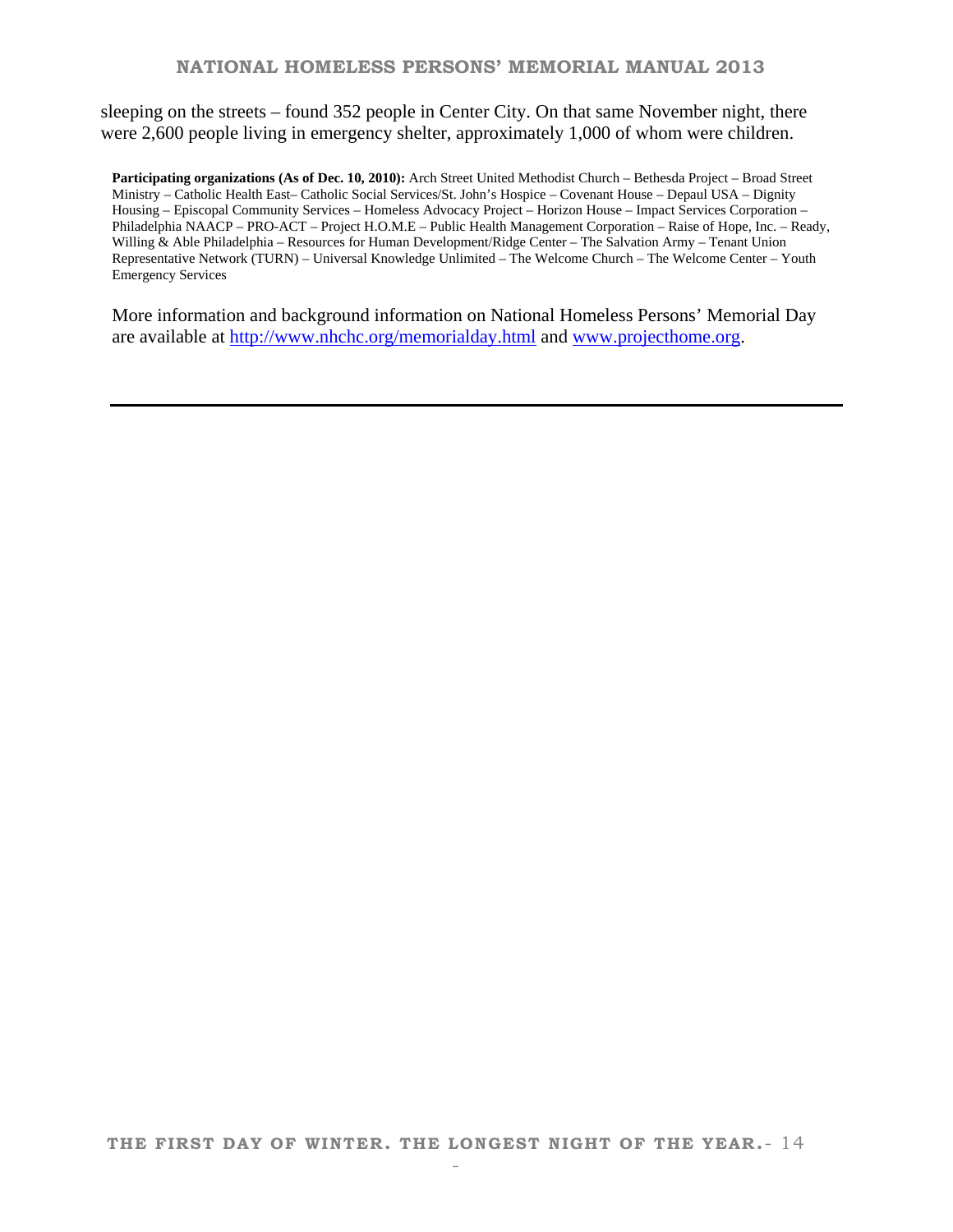### **Sample State Proclamation The State of New Hampshire**

# State of New Hampshire By His Excellency<br>John Lynch, Governor

### A Proclamation

#### **HOMELESS MEMORIAL DAY DECEMBER 21, 2012**

WHEREAS, Citizens across New Hampshire will gather together on December 21, 2012 to honor and remember homeless individuals who have died in New Hampshire; and

WHEREAS, The first day of winter, the kingest night of the year, is an appropriate time to reflect on the difficulties faced by those without a horae or shelter; and

WHEREAS, Adequate housing is essential for healthy families and contemptities; and

WHEREAS. Difficult economic times and a shortage of both rental and single-family housing stock makes housing inaccessible to increasing numbers of New Hampshire residents, many of whom are working full-time; and

WHEREAS, Last year 4.825 people received shelter in a state funded emergency shelter and more than 17.5 percent were children; and

WHEREAS, On a celd winter night in January 2011, 2.438 beople were in shelters, and last year the average length of stay in an emergency shelter was approximately 6! days; and

WIJEREAS, Untold numbers of homeless families are living with relatives or triends;

WHEREAS, December 21, 2012 is the 22<sup>ter</sup> annual National Homeless Memorial Day;

NOW, THEREFORE, I, JOHN H. LYNCH, GOVERNOR of the State of New Hampshire, do hereby proclaim DECEMBER 21, 2012 as HOMELESS MEMORIAL DAY in New Hampshire, and urge all citizens to work together to provide those in need in our community with access to a safe, warm place to stay. ĕ,

> Given this  $21<sup>th</sup>$  day of December, in the year of Our Lord two thousand and twelve, and the independence of the United States of America,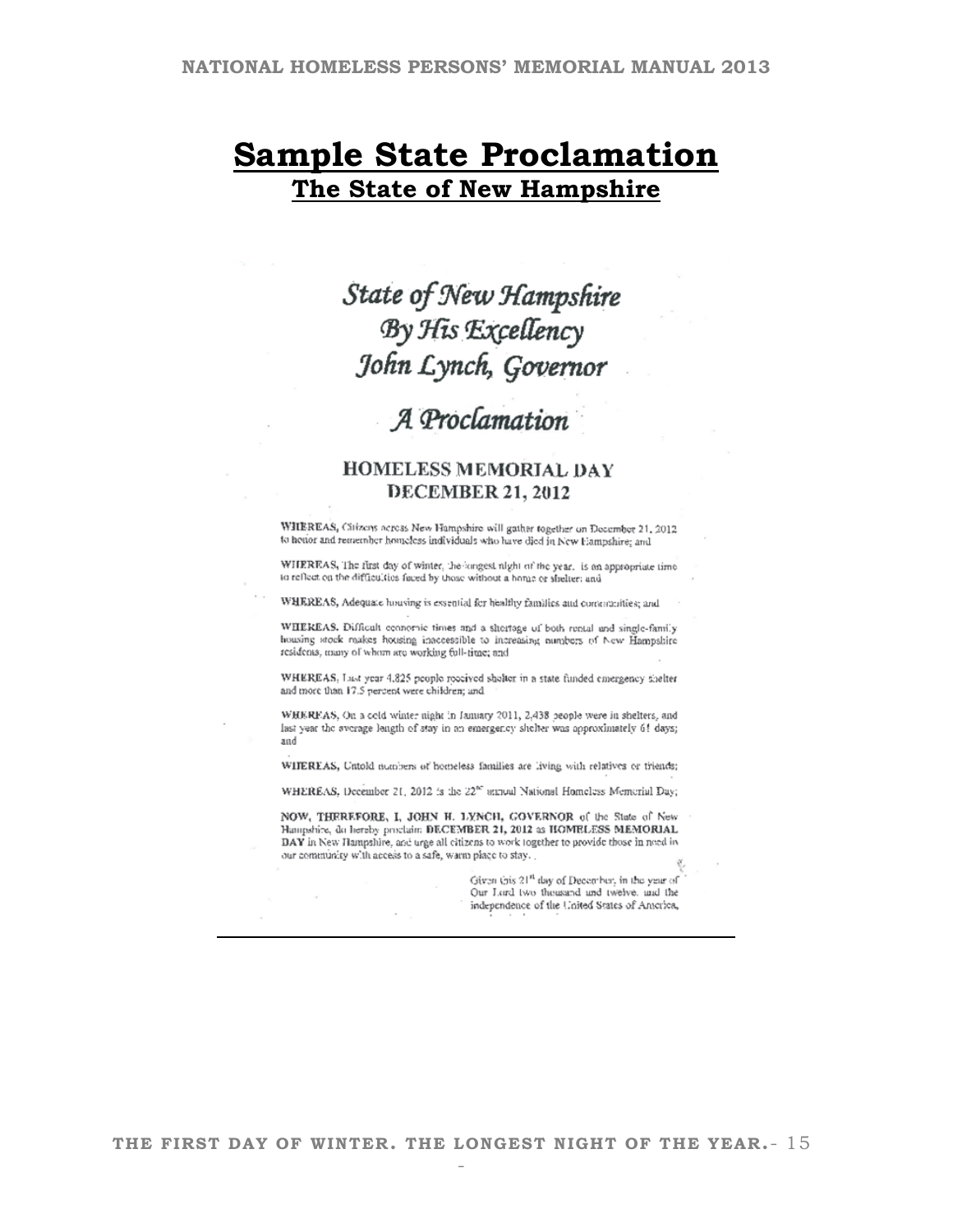# **Sample City/County Resolution**

### The City of Des Moines Resolution

Des Moines City Council Resolution Designating December 21<sup>st</sup> as National Homeless Persons' Memorial Day.

WHEREAS, the winter poses extreme hardship for unsheltered and inadequately housed lowincome men, women and children in Des Moines; and

WHEREAS, the spirit of the holiday season of giving provides an opportunity for affirmation and renewal regarding the commitment to end homelessness; and

WHEREAS, December 21<sup>st</sup> has been designated National Homeless Persons' Memorial Day by the National Coalition for the Homeless and the National Health Care for the Homeless Council and is so recognized by cities nationwide: and

WHEREAS, in this season of generosity and sharing, citizens of Des Moines are encouraged to commit themselves to promoting compassion and concern for all brothers and sisters, especially those who are poor and homeless; and

WHEREAS, in remembering those who have died on the streets, the cause of ending homelessness is kept urgent as is the city's/county's collective commitment to preventing such deaths in the future; now therefore

RESOLVED, BY THE COUNCIL OF THE CITY OF DES MOINES, That we hereby declare December  $21<sup>st</sup>$  as

#### NATIONAL HOMELESS PERSONS' MEMORIAL DAY

in recognition of the people who have died homeless in and around Des Moines, and we hereby ask all citizens to take a moment of silence in remembrance and encourage our citizens to support all local efforts to eliminate homelessness in our community.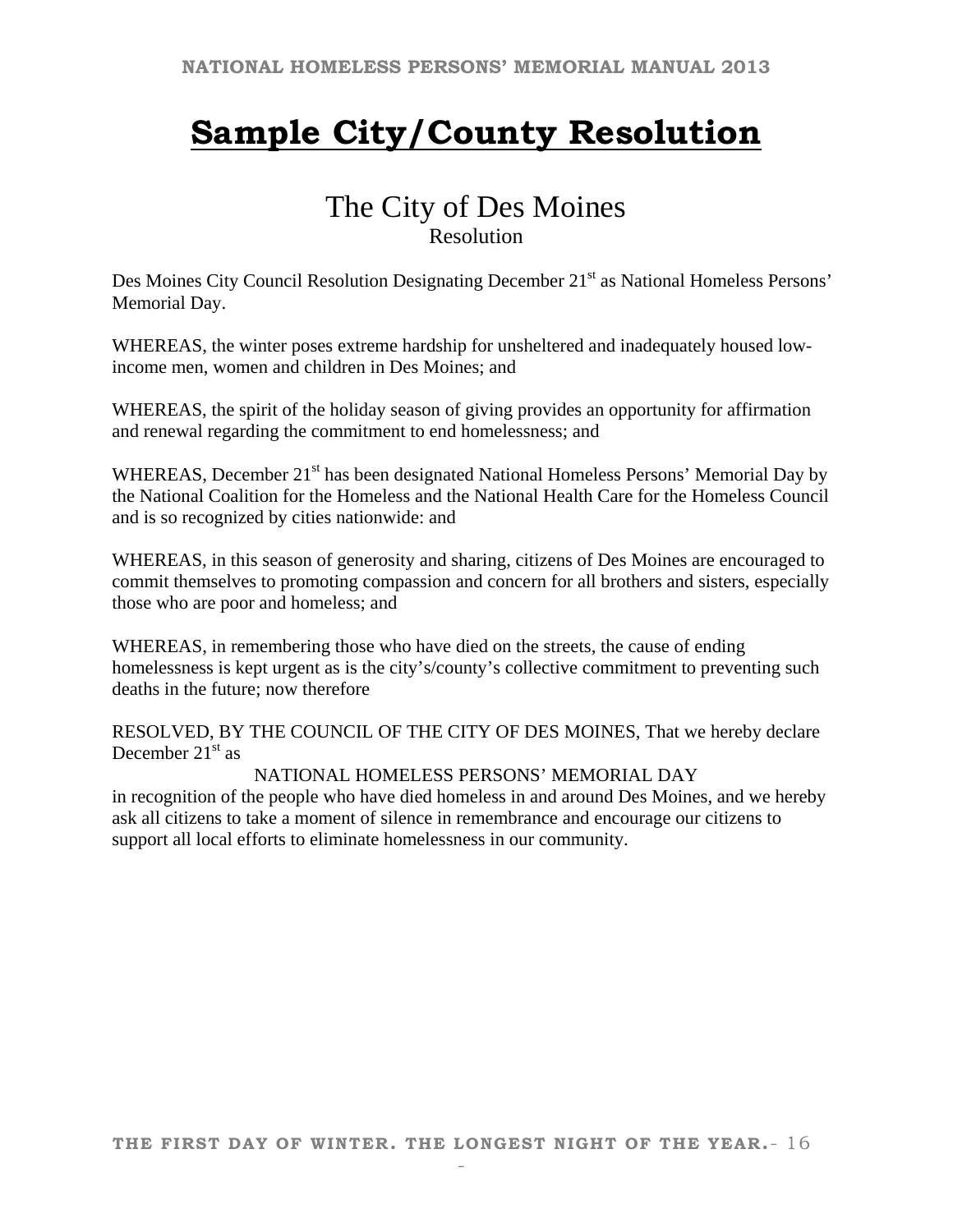## **"Bloggers Unite" on blogspot.com**

Starting in 2008, blogspot.com launched a project called Bloggers Unite, where bloggers who participate in an online "event." The purpose of the event is so that bloggers with similar interests and passions can unite and all write about a particular project on the same day.

An event to share stories about National Homeless Memorial Day has been set up for December 21, 2013. The page has already been created, stating the objective to be an event that "raises awareness about the high personal cost of homelessness with vigils in memory of those who have died while homeless."

This is a great way for local organizers to share their ideas and experiences on a national level. This event provides a forum for organizers, advocates, and homeless or formerly homeless individuals throughout the nation to connect, and raise more awareness for the issue of homelessness and for National Homeless Persons' Memorial Day. Join the event today!

http://www.bloggersunite.org/event/national-homeless-persons-memorial-day-1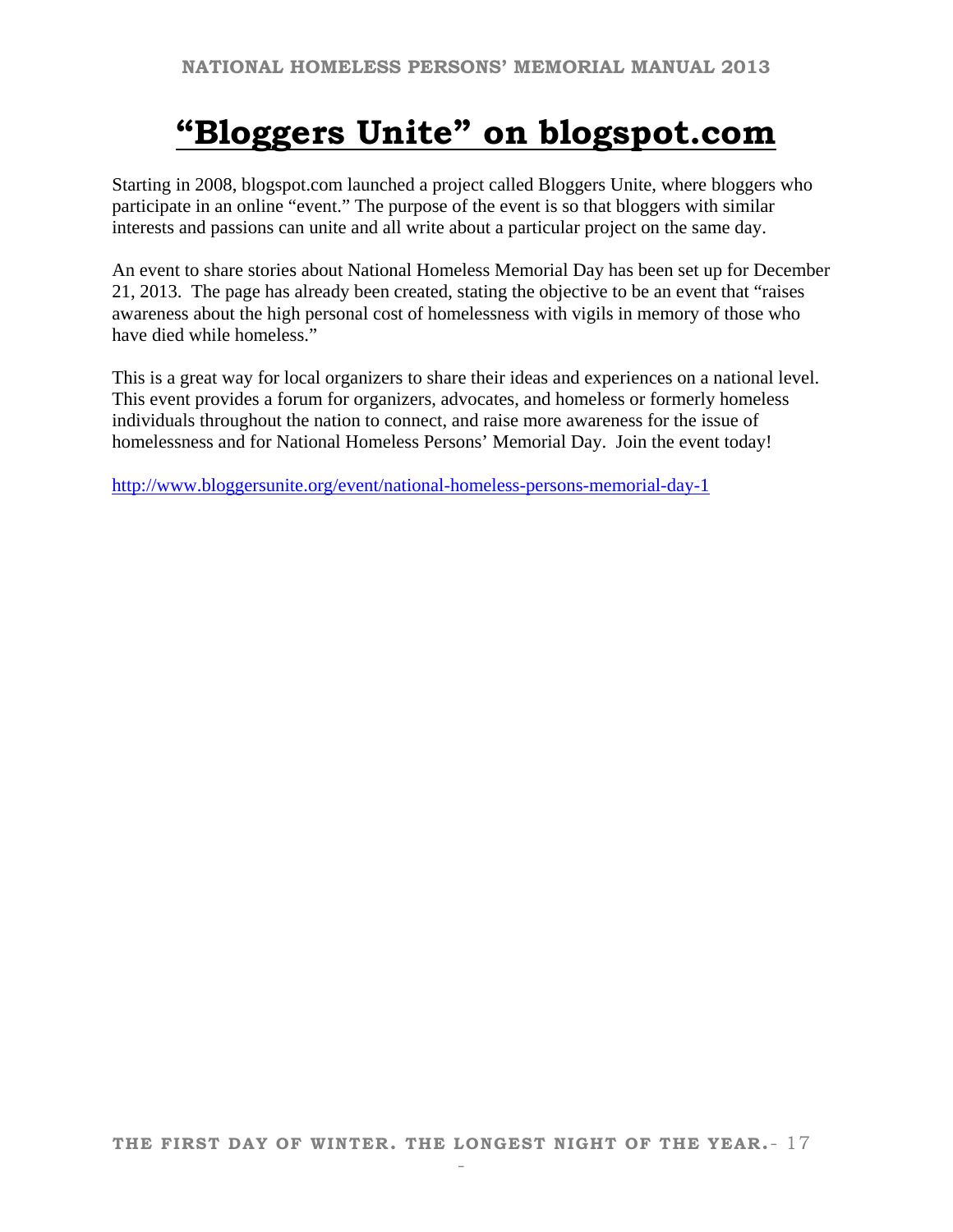## **Highlights of 2012 Memorial Day Events**

2012 Memorial Day Events

*Memorial Day Events were held in 150 communities in 2012. Details for some of this year's events are listed below. If you don't see your event, please let us know what you are planning at www.nationalhomeless.org/ projects/memorial/memorial\_eventsform.html* 

# A personal obituary for a homeless man

Dear Editor, Dear Editor,<br>An obituary for a homeless man. November 2008. An obituary for a noncless main exposure in a tent<br>Marinette, Wis. He died of starvation and exposure in a tent hidden between a hospital and a grocery store.

His name is unknown. He was survived by unknown<br>His name is unknown. He was survived by unknown His name is unknown. He was been to the was someone's<br>family. He may have been a veteran. He once was someone's family. He may have been a veterant rice once for at least<br>baby, probably cherished and loved by someone for at least a brief part of his life.

The was a sinner, but aren't we all? He was brilliant at<br>He was a sinner, but aren't we all? He had eiven up on He was a sinner, but aren't we can no meet the had given up on<br>heing who he was; he was one of a kind. He had given up on heing who he was; he was one or a mile. He was preceded in death<br>life and life had given up on him. He was preceded in death by the loss of community.

the loss of community.<br>His fate was determined by our inability to recreate the His fate was determined by our manner of the There will be<br>basic neighborhood concept of life in America. There will be no services.

**Bob Orwig** Marinette

Image received and printed with permission from Bob Orwig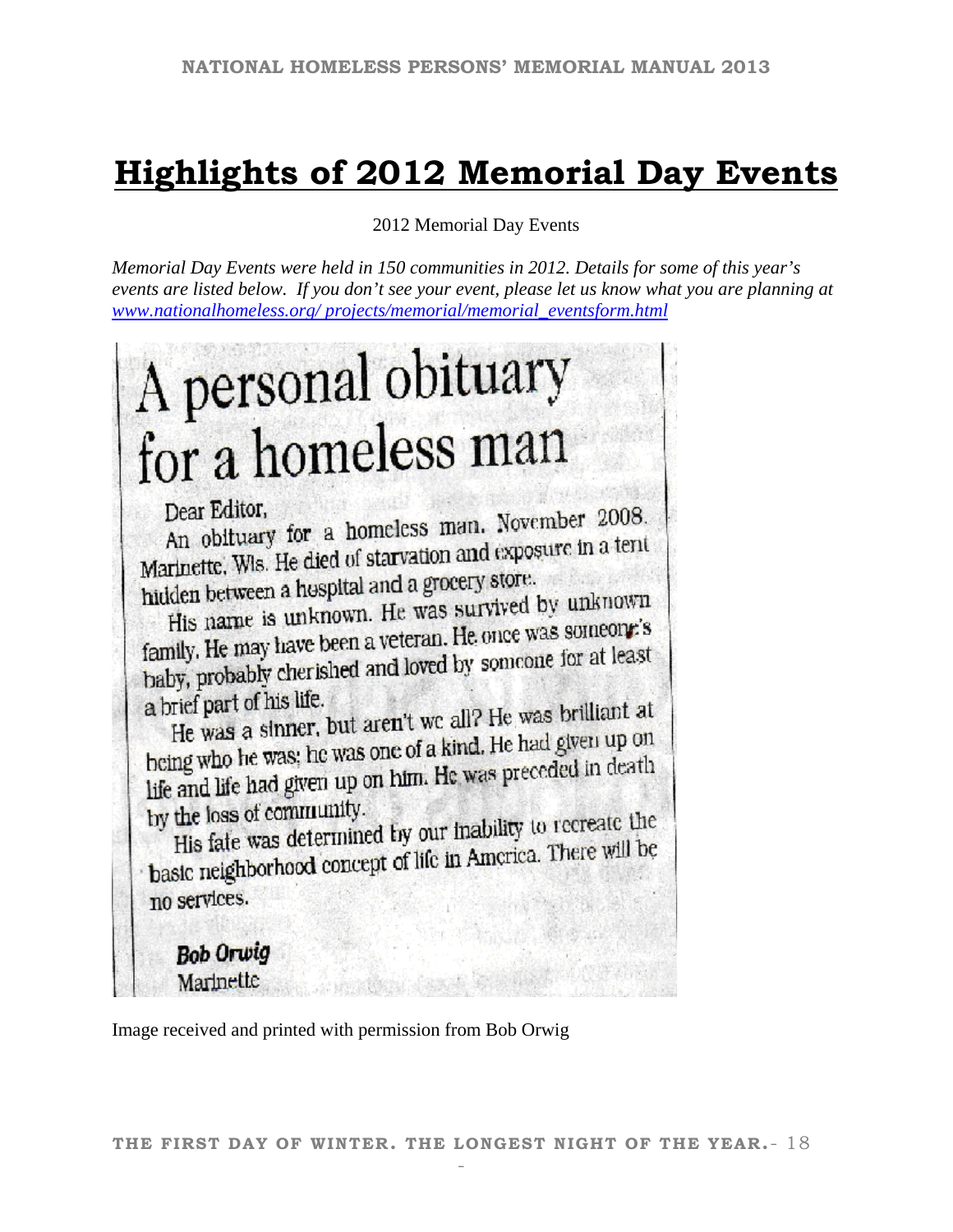### **2012 Memorial Day Events: Table of Contents**

- Page 20 Arizona and California Memorials
- Page 21 California Memorials
- Page 22 California and Colorado Memorials
- Page 23 Colorado and Connecticut Memorials
- Page 24 Connecticut, District of Columbia and Florida Memorials
- Page 25 Florida Memorials
- Page 26 Florida Memorials
- Page 27 Georgia, Idaho and Illinois Memorials
- Page 28 Illinois, Indiana and Iowa Memorials
- Page 29 Kentucky, Maine and Maryland Memorials
- Page 30 Maryland, Massachusetts and Michigan Memorials
- Page 31 Minnesota, Mississippi, Missouri and Montana Memorials
- Page 32 Montana, Nevada and New Hampshire Memorials
- Page 33 New Hampshire and New Jersey Memorials
- Page 34 New Jersey, New Mexico and New York Memorials
- Page 35 New York, North Carolina and Ohio Memorials
- Page 36 Ohio, Oklahoma and Oregon Memorials
- Page 37 Oregon and Pennsylvania Memorials
- Page 38 Pennsylvania and Rhode Island Memorials
- Page 39 South Carolina, South Dakota and Tennessee Memorials
- Page 40 Texas Memorials
- Page 41 Utah, Vermont and Virginia Memorials
- Page 42 Virginia and Washington Memorials
- Page 43 Wisconsin and Wyoming Memorials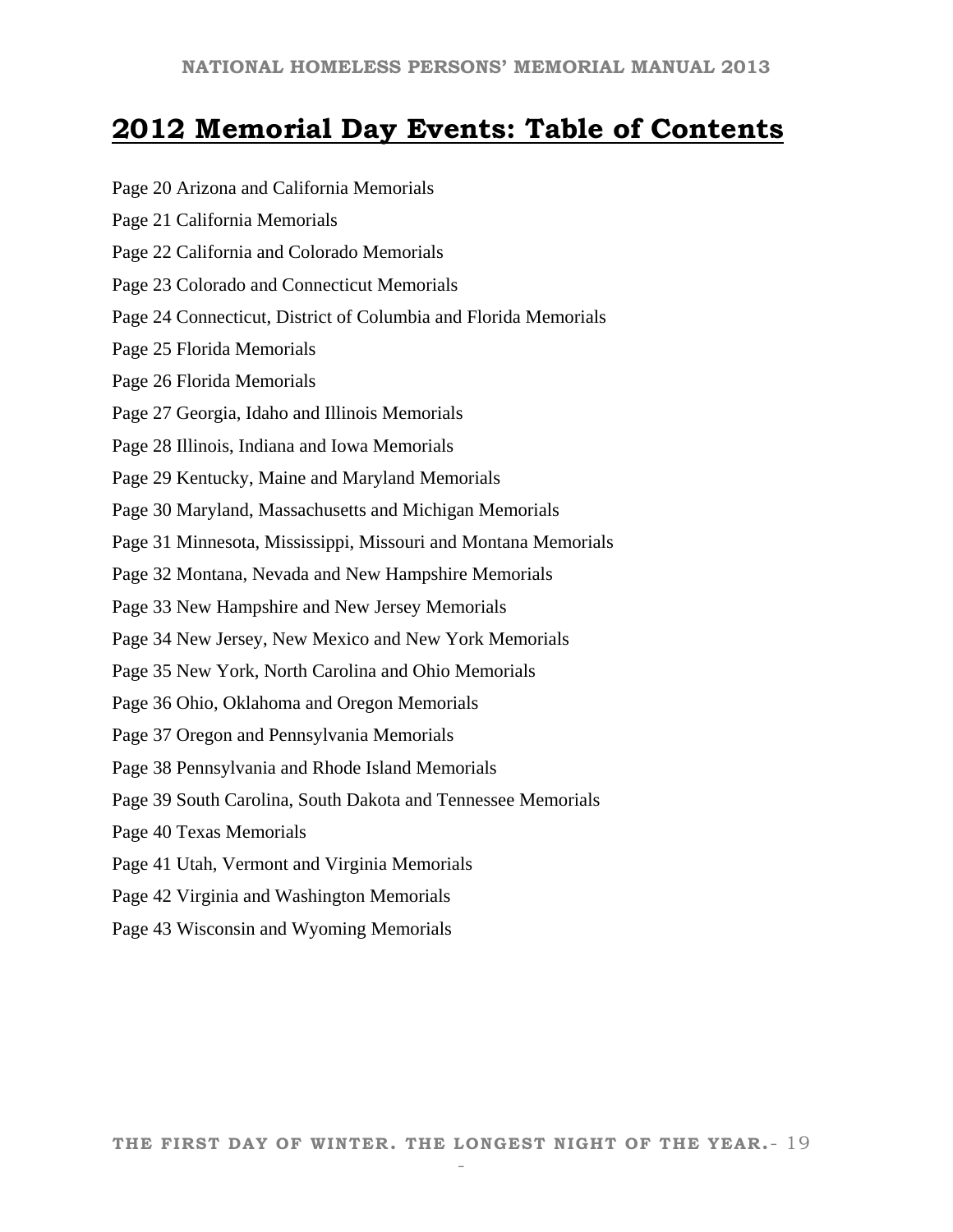#### **Arizona**

#### *Tucson*

**Event:** On December 19<sup>th</sup>, 2012 a special memorial was provided at the Evergreen Cemetery in midtown. There the victims of homelessness were honored and remembered through music, speeches, elected officials, and those who knew the victims. It was put on by the Primavera Foundation, a group that dedicates their time to help those suffering from poverty. The service was open to the public.

**Sponsor: Primavera Foundation & Evergreen Mortuary Cemetery Crematory Contact:** jwilcox@primavera.org

#### **California**

#### *Concord*

**Event:** The 8<sup>th</sup> Annual Homeless Memorial was held on November 9<sup>th</sup>, 2012 at the Concord United Methodist Church. The memorial was organized and hosted by Project HOPE, a homeless outreach program run by the Concord-based Anka Behavioral Health Inc. The service recognized 35 men and women who died whilst living on the streets or encampments. The memorial included a color guard composed of veterans, prayer, guest speakers, County behavioral health and homeless services departments, and homeless and veteran affairs advocates. All were invited to attend.

**Sponsor:** Anka Behavioral Health, Inc. & Concord United Methodist Church **Contact:** 925-435-3650 Shayne Kaleo Project Hope

#### *Glendale*

**Event:** Homeless service providers and the people they serve gathered outside the Glendale National Guard Armory on Friday, December  $21<sup>st</sup>$ , 2012, to commemorate the lives of six who died, after living on the streets in Glendale.

#### *Long Beach*

**Event:** Long Beach Area Coalition for the Homeless hosted a Memorial at Noon on December  $21<sup>st</sup>$  at City Hall plaza next to a park where many homeless find themselves during the day.

#### *Los Angeles*

**Event:** Sponsored by Skid Row's Weingart Center, in front of City Hall and Walt Disney Concert Hall, were open cardboard coffins lined up. Some volunteers stood inside the vertical signs, others with horizontal signs were lying down. Next to each coffin was the sign that read, "Every day in L.A., one person who sleeps on the street dies there," and then directed people to the Weingart Center's website. This movement was created in order for a younger audience to be aware through social media, such as Twitter and Facebook, in order for them to become more educated about homelessness in L.A.

**Sponsor:** Skid Row Housing Trust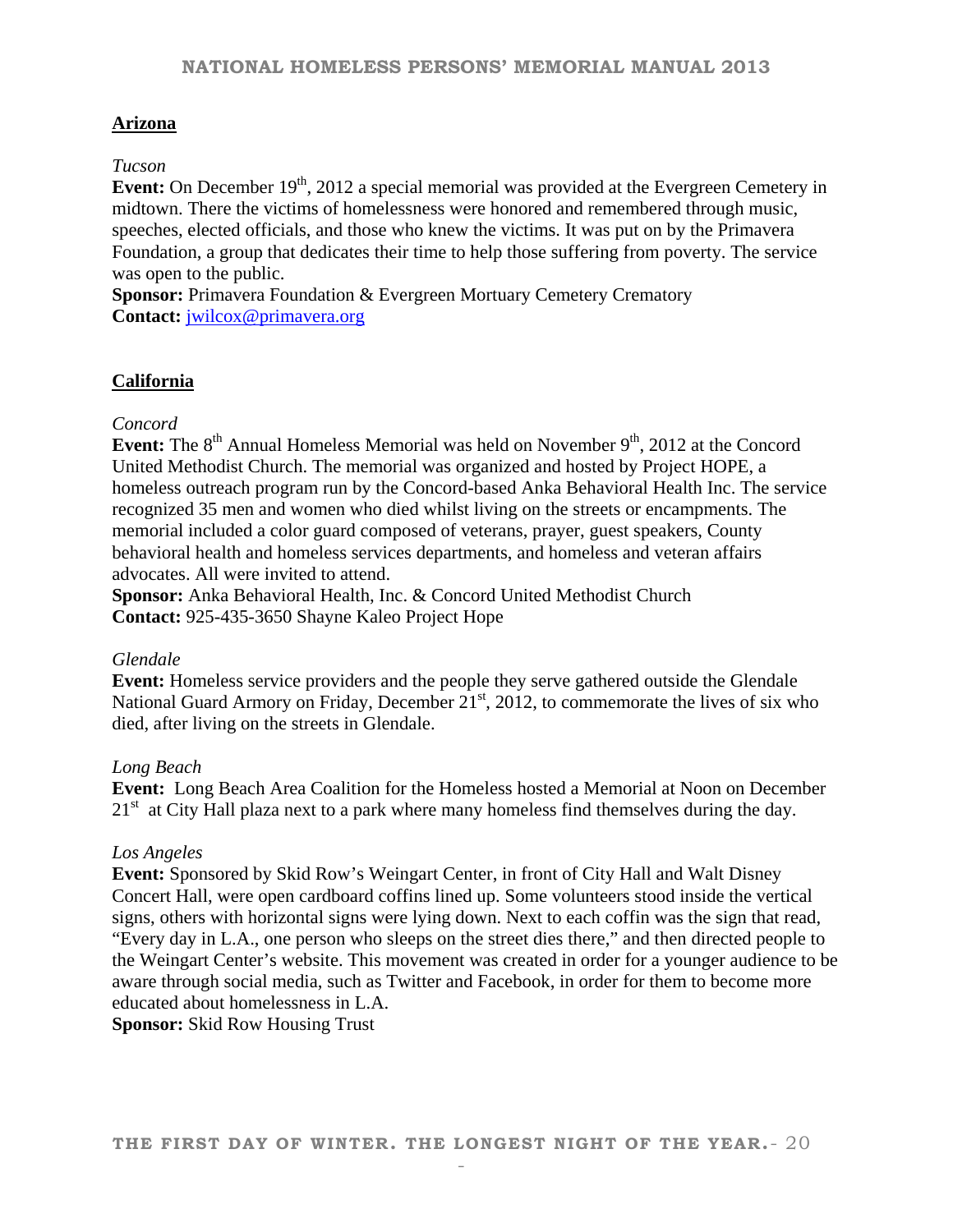#### *Merced*

**Event:** On Friday, December 21<sup>st</sup>, 2012 a memorial at the Open Air Theatre at Applegate Park was held to honor those who have passed while living on the streets. Golden Valley Health Center organized the event with the D Street Shelter, where at the end of the event pastries, hot chocolate, care packages, and coats were given away.

#### *Milpitas*

**Event:** EHC LifeBuilders hosted a Memorial Service at Boccardo Reception Center on Thursday, December 13, 2012

#### *Modesto*

**Event:** People gathered at 6 P.M at The Salvation Army's Homeless Shelter for a candlelight vigil to remember the eleven men and women who died in the Modesto area in 2012. The vigil was part of National Homeless Person's Memorial Day, which since 1990 has called attention to homelessness on the first day of winter. The vigil is also a tribute to the homeless who are surviving despite the odds against them and those who volunteer to help them. **Sponsor:** Salvation Army

**Contact:** Salvation Army Homeless and Transitional Center (209) 529-7507

#### *Palm Springs*

**Event:** Issued a City Proclamation and then presented to a local homeless service provider.

#### *Pasadena*

**Event:** At the All Saints Church in Pasadena, a homeless memorial was held. People lit candles in honor of the loved ones who have passed away. The service was provided to recognize "their lives and membership in the human family." The service was held on Thursday, December  $11<sup>th</sup>$ , 2012.

**Sponsor:** All Saints Church **Contact:** info@allsaints-pas.org

#### *Redding*

**Event:** At the Good News Rescue Mission's chapel on Thursday, December 20<sup>th</sup>, 2012, was a memorial in which the city of Redding and Shasta County Homeless Continuum of Care Council read the names of local homeless people who died in 2012 and then added their names to a plaque on the wall at chapel. The service was held to not only recognize the victims of homelessness but to raise awareness of homelessness in the area.

#### *San Diego*

**Event:** Sixty-one pairs of shoes were placed on the steps of the County Administration Center to represent the sixty-one people who have perished over the past year. The deceased were remembered with a memorial walk and a candlelight vigil as well.

#### *San Jose*

**Event:** There was a community memorial on Saturday, December 8<sup>th</sup>, 2012 after Joan Anne Hughes was murdered, at the Westminster Presbyterian Church. The \$2,700 that was collected on her behalf was donated to the Silicon Valley-based Inn Vision homeless shelter network.

**THE FIRST DAY OF WINTER. THE LONGEST NIGHT OF THE YEAR.**- 21 -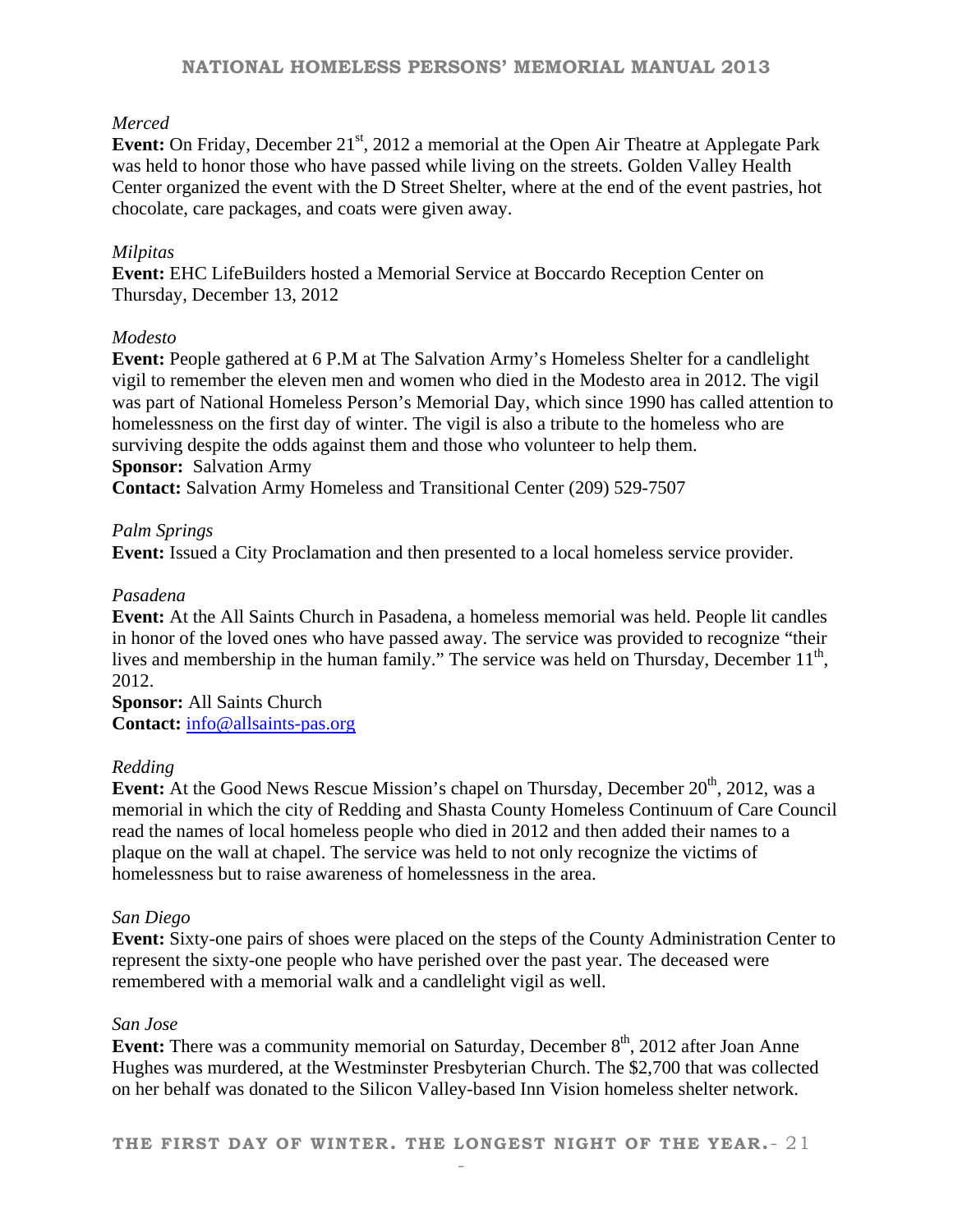#### *Santa Luis Obispo*

**Event:** People gathered on December 20<sup>th</sup> outside of the SLO County Superior Courthouse to light candles and sing to commemorate the lives that have been lost from homelessness. The event was held to raise awareness to people who have lost their lives without homes and to sleeping out in the cold.

#### *Santa Cruz*

**Event:** The Homeless Services Center held the annual Homeless Memorial Ceremony to pay tribute to those who have passed away while being homeless. There were memorial flags for each of the deceased that were hung up on the walls.

#### *Ventura*

**Event:** Lift Up Your Voice to End Homelessness and Unitarian Universalist Church of Ventura held Homeless Persons' Memorial on Sunday, December 16<sup>th</sup>, to affirm the inherent worth and dignity of every person and remember those who have died homeless this past year in Ventura County.

**Contact:** www.liftupyourvoice.org

#### **Colorado**

#### *Boulder*

**Event:** The Boulder community held a memorial to remember the members of the homeless community who passed away. The event was sponsored by Bridge House, the Boulder Human Relations Commission, Boulder Shelter for the Homeless, and Fiori Flowers.

#### *Colorado Springs*

**Event:** A group of people took a moment of silence around the Veterans Memorial in Memorial Park. They gathered, holding different types of memorabilia that commemorated their time in the military, and remembered the four homeless veterans that died this past year. A bagpiper was followed by a rifle salute from the Colorado National Guard Honor Guard Team.

#### *Denver*

**Event:** On December 19<sup>th</sup>, 2012 there was a candlelight vigil and name-reading ceremony that was held outside of the Denver City and Country Building in order to pay tribute to those who are homeless and for the homeless people who died in 2012. **Sponsor:** Colorado Coalition for the Homeless

**Contact:** www.coloradocoalition.org

#### *Grand Junction*

**Event:** A dozen community members gather around a tree every year in Hawthorne Park to remember those who have died from being homeless. The candle lighting and prayer ceremony took place at this park where the Grand Valley Coalition for the Homeless planted this tree. Since 2008, the coalition and other various volunteer groups have partnered up to provide temporary shelter during the coldest months of the year.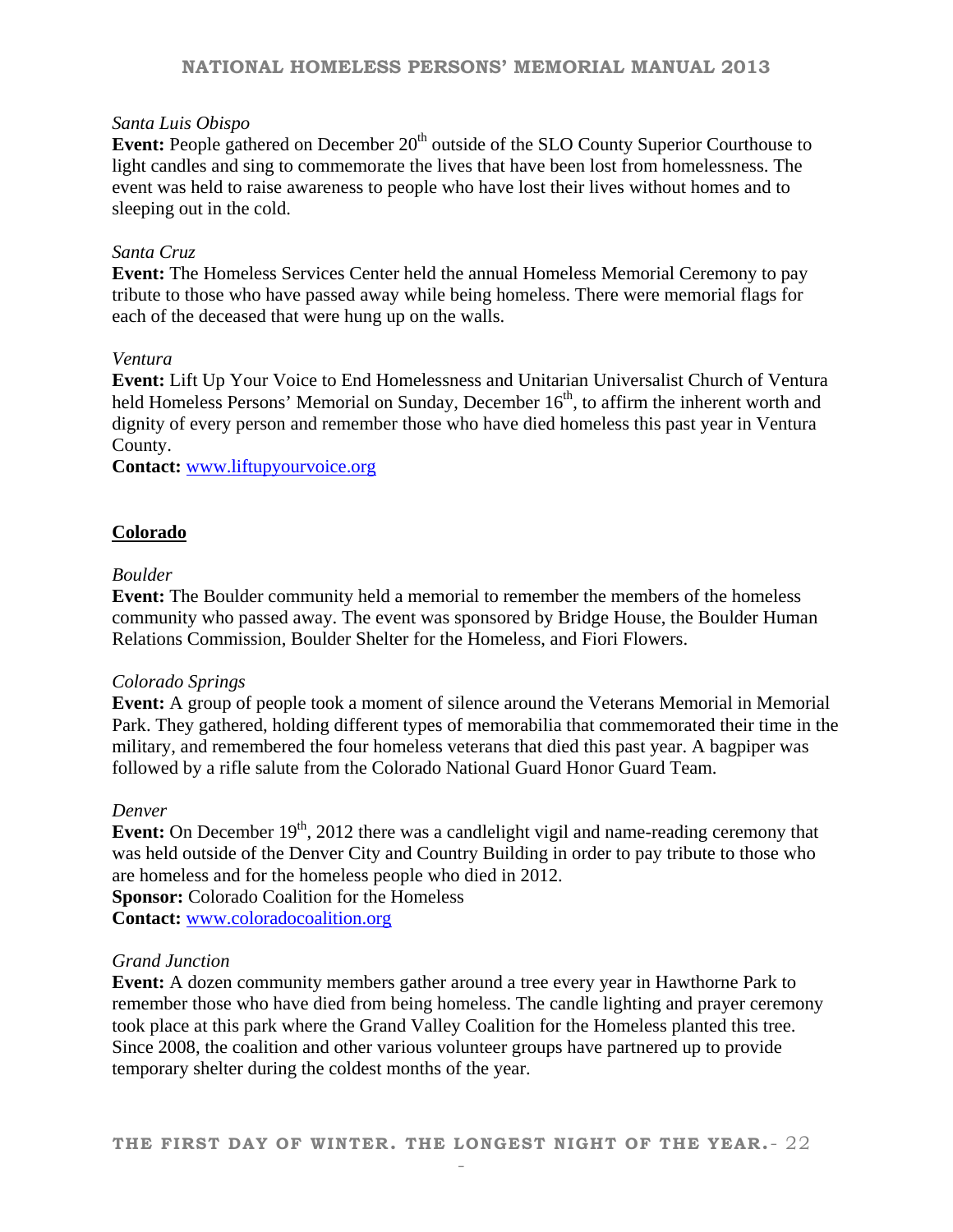#### *Pueblo*

**Event:** The seventh annual Pueblo Homeless Memorial, hosted by Posada, was held at the Boettcher Outdoor Education Center, on the eastern edge of the Historic Arkansas Riverwalk of Pueblo. The lives of ten people, who were homeless, were remembered and recognized during the service.

**Sponsor:** Boettcher Outdoor Education Center **Contact:** Phone: (719) 545-8776

#### **Connecticut**

#### *Danielson*

**Event:** Candle lighting ceremony was held at the Davis Park gazebo. Local faith communities and Generations Family Health Center remembered homeless friends, loved ones, patients, and community members that have died. At the end of the ceremony they accepted hygiene products and non-perishable foods for the Killingly/Brooklyn area.

#### *Hartford*

**Event:** At Center Church on Friday, December 21<sup>st</sup>, 2012 there was a memorial service. This event also marked the beginning draft process to create the "Homeless Bill of Rights" for Connecticut.

**Sponsor:** Charter Oak Cultural Center

#### *Middletown*

**Event:** St. Vincent DePaul and the Community Health Center held a memorial service and a candlelight vigil at the Church of Holy Trinity to remember the homeless individuals that have passed away this past year,

**Sponsor:** Church of the Holy Trinity

#### *New Britain*

**Event:** A service of remembrance was held for the homeless individuals that have passed away in New Britain. The names of those who were remembered was read and all were welcome at the South Congregational Church.

#### *New London*

**Event:** People gathered at All Souls Church to remember those who had passed. The service included a mix of prayer and response, performance of songs, candles, and a moment of silence. Along the Jay Street sidewalks, 38 winter hats adorned the candy-cane stakes, each with the name of the homeless person that had passed since 2008.

#### *New Milford*

**Event:** Homeless Memorial Vigil was held on Friday December 21<sup>st</sup>, 2012 at the New Milford Town Green, in which all of the homeless and formerly homeless that have died over the years were remembered. Also took this time to call to attention the economic hardship and struggle that many Americans face.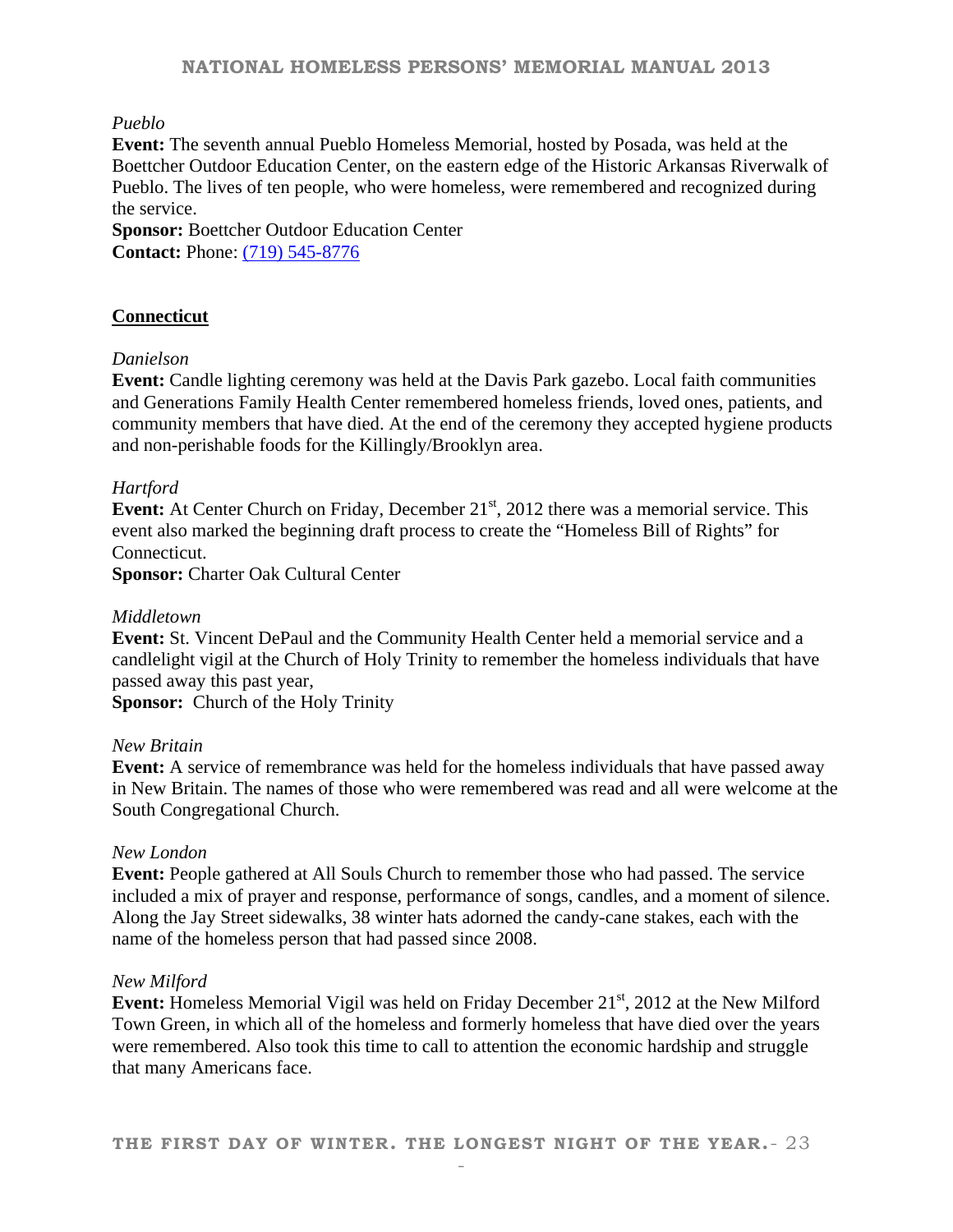#### *Norwich*

**Event:** A lasagna dinner and talent showcase was scheduled at the St. Vincent De Paul Place soup kitchen, in which all proceeds benefited the Norwich Hospitality Center, "No Freeze Shelter."

**Sponsor:** St. Vincent de Paul Place

**Contact:** St. Vincent de Paul Place (860) 889-7374 Executive Director - Jillian Corbin (jcsvdpp@gmail.com)

#### *Putnam*

**Event:** A Homeless memorial walk and vigil began at the Putnam farmers Market and ended at the Rotary Park. All attendees were asked to donate a non-perishable food item or an article of warm clothing.

**Contact:** Cindy (860) 963-7917

#### **District of Columbia**

#### *Washington, DC*

**Event:** At the New York Avenue Presbyterian Church, participants gathered to remember those who had passed away due to homelessness through song, candles, and sharing memories. The vigil is held every year to provide a time and a place for friends and advocates, to recognize the passing of members of the community.

**Sponsor:** New York Avenue Presbyterian Church **For more information contact:** National Coalition for the Homeless, info@nationalhomeless.org, 202-462-4822 ext. 234

#### **Florida**

#### *Charlotte Co.*

**Event:** At the Charlotte County Homeless Coalition center, community members came to remember the six homeless individuals who passed away through a candlelight vigil, a speaker, and music.

**Sponsor:** Charlotte Co. Homeless Coalition **Contact:** Alicia Cunningham (941) 627-4313 EXT. 119

#### *Citrus County*

**Event:** The Citrus County community gathered at the Crystal River Mall in front of the Hospice of Citrus County's Tree of Remembrance to remember person's, without homes, who died in this past year, and previous years. After sharing passages from the Bible, those in attendance shared stories about the homeless who had passed away. **Contact:** Barbara Wheeler (352) 860-2308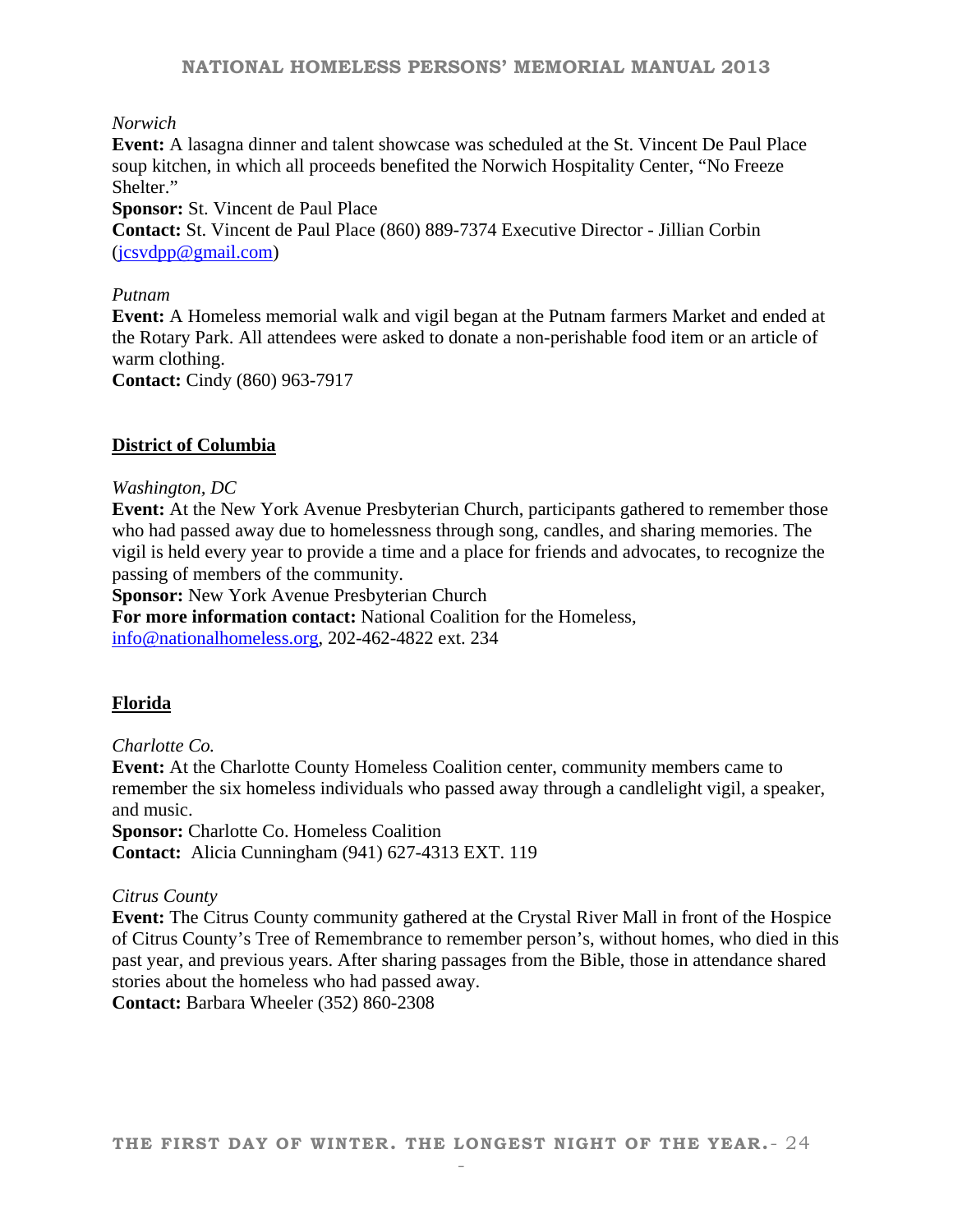#### *Crystal River*

**Event:** A Memorial Service was held in front of Hospice of Citrus County's Tree of Remembrance, December 21, 2012 at 6:00pm at the Crystal River Mall. *Fort Lauderdale* 

**Event:** There was a memorial service that was held that included a reading of names and candle lighting. The children's daycare center provided ornaments that looked like houses, which then had all the names of those who had passed away on them. Audience members were asked to place the ornaments on the tree in the Sanctuary, while the names were being called, and from there had music to commemorate the homeless who had passed away.

#### *Fort Myers*

**Event:** The Lee County Homeless Coalition's 16th Annual Candlelight Vigil was held on Friday, December 21, 2012 at 6:00 p.m. on the steps of the Old Lee County Courthouse located at 2120 Main Street in Fort Myers. The Candlelight Vigil mourned those who have died while living on the streets or in shelters, and it educated communities that the lack of affordable housing, shelter, living wages, and accessible health care is a problem that must be addressed.

#### *Jacksonville*

**Event:** Emergency Services & Homeless Coalition of Northeast Florida held a Memorial Service on Friday, December 21st, 12:00 Noon, at the Salvation Army Chapel in downtown Jacksonville (15 E Church Street). The Service included brief testimonies from service providers, reading of names, lighting of candles, and music.

#### *Leon Co. (Tallahassee)*

**Event:** On Friday December 21<sup>st</sup>, 2012 at The Shelter and Renaissance Community Center had a memorial service for those who passed away while being homeless, and also recognized the advocates and formerly homeless friends who passed away. **Contact:** Jacob Reiter at (850) 224-9055 or The Shelter at (850) 224-8448

#### *Melbourne*

**Event:** The Daily Bread soup kitchen and service center had their annual memorial service for those who had passed away while being homeless. There were prayers and songs during the ceremony, with a concluding procession of a wreath and a white cross bearing all of the names of the deceased.

**Sponsor:** Daily Bread **Contact:** (321) 723-1060 Daily Bread

#### *Monroe Co. (Key West)*

**Event:** On December 21, 2012 the residents of the Upper Keys in Monroe County, Florida gathered at noon in Settlers Park, mm 92 Oceanside, Tavernier, FL to remember their neighbors who died while homeless in the past year. The theme this year while remembering all of our homeless neighbors to focus especially on our homeless veterans.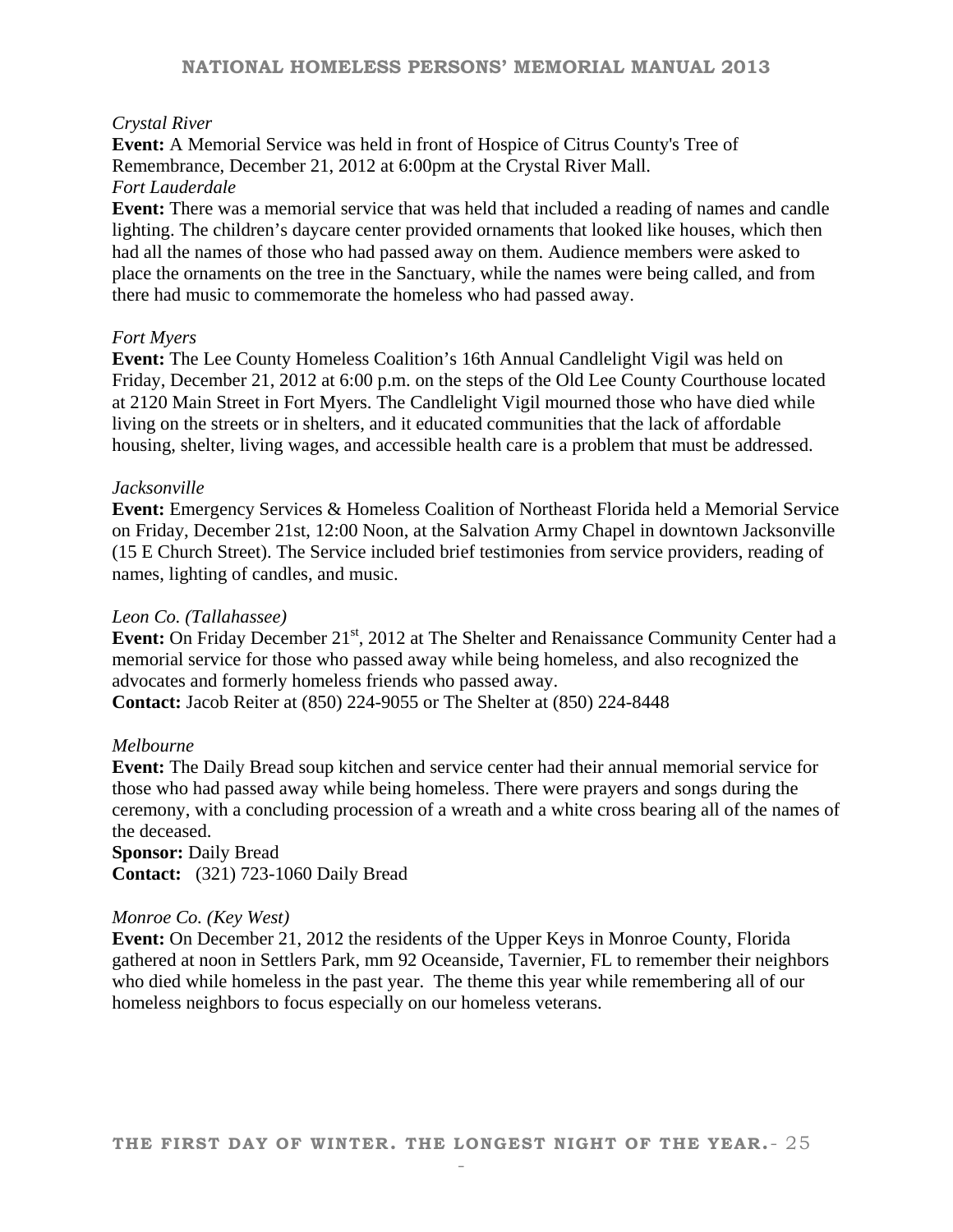#### *Naples*

**Event:** At 2001 Airport Road S. in East Naples was a memorial service in order to remember those who had passed away this past year. The vigil was held at St. Matthew's House, and was open to the public to commemorate those who died while being homeless.

#### *Pinellas Park*

**Event:** Organized by Celebrate Outreach, Trinity Lutheran Church held a service to honor the homeless people who passed away in 2012. After the memorial service, the evening concluded with a dinner.

**Sponsor:** Trinity Lutheran Church **Contact:** George Bolden, webmaster@celebrateoutreach.org

#### *Sarasota*

**Event:** The Salvation Army, Sarasota Ministerial Association and the Suncoast Partnership to End Homelessness sponsored a memorial dedicated to the homeless who passed away, at The Salvation Army Shelter and Social Service Complex,  $1400 \, 10^{th}$  St., Sarasota. The memorial had several speakers and an official name reading from each homeless person who had died the past year.

#### *Saint Augustine*

**Event:** Emergency Services and Homeless Coalition of St Johns County hosted our 14th Annual Homeless Candlelight Vigil and Memorial Service on December 20th at 5:30pm at First United Methodist Church.

**Sponsor:** First United Methodist

**Contact:** Emergency Services and Homeless Coalition 523 West King Street St. Augustine, FL 32084; 904-824-6623

#### *Suwannee (Live Oak)*

**Event:** Love In The Name of Christ (Love INC) hosted a candlelight vigil at Millennium Park in downtown Live Oak that recognized those who had passed away in 2012 while being homeless. Donations of pop-top canned goods, new/slightly used blankets, and new socks were accepted as well.

**Sponsor:** Love INC **Contact:** (386) 364-4673 www.loveinc-suwanneecounty.org

#### *Tampa*

**Event:** At Joe Chillura Courthouse Square in downtown Tampa held a candlelight service in the park that honored the 67 homeless people who died in 2012. The ceremony featured a choir and an official name reading, with a candle that represented each person who had passed. **Sponsor:** Tampa Homeless Coalition of Hillsborough County **Contact:** Synod House at 813-876-7660, info@fbsynod.org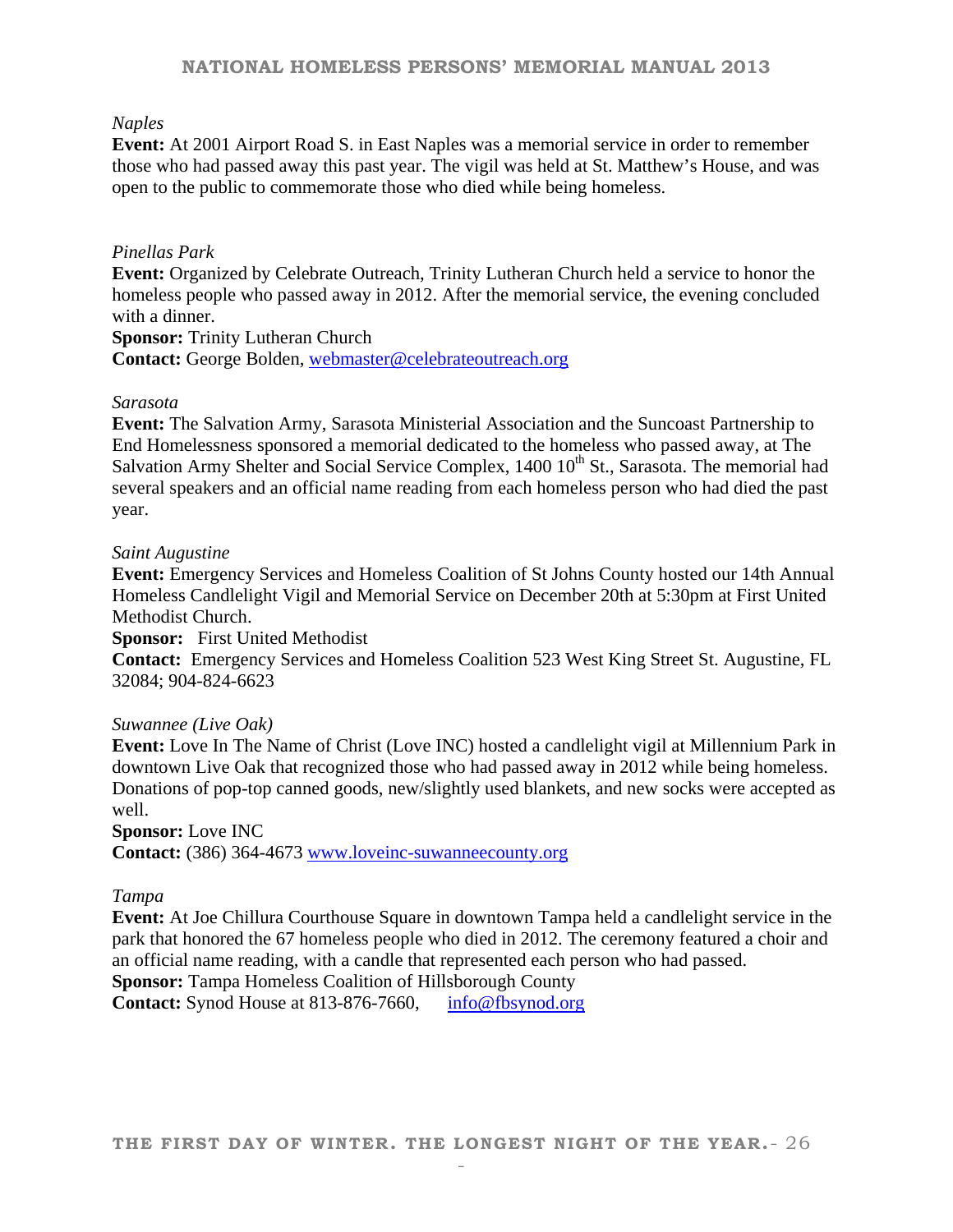#### **Georgia**

#### *Atlanta*

**Event:** Hosted the Homeless Persons' Memorial, and before that had provided food two times a week in Hurt Park of Atlanta, Georgia. This group is incorporated under the name of DEPS, which stands for "Displaying Empathy for the Poor and the Shelterless."

#### **Sponsor:** Grady Health System

#### *Decatur*

**Event:** Observed the National Homeless Person's Memorial Day with community members coming together lighting candles and holding up signs with each of the names of those who passed away at the Oasis Day Center.

#### *Hinesville*

**Event:** The Liberty County Homeless Coalition held a Candle Light Vigil on Friday, December 21, 2012, 6 PM to 8 PM, at Bradwell Park, Downtown Hinesville.

#### *Marietta*

**Event:** A candlelight vigil was held on Friday December 21<sup>st</sup>, 2012 to honor those who lived and died in homelessness. It was held at the First United Methodist Church of Marietta and was sponsored by various homeless groups around the Metro area.

#### **Idaho**

#### *Boise*

**Event**: On December  $21<sup>st</sup>$ , individuals came together to commemorate the lives of homeless members of our community who died on our streets or in our emergency shelters from illness or conditions directly related to their homelessness. Individuals who were formerly homeless, and homeless advocates, who died in 2012 were also remembered. From 7-8 pm, at Interfaith Sanctuary shelter, located at 1620 W. River Street, Boise Idaho. Hospitality was provided at Corpus Christi Day Shelter, 525 Americana Blvd (next to Sanctuary) immediately following the vigil.

**Sponsor:** Interfaith Sanctuary, Corpus Christi Day Shelter, & Mosaic Street Ministry **Contact:** Interfaith Sanctuary (208) 343-2630 Interfaithsanctuary.org

#### **Illinois**

#### *Belleville*

**Event:** The St. Clair County Homeless Initiative and the Angels of St. Clair County sponsored a memorial service for the homeless people who have died this past year. The service was held at St. Paul United Church of Christ at 115 W. B St. in Belleville. Everyone in the community was invited to join the homeless initiative for this service of remembrance.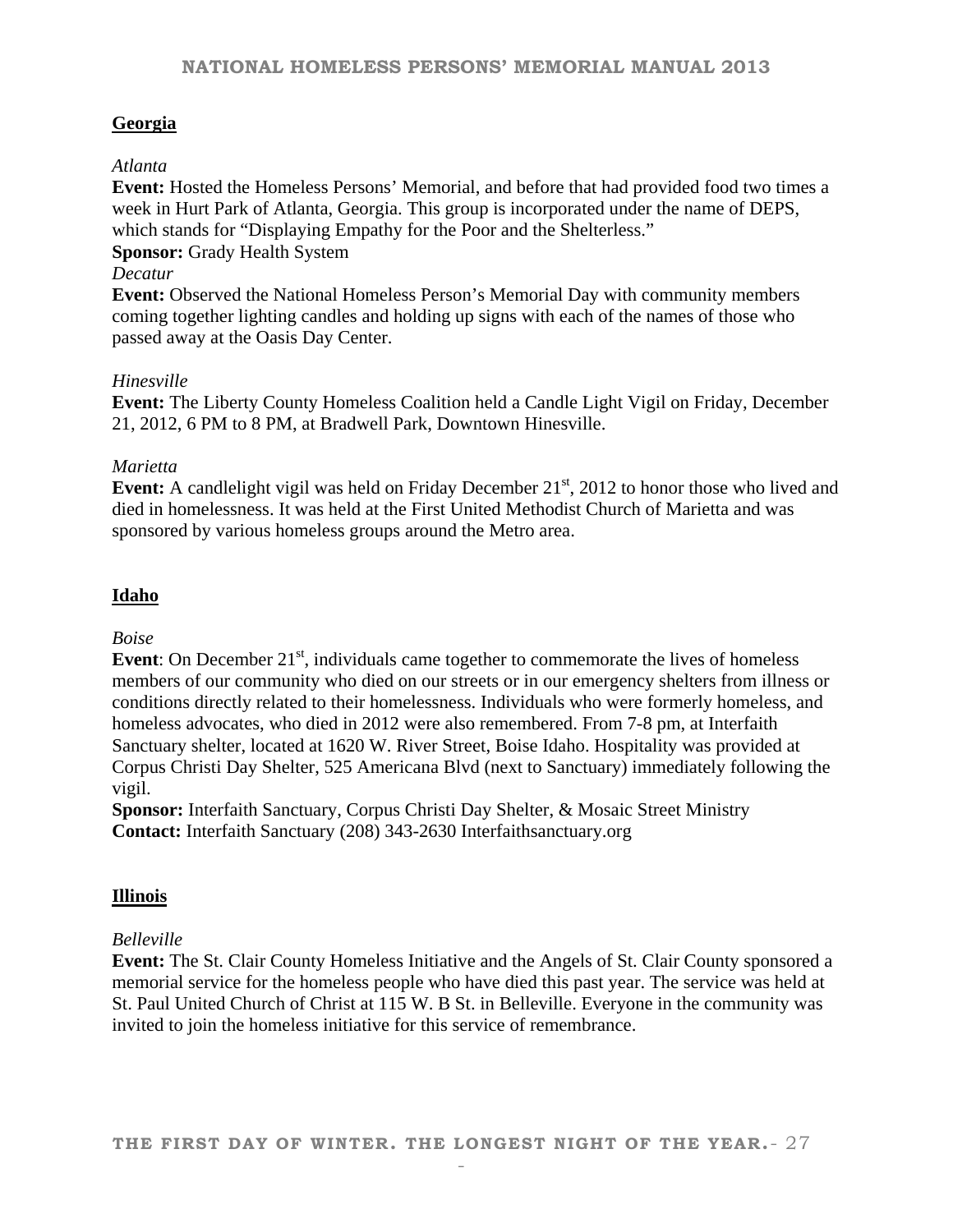#### *Chicago*

**Event:** The Chicago Coalition for the Homeless held a memorial service and candlelight vigil to remember those who died while homeless at Old St. Patrick's Church (700 W. Adams) on Tuesday, Dec. 18, 2012.

**Sponsor:** Chicago Coalition for the Homeless & Ignition Spirituality Project **Contact:** 312-641-4140 Anne Bowhay

#### *Rockford*

**Event:** At The Carpenter's Place there was a memorial which was open to the public that honored men and women ranging from the ages of 20 to 78, and may have had housing when they died or they cycled in and out of homelessness for years by having their names read aloud.

#### **Indiana**

#### *Evansville*

**Event:** At the Trinity United Methodist Church, the annual gathering for the Evansville Homeless Memorial Service, a group of community members came to remember those who have struggled and have passed away while being homeless. Eighty-one candles were lit to represent all of the individuals who have passed away since 1990, including an "unknown candle" that represent anyone who has passed that the community is not aware of.

**Sponsor:** Trinity United Methodist Church

**Contact:** Luzada Hayes 812.428.3246 or info@auroraevansville.org

#### *Indianapolis*

**Event:** The Coalition for Homelessness Intervention and Prevention held a Homeless Persons' Memorial Day event on December 21, 2012 at Christ Church Cathedral

#### **Additional Cities Holding Events:**

*Jeffersonville (Look to page 42 on the manual)* 

#### **Iowa**

#### *Davenport*

**Event:** The Quad-Cities Shelter and Transitional Housing Council hosted the annual memorial service at the Community Health Care clinic parking lot at 500 W. River Drive. The service included music, poetry readings, prayers, and a moment of silence for those who have passed. During the vigil, donations of coats, hats, gloves, blankets, toiletries, and other cold weather necessities were accepted.

#### *Des Moines*

**Event:** Joppa Outreach held the Iowa Homeless Memorial - A candlelight vigil – on Friday, December 21st at the West Capitol Terrace at the State Capitol from 5:30-6:00pm. **Sponsor:** Joppa Outreach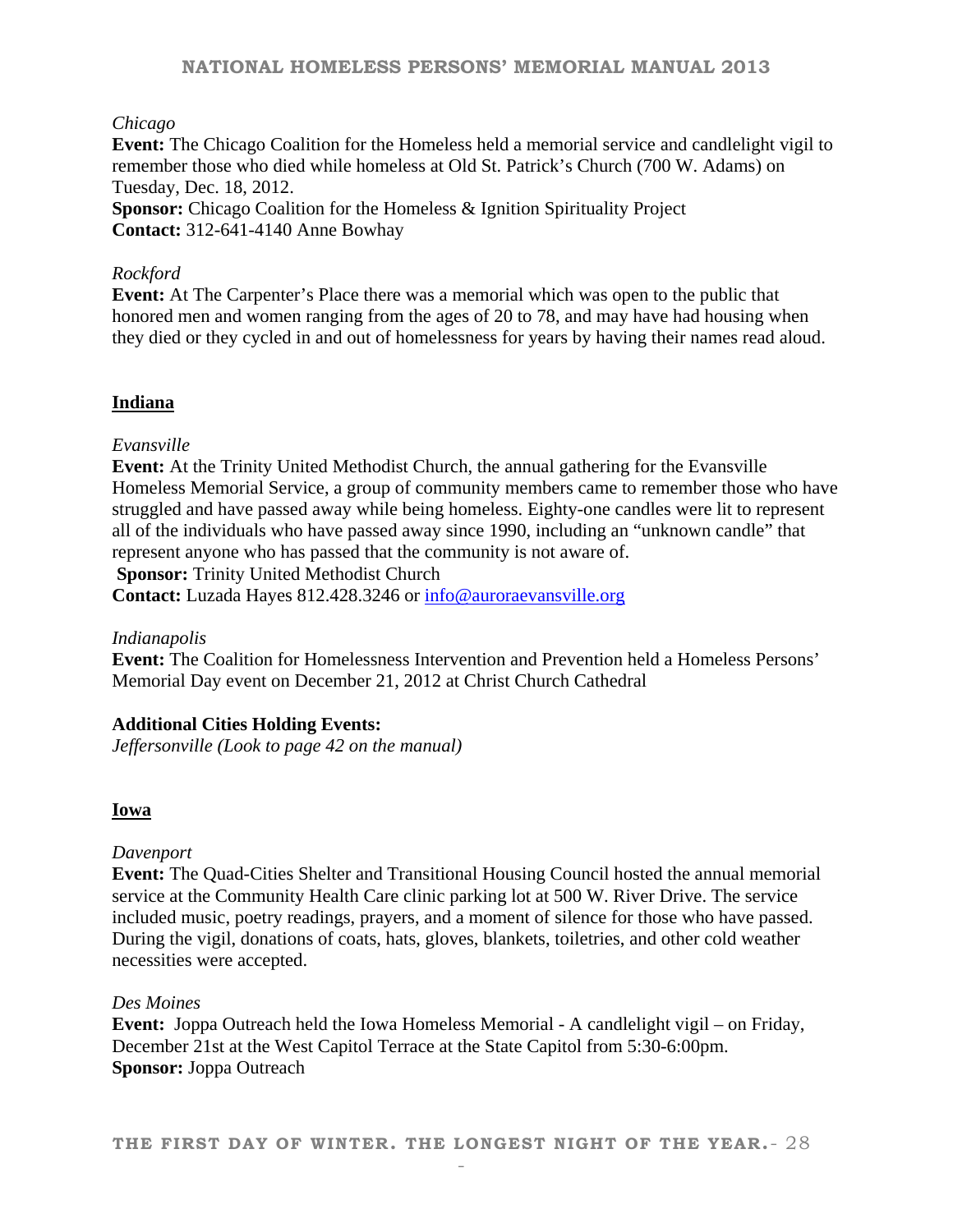#### **Kentucky**

#### *Lexington*

**Event:** On November 1, 2012, members of the Street Voice Council and the Community Inn placed twenty-two tombstones in high traffic areas around Lexington in order for the residents to remember and honor the victims of homelessness who have passed away. It coincided with the Day of the Dead and the start of Hunger and Homeless Awareness Month with the number "36,897" which is meant to represent the number of people who died homeless in 2011.

#### *Louisville*

**Event:** Recognized National Homeless Person's Day in order to give an opportunity for those who were, knew, or are homeless to be remembered. The point is to bring together the communities, around the area, to remember those who had passed in 2012.

#### *Paducah*

**Event:** Tent City Missions Community Resource Center in Paducah Kentucky, will be hosting a candle light vigil Friday, December 21, from 6-7pm on the stage at the Ohio Riverfront in honor of all who have lost their lives during or due to complications of experiencing homelessness.

#### **Maine**

#### *Bangor*

**Event:** The Bangor Area Homeless Shelter held a memorial services on Friday, December 21, 2012, at 5:45 pm, at Hammond Street Congregational Church. Guest speakers, music, and refreshments to honor those who passed in our area while homeless.

#### *Portland*

**Event:** There was a candlelight procession through Congress Street to Monument Square where people gathered to remember those who died in 2012 while being homeless. The group read through thirty different names, with different people coming up to light a candle for each individual with acoustical music.

**Sponsor: Preble Street Resource Center** 

**Contact:** Preble Street Resource Center (207) 775-0026

#### **Maryland**

#### *Baltimore*

**Event***:* Scheduled a memorial service at the Inner Harbor Amphitheater, and was organized by SHARP (Stop Hunger and Reduce Poverty) on December  $21<sup>st</sup>$ , 2012. The name of the city's residents who died in the past year while homeless was read aloud. **Sponsor:** Health Care for the Homeless

**Contact:** Health Care for the Homeless 421 Fallsway Baltimore, MD info@hchmd.org or aschneider@hchmd.org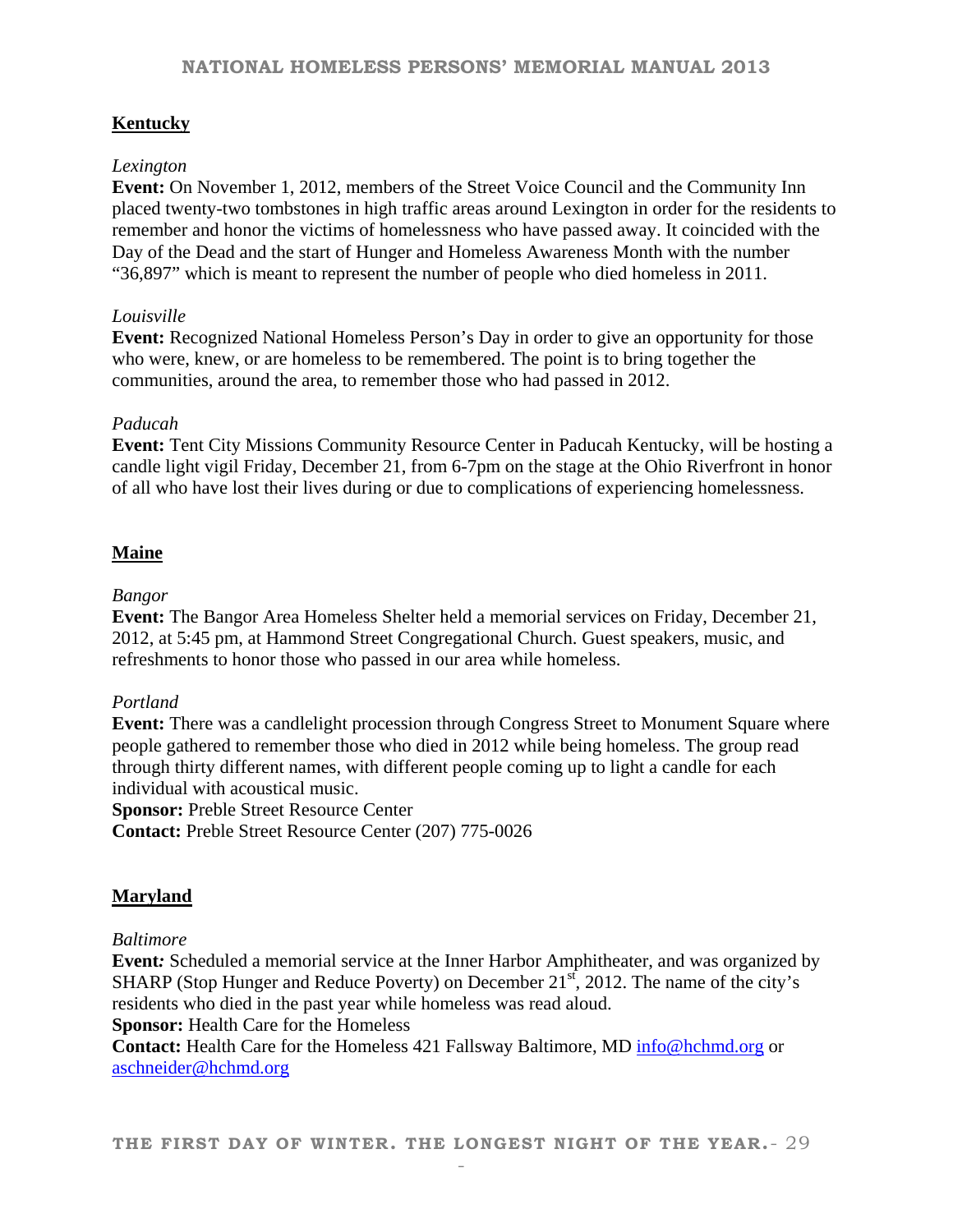#### *Elkton*

**Event:** Meeting Ground held a service of remembrance on Thursday, December 20, 2012 at 5PM at the Mary Randall Center, 401 North Street. A short service and reception honored our friends who have died in the last year.

#### **Massachusetts**

#### *Boston*

**Event:** The Church on the Hill, hosted the 23rd National Homeless Memorial Service on December 21, 2012 at 12:00 Noon at Church on the Hill 140 Bowdoin Street Beacon Hill. We read the names of over 100 people who had passed and lit candles as we remembered those we lost in the last year. Members of the homeless community and the people who served them also provided music on this the "shortest day and longest night" to be homeless. Food and refreshments followed the event in the church function room. All were welcome.

#### *Hyannis*

**Event:** Duffy Health Center held a service at the Federated Church in Hyannis at 5:30pm on Friday, December 21, 2012. Included in the service were bag pipes, a choir made up of consumers and providers and candles lit for each member of the homeless community that passed away last year.

#### *Springfield*

**Event:** Christ Church Cathedral and Arise for Social Justice held a Memorial Service at Christ Church Cathedral on Friday, December 21, 2012, at 1 pm., 35 Chestnut St.

#### **Michigan**

#### *Kalamazoo*

**Event:** Candlelight vigil was held at Grace Episcopal Church on December 21<sup>st</sup>, 2012. The service included a blessing, a moment of silence, and a rolling list of names that have died homeless in the area, with seven names added this past year.

#### *Traverse City*

**Event:** On January 19<sup>th</sup>, 2013 The national planning group held a candlelight vigil for a homeless man who froze to death this past fall. The Occupy movement recognized those who passed while being homeless to bring a voice to those who are not being heard. **Contact:** Ryan Hannon (231) 995-7721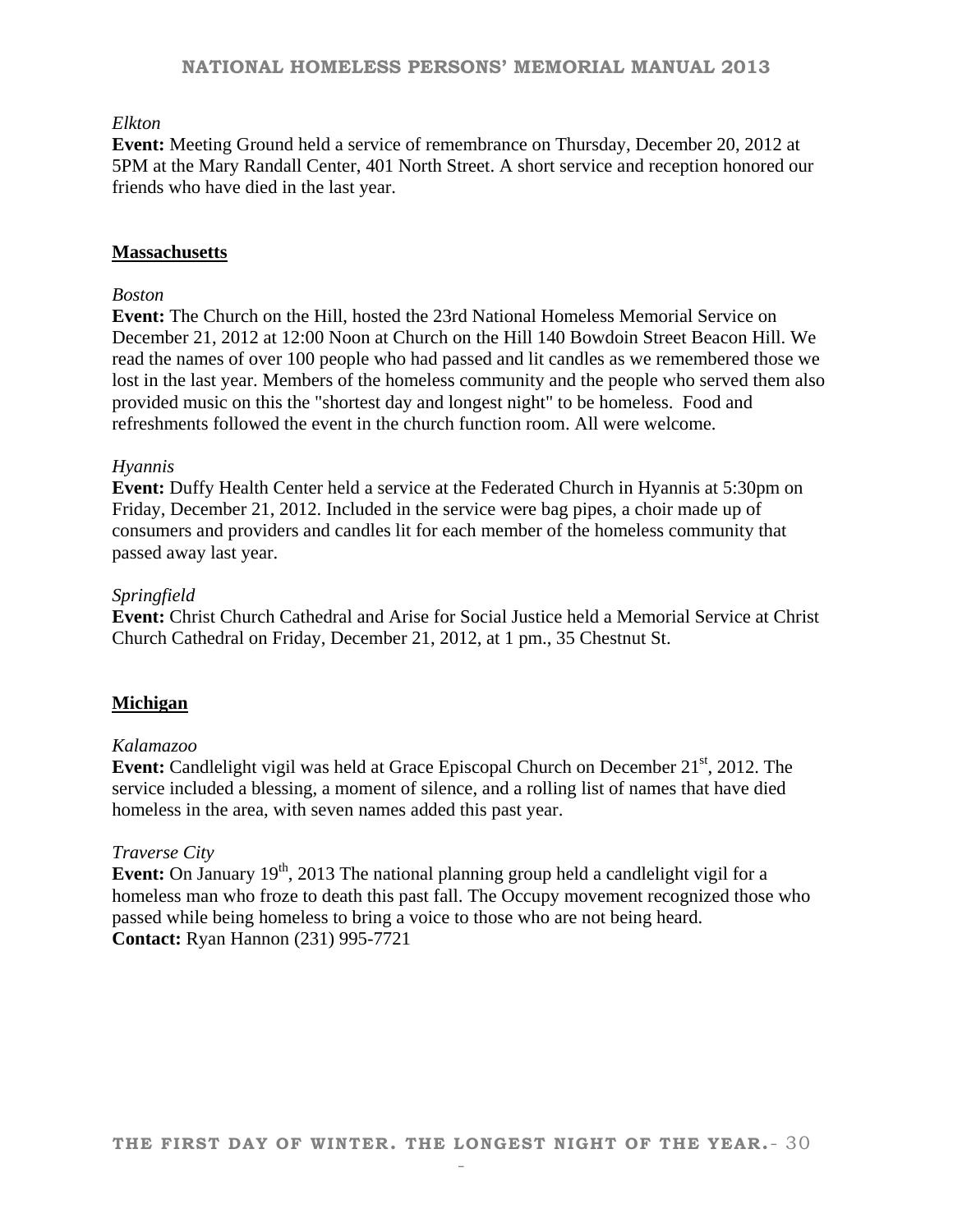#### **Minnesota**

#### *Duluth*

**Event:** On the steps of Duluth City Hall, a group of people remembered the people who died homeless in their community. As each name was read a candle was lit in memory of each person. **Sponsor:** Churches United in Ministry and the Human Development Center **Contact:** CHUM 218-720-6570

#### *Minneapolis*

**Event:** On December 20<sup>th</sup>, friends, families, and advocates carried signs, in a silent march, bearing the first names of each person who had passed away while being homeless. The service included music, lighting of candles, and a reading of names with a reflection about each person. After the service, a dinner at the Simpson United Methodist Church was held for both the homeless and the housed to sit side by side.

#### **Mississippi**

#### *Hattiesburg*

**Event:** A memorial service was held on December 21, 2012 at the fountain located behind City Hall to remember and recognize those who passed away this year. Attendees gathered to light candles and also to show their support they were asked to support agencies that work to end homelessness in the area.

**Sponsor:** Pinebelt Coalition on Homelessness **Contact:** 601-554-1005

#### **Missouri**

#### *St. Louis*

**Event:** Homeless advocates, clergy, and the homeless themselves gathered at Centenary to remember the twenty-two who passed away this past year. To remember each of the homeless who had passed, as each name was read a bell was rung in remembrance.

#### **Montana**

#### *Helena*

**Event:** At the Headwaters Covenant Church there was a service to bring honor to those who had passed in 2012 while homeless.

**Contact:** Headwaters Covenant Church: (406) 324-7273

#### *Kalispell*

**Event:** Samaritan House held a ceremony honoring all those who passed away this year in Montana, Friday, December 21, 2012, at Noon in Depot Park.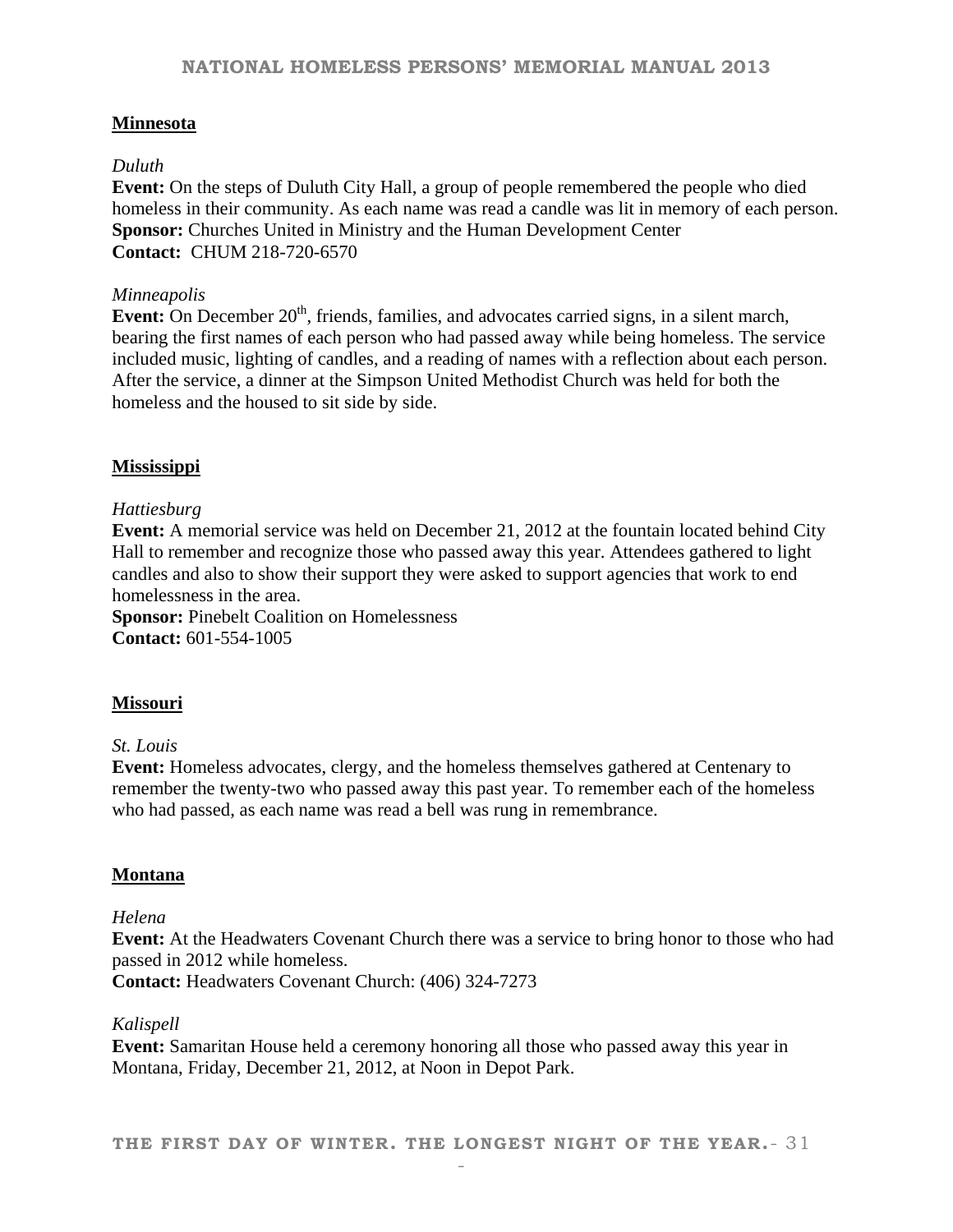#### **NATIONAL HOMELESS PERSONS' MEMORIAL MANUAL 2013**

#### *Yellowstone County*

**Event:** RiverStone Health's Healthcare for the Homeless held a candlelight vigil to remember the homeless who died in the past year. The ceremony was held at the Yellowstone County Courthouse, and the attendees were asked to bring a donation for the homeless people in the community. A camp of cloth tents bear the initials of each lost member of the community. **Sponsor:** Yellowstone County, the Salvation Army, the Montana Rescue Mission, & RiverStone Health Healthcare for the Homeless

#### **Nevada**

#### *Las Vegas*

**Event:** At HELP of Southern Nevada campus at 1640 E. Flamingo Road at 4pm there was a service to memorialize each of the homeless people who died this past year. **Sponsor:** HELP of Southern Nevada

#### **New Hampshire**

#### *Concord*

**Event:** On Friday December 21, 2012 there was a candlelight vigil to remember the homeless people who have died.

**Sponsor:** State House Plaza **Contact:** infogarty@afsc.org 603-224-2407

#### *Keene*

**Event:** On Friday December 21, 2012 there was a candlelight vigil that included church bells ringing for five minutes at the start of the service, which was then followed by singing and a procession to the shelter to remember those who passed away while being homeless.

#### *Laconia*

**Event:** Catholic Charities held a Memorial Vigil on Friday, December 21, 2012, at 5:30pm at Veteran's Square. **Sponsor:** New Hampshire Catholic Charities

#### *Manchester*

**Event:** From six to seven in Veterans Park on Friday December 21, 2012 there was a memorial service to honor those who passed while homeless.

#### *Nashua*

**Event:** In front of the Main Street Methodist Church, a group of people gathered for a prayer vigil to pay tribute to the homeless individuals who passed. **Sponsor:** Church of the Good Shepherd **Contact:** Eileen Brady Eileen@nsks.org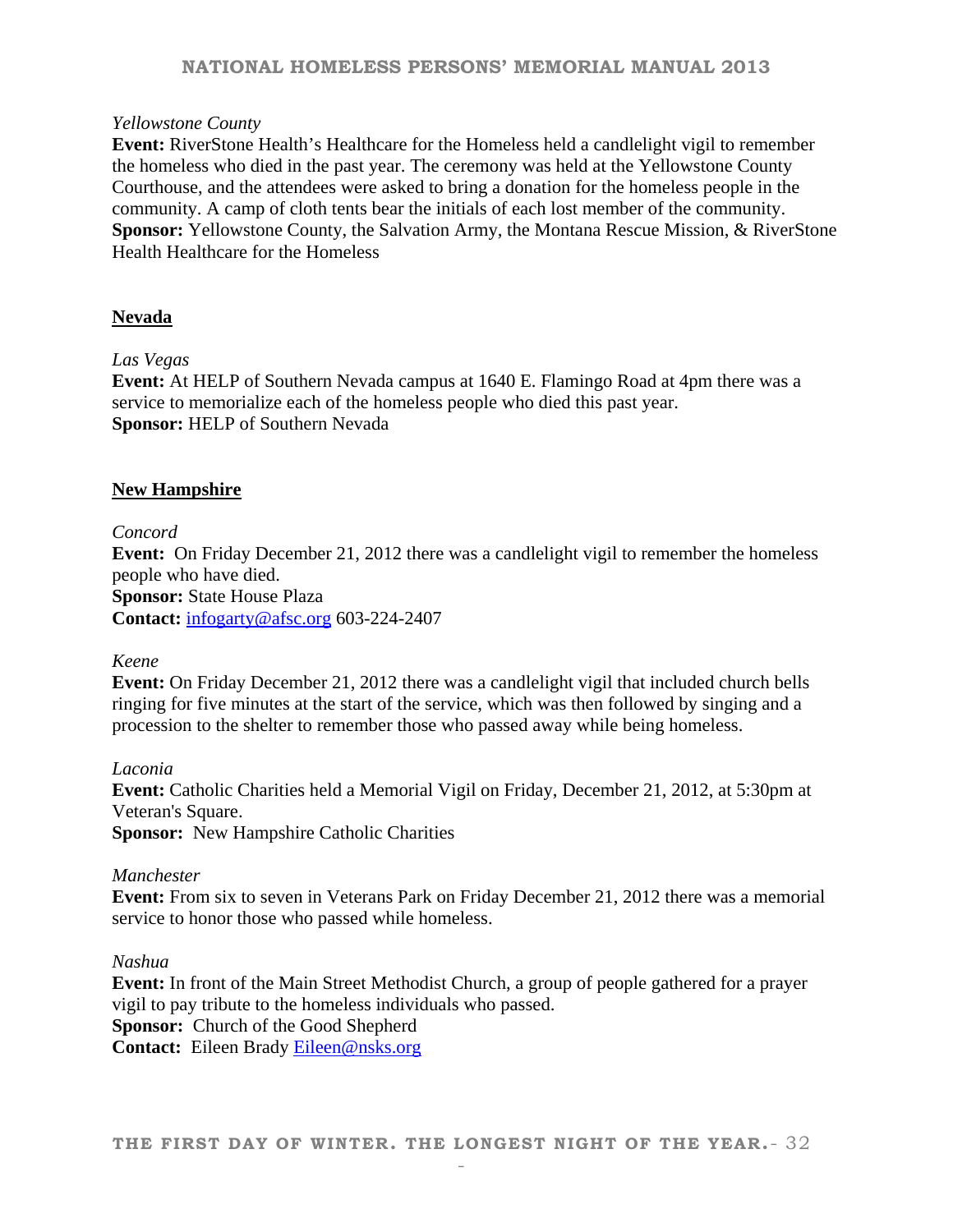#### *Newport*

**Event:** 6pm Vigil on the Common, followed by a soup and bread supper at Epiphany Church to remember those who passed while homeless and be in community with one another.

#### *Peterborough*

**Event:** At 5:30 pm, outside of the Peterborough Town House, a group of people gathered to honor the individuals who had passed the past year while being homeless. The group sang together and closed with a blessing.

#### *Portsmouth*

**Event:** A group marched from Vaughan Mall to the park, where they held a memorial for those who lost their lives due to the hardships of homelessness. Participants read off names of people with whom they met through working with the homeless who died this past year. **Contact:** Susan (603) 969-5318 or Cross Roads House, Jessica Brazeau (603) 436-2218, j.brazeau@crossroadshouse.org

#### **New Jersey**

#### *Camden*

**Event:** Project H.O.P.E. scheduled an event that provided guest speakers, presentations on available services, a complimentary lunch, and then conducted a memorial service at the Bergen-Lanning Health Center.

**Sponsor:** Project H.O.P.E

#### *Jersey City*

**Event:** The Garden State Episcopal Community's interfaith memorial took place at 1pm at the Church of the Incarnation at 68 Storms Ave. Throughout the day, volunteers were invited to make sandwiches and put together bagged gifts for the homeless. **Sponsor:** The Church of the Incarnation **Contact:** 201-209-9301 (Hudson County) volunteer@gsecdc.org

#### *Trenton/Mercer County*

**Event:** The event began with breakfast for the homeless, followed by a 10am service at Turning Point United Methodist Church at 15 South Broad Street in order to remember those who lost their lives while they were on the street. **Sponsor:** Turning Point Methodist Church

#### *Middlesex Co/North Brunswick*

**Event:** Along with a candle-light vigil, the program included information about homelessness, music and poetry readings from the homeless people, and a collection of sleeping bags and nonperishable foods. Triple C Housing hosted the event on December 21, 2012 to show respect to those who lost their lives while being homeless. **Contact:** Bridget Kennedy (732) 745-4228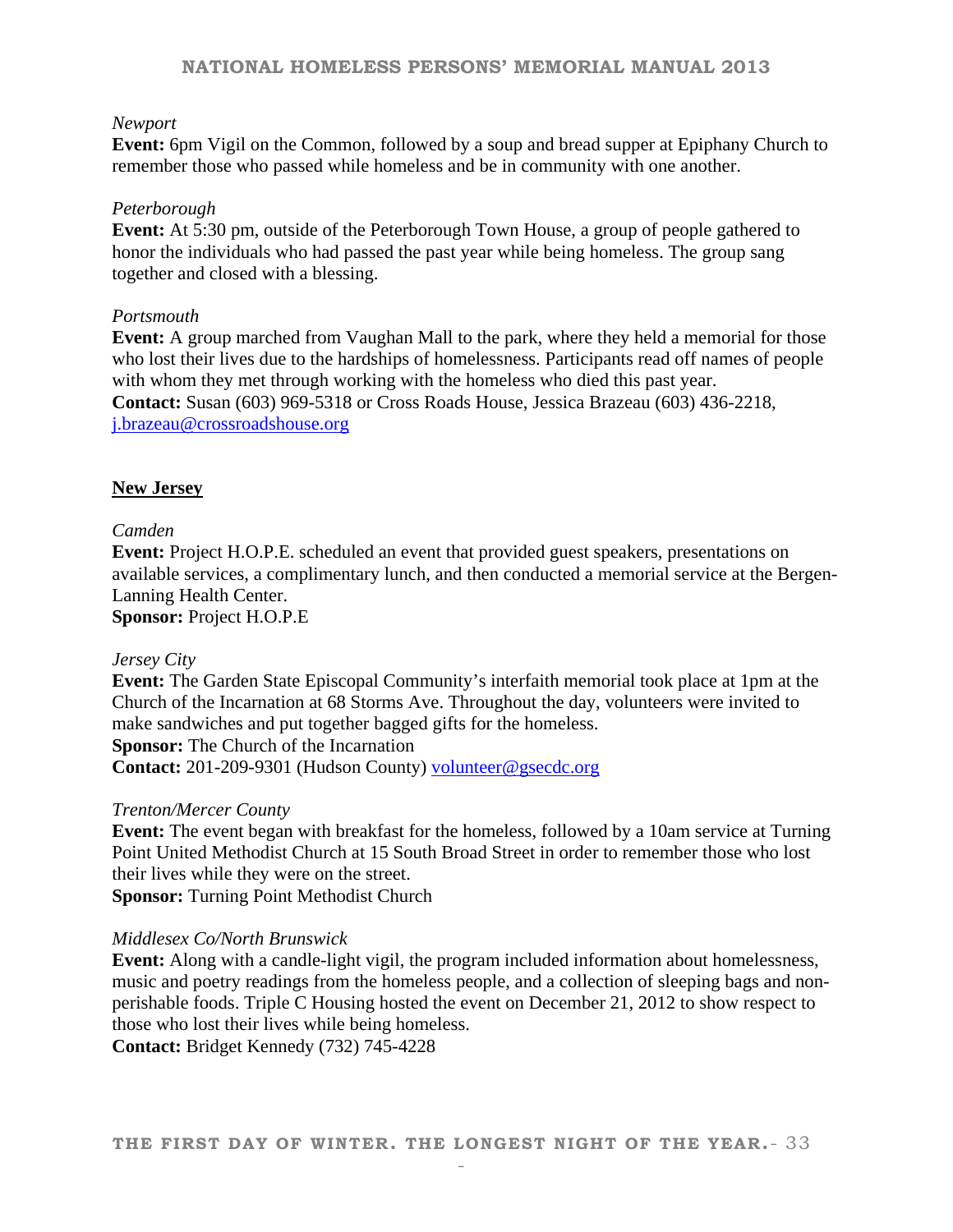#### **NATIONAL HOMELESS PERSONS' MEMORIAL MANUAL 2013**

#### *Newark*

**Event:** The Garden State Episcopal Community Development Corporation held an inter-faith homeless memorial service for the homeless neighbors, friends, and loved ones of homeless who died this past year. Volunteers were asked to make up gift bags and bagged meals for the homeless coming to the reception.

#### **New Mexico**

#### *Albuquerque*

**Event:** On December 20<sup>th</sup>, 2012, a homeless memorial vigil was held at the AHCH Memorial wall where Joy Junction provided lunch. There was a silent march to First United Methodist Church in order to have a short ceremony and a moment of silence for those who have lost their lives.

**Sponsor:** First United Methodist Church**.** 

#### **New York**

#### *Bronx*

**Event:** Picture the Homeless held its annual interfaith memorial service for our homeless brothers and sisters who passed away this year on Friday, December 21, 2012 at Judson Memorial Church 55 Washington Square South.

#### *Buffalo*

**Event:** The Western New York Coalition for the Homeless hosted a Memorial Day on Friday, December 21, 2012 at 3pm at the Matt Urban Hope Center, 385 Paderewski Drive. **Sponsor:** Matt Urban Hope Center **Contact:** Phone (716) 893-7222 Matt Urban Hope Center

#### *Jamestown*

**Event:** On Friday, December 21, 2012 there was a memorial at the St. Susan Center located at 31 Water St. to remember those who passed away due to or during their time being homeless. **Contact:** Assemblyman Goodell e-mail goodella@assembly.state.ny.us

#### *New York City*

**Event:** Care for the Homeless held a memorial program at our main offices at 30 E. 33rd Street, 5th floor, New York City, New York, from 9 a.m. to 10 a.m. on December 21. The program was arranged by Care for the Homeless clients and former clients and Care for the Homeless staff. Speakers included Care for the Homeless Consumer Advisory Board members and Executive Director Bobby Watts, and included a public education dimension on homelessness as a health crisis, candle lighting and exhibits.

**Sponsor:** Care for the Homeless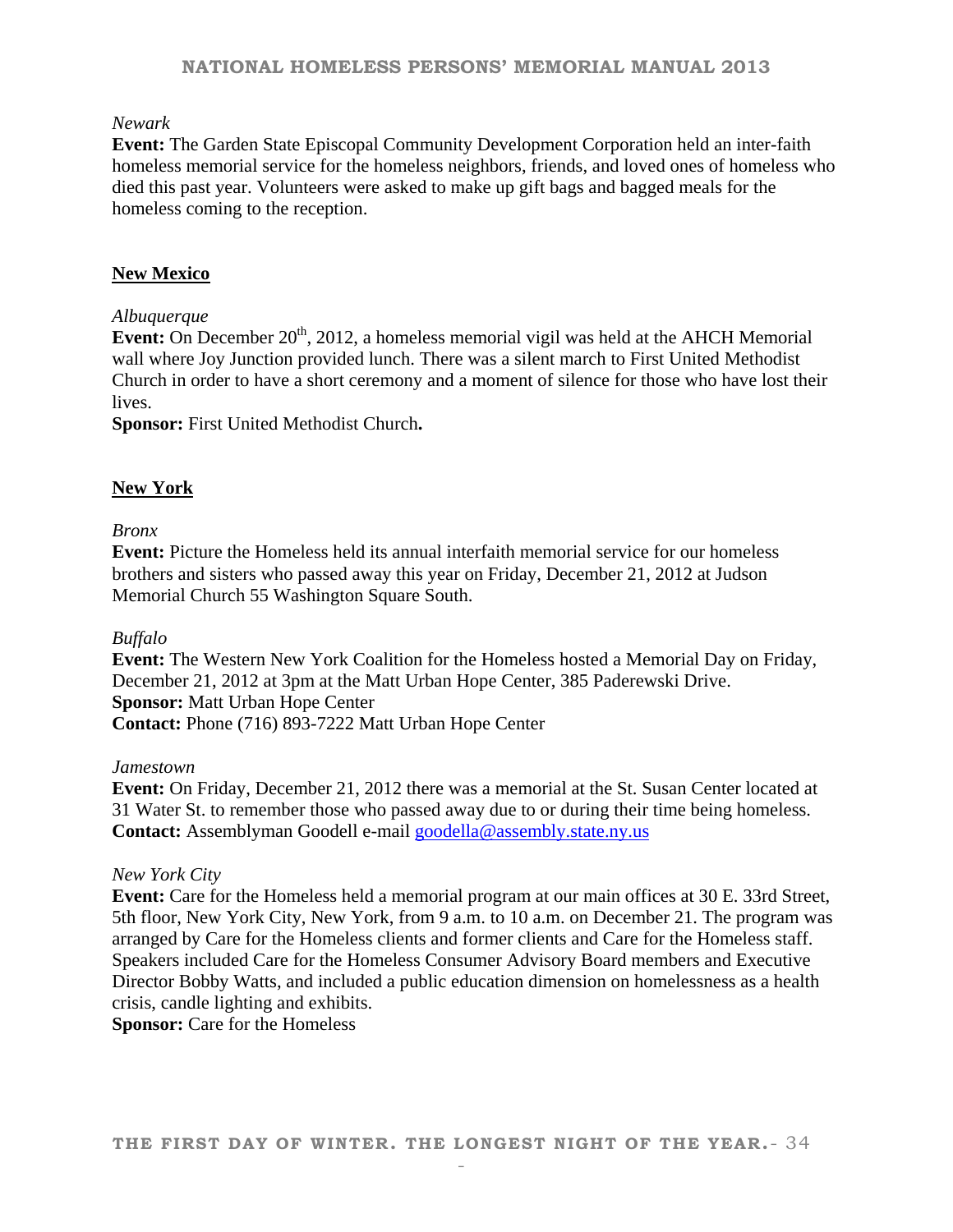#### *Rochester*

**Event:** Four homeless men passed away in June of 2012 and were remembered at St. Mary's church in Rochester with Saint Joseph's House of Hospitality and House of Mercy.

#### *Syracuse*

**Event:** A simple roadside memorial was set up for a homeless individual who died due to smoke inhalation and burns. The memorial was put up by the McBride Street Camp, and the memorial was set up with concrete bags, and has items such as a purple scarf, empty beer bottles and vodka, and two pennies that are at the bottom of the memorial.

#### **North Carolina**

#### *Greensboro*

**Event:** On Wednesday, December 19<sup>th</sup>, 2012 the Homeless Memorial Walk of Remembrance started at Interactive Resource Center (407 E. Washington St.) and ended at Grace Community Church (643 W. Lee St.). The memorial service was to respectfully honor those who passed away in 2012, and began at 6:15 pm.

#### *High Point*

**Event:** Volunteers and organizers with Partners Ending Homelessness held a memorial community dinner, in order to make those without a permanent address feel whole. The event was at one of the premier buildings during furniture market - Showplace.

#### *Raleigh*

**Event:** Homeless Memorial service remembered and celebrated the homeless who passed away this year at South Wilmington St. Center, December 21, 2012 at 7:45pm.

#### **Ohio**

#### *Cincinnati*

**Event:** Each year in Cincinnati the Greater Cincinnati Coalition for the Homeless and others come together to commemorate the lives lost, and to recommit to housing for all. The event was held on Friday from 5:30 to 6:30 at Washington Park, near  $14<sup>th</sup>$  and Elm. **Sponsor:** The Greater Cincinnati Coalition for the Homeless

#### *Cleveland*

**Event:** The Northeast Ohio Coalition for the Homeless hosted a candlelight vigil, where the community paid homage to those who passed away or had previous experience with being homeless. The service included lighting candles, taking a moment of silence, and learning how to combat homelessness in the community.

**Sponsor:** Northeast Ohio Coalition for the Homeless

**Contact:** 216-432-0540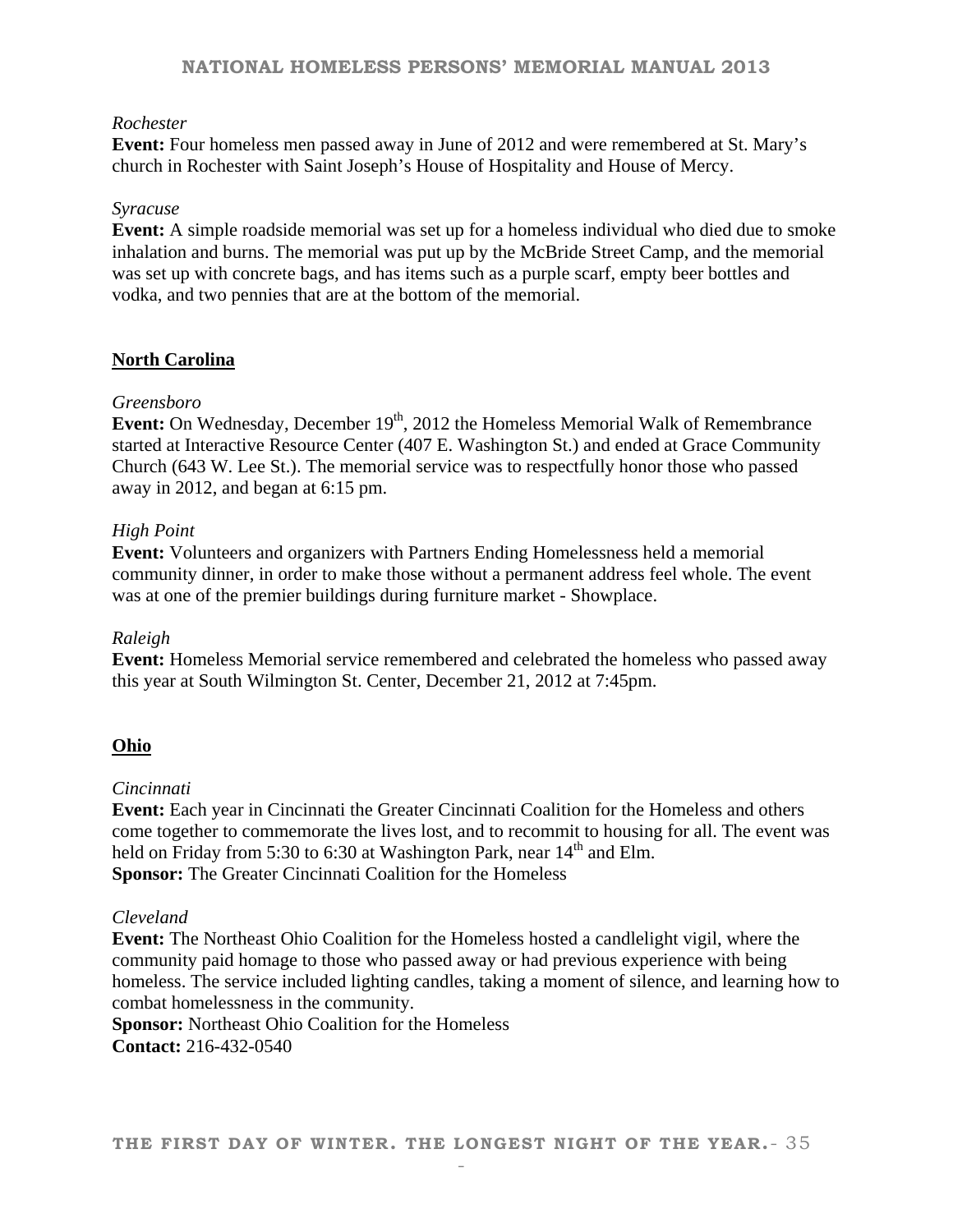#### *Columbus*

**Event:** This event is held every year to honor and remember those who have passed away who were homeless or formerly homeless. The evening is run by representatives from various faith backgrounds, and is concluded with a candle lighting ceremony.

#### *Toledo*

**Event:** On Friday, December 21, 2012 from 7-8pm, there was a memorial to remember those who passed away in the last year while unhoused. The ceremony included candles, prayers, singing, and honoring the memory of their lives. Afterwards, there was a light reception for community and fellowship. It was held at Salem Lutheran Church, located at 1127 N. Huron St.

#### **Additional Cities Holding Events:**

*Dayton* 

#### **Oklahoma**

#### *Tulsa*

**Event:** Those who had passed away in the last year were recognized at a candlelight vigil at the Tulsa Day Center in order to reflect, recognize, and remember those who died due to homelessness.

**Sponsor:** Tulsa Day Center **Contact:** Day Center 918-583-5588

#### **Oregon**

#### *Albany*

**Event:** Homeless individuals, City staff, social service providers, faith based organizations, American Legion Post 10, St. Mary's School Choir and the general public gathered together on December 21, 2012, at the Albany City Hall Plaza in recognition of three people who lived and died on our streets, in abandoned properties, from illnesses or conditions directly related to homelessness. The event marked the City of Albany's fourth participation in National Homeless Person's Memorial Day. The event was sponsored by the city of Albany, Oregon, the Homeless Enrichment and Rehabilitation Team, Samaritan Health Services, American Legion Post 10 and the Community Services Consortium.

#### *Coos Bay*

**Event:** The service was from 5:30 to 6:30pm December 21, 2012 on the Coos Bay Boardwalk under the shelter of U.S. Highway 101 and Anderson. Guests were asked to bring a candle for a vigil held in remembrance of those who passed away due to homelessness and were asked to bring either cookies to share or warm clothing donations.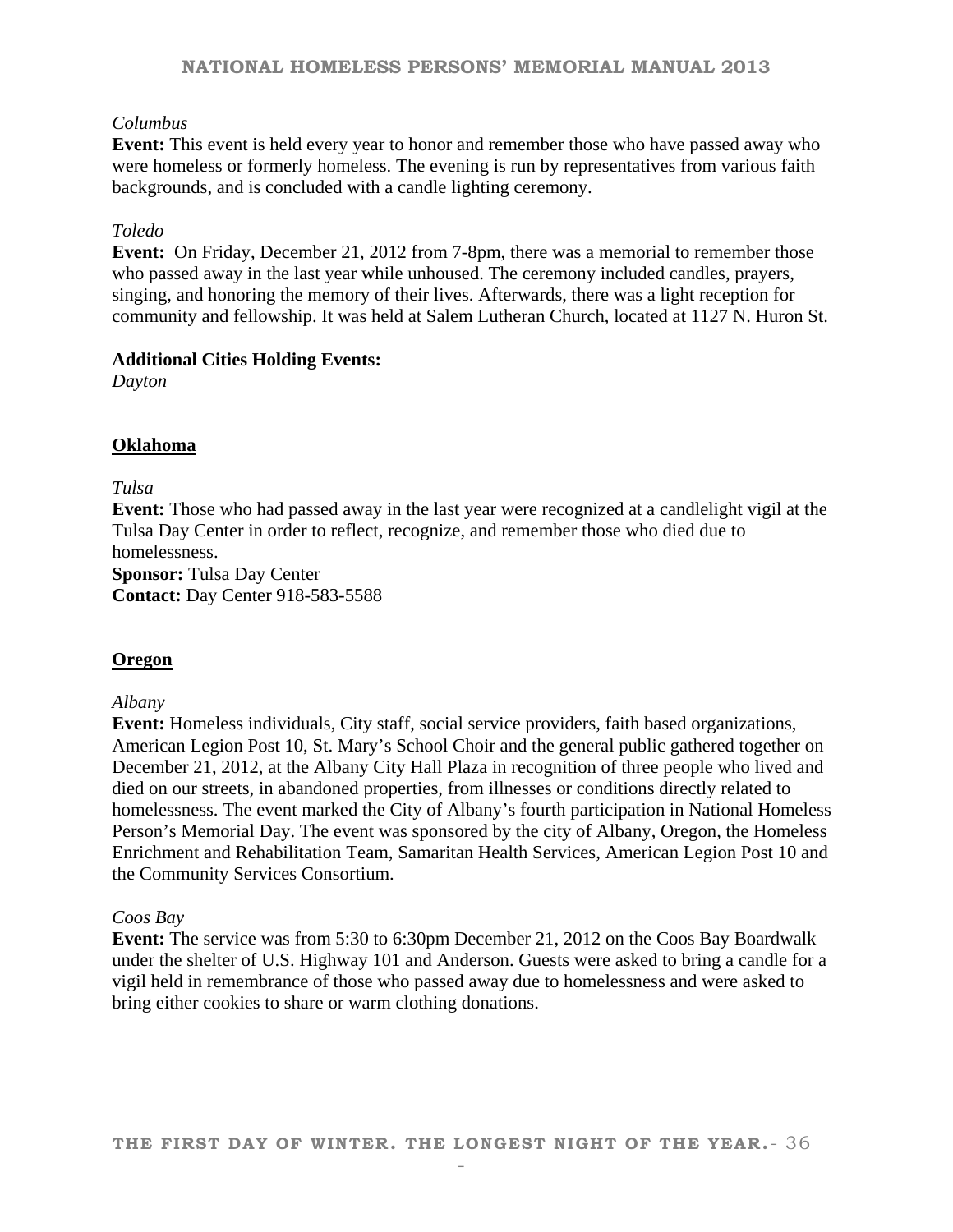#### *Grants Pass*

**Event:** Homeless Persons' Memorial Day: The Longest Night of the Year on December 21, 2012 at the Josephine County Courthouse. There was a remembrance and collaboration to create HOPE for those who are in search of a place to call HOME, facilitated by the Josephine County Homeless Task Force.

**Sponsor:** Josephine County Homelessness Task Force

#### *Hood River*

**Event:** A vigil was held on Friday, December 21, 2012 with a group of community members who came together to pray, light candles, and speak the names of people who died, while currently or previously homeless. The event was held at Overlook Memorial Park at Second and State streets.

#### *Newport*

**Event:** To those who had lost friends, relatives, and other loved ones to homelessness observed National Homeless Persons Memorial Day through a memorial service at Don Davis Park. Vivid testimonies and memories of each deceased person were told at the service as well.

#### *Portland*

**Event:** Due to the amount of homeless individuals in the area, the Multnomah County asked Street Roots to help provide information and more knowledge on why homelessness is happening. In 2012, 47 people were reported dying while on the streets, so this county took initiative in learning more on how to give back to this community and help fellow community members.

#### **Sponsor:** Street Roots

**Contact:** Dignity Memorial Homeless Veterans Burial Program 800-34-DIGNITY or Street Roots (503) 228-5657 and Rosecityresource.org

#### **Pennsylvania**

#### *Philadelphia*

**Event:** Many gathered at Thomas Paine Plaza with lit candles to remember those who had passed in 2012. Signs with names of the homeless and formerly homeless were held while friends of those who passed away were allowed to speak or tell stories of those who died. The program included poetry, music, a signature memorial, and a roll call of the names. **Contact:** (215) 232-7272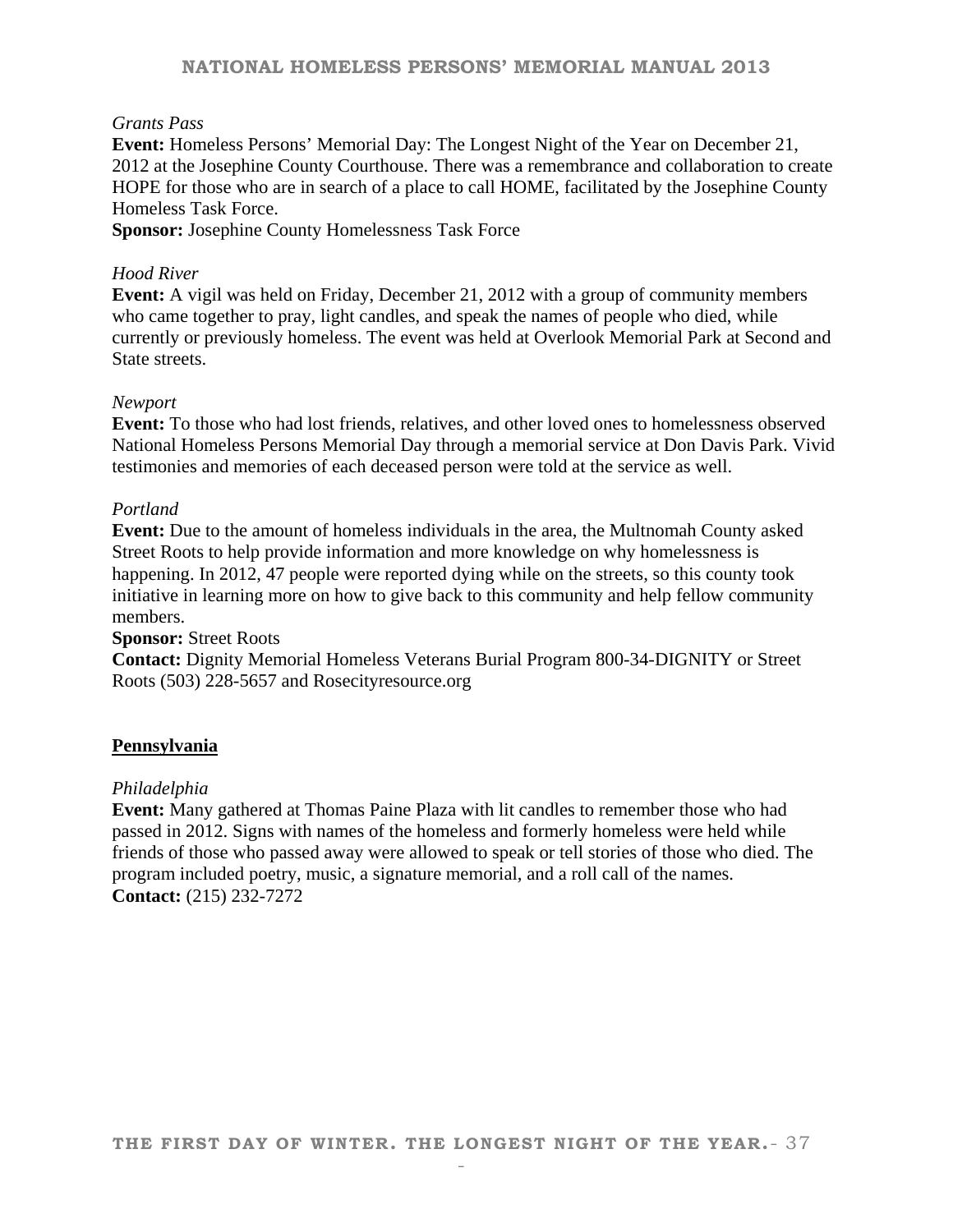#### *Pittsburgh*

**Event:** At a street corner in Pittsburgh, people gathered to remember those who passed away in 2012 by having a memorial on December 21, 2012. There was an official reading of names, prayer, and song included in the program. **Sponsor: Pittsburgh Mercy Health Systems Contact:** Pittsburgh Mercy Health System Operation Safety Net (*Operation Safety Net is part of Pittsburgh Mercy Health System, sponsored by the Sisters of Mercy*) 1518 Forbes Avenue Pittsburgh, PA 15219 Phone: 412.246.2980 or 412.232.5739 Email: operationsafetynet@pmhs.org

#### *Pottstown*

**Event:** At the Smith Family Plaza at 100 E. High Street there was a candle light ceremony to remember those who passed away in the region. Sweat socks and long johns were collected at the event.

#### *Wilkes-Barre*

**Event:** At St. Stephen's Episcopal Procathedral, the Wilkes-Barre County conducted the Homeless Person's Memorial to commemorate the passing of the formerly and current homeless population. There were guest speakers and a candle lighting to honor those who had passed. **Sponsor:** St. Stephen's Church

**Contact:** 570-822-7118 (Catholic Services) or St. Vincent DePaul Soup Kitchen 570-829-7796

#### **Additional Cities Holding Events:**

*Lancaster*

#### **Rhode Island**

#### *Providence*

**Event:** At the Cathedral of Saints Peter and Paul at 30 Fenner St.(off of Broad St.) there was a service and a luncheon to celebrate the strength and the spirit of those who passed away in 2012 while homeless. During the service there were 32 candles that were lit to remember those who passed away, and one candle that was lit in remembrance of those who were unnamed. The service was held at 10:30am, with a luncheon provided at 11:30am. **Sponsor:** Rhode Island Homeless Advocacy Project

**Contact:** (401) 721-5685 for the Rhode Island Coalition for the Homeless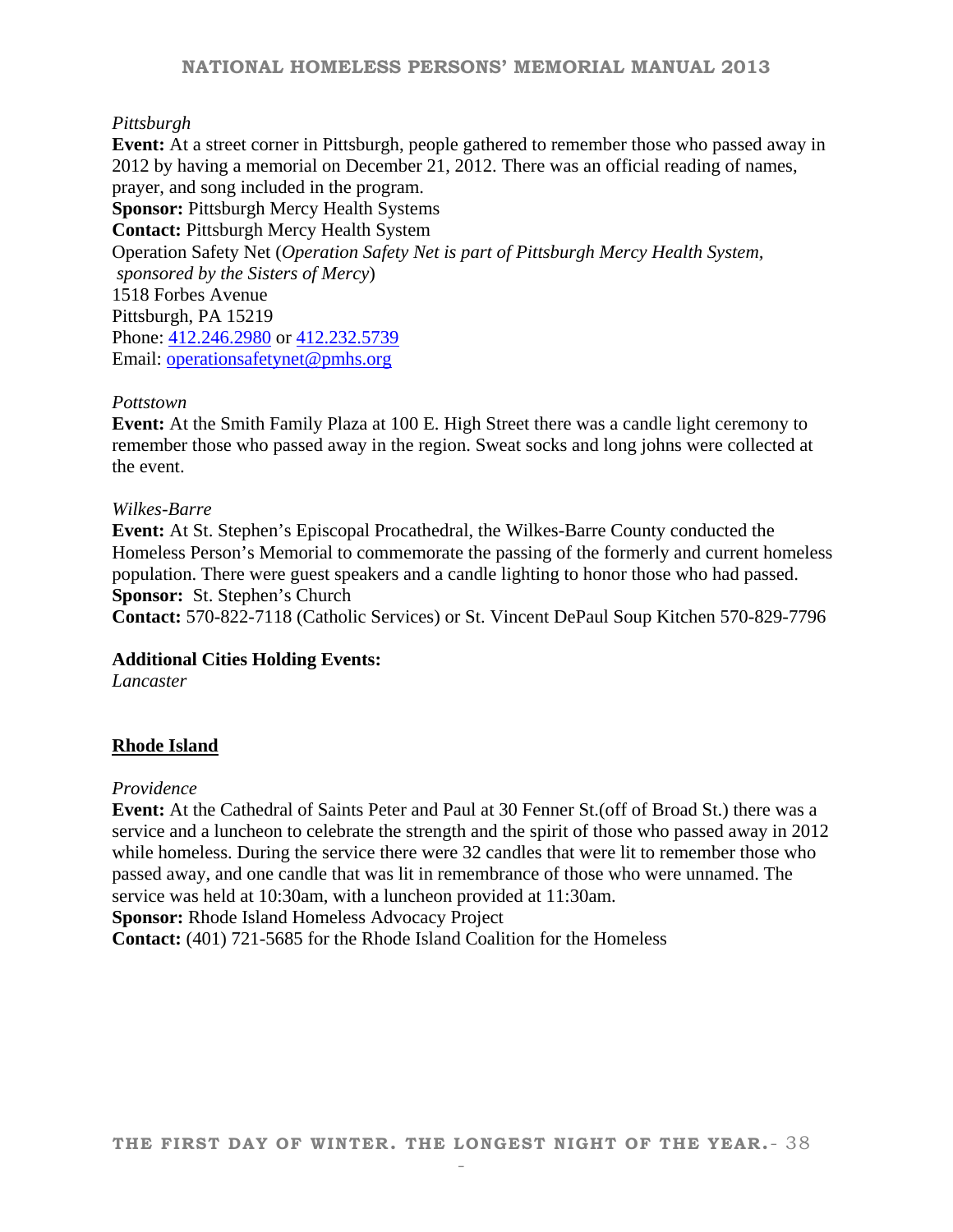#### **South Carolina**

#### *Spartanburg*

**Event:** The sixth annual Homelessness Vigil was held at the Barnet Park on November 15<sup>th</sup>, 2012. The event is held every year to raise awareness of the circumstances of homelessness. Neil Donovan, Executive Director for National Coalition for the Homeless spoke, as well as a number of other entertainers and speakers. Warm clothing and a hot meal was provided as well.

#### **South Dakota**

#### *Sioux Falls*

**Event:** Behind Kilian College during the Hunger and Homeless Awareness Week, many gathered for a memorial service that's purpose was not only to remember those who passed away but also to help raise awareness of the many struggles people face. Along the riverbank where the memorial was held, there is a plaque to remember the homeless who have died.

#### **Tennessee**

#### *Knoxville*

**Event:** The public was invited to gather to recognize those formerly homeless, those who are homeless, and those who have died while homeless. Knoxville's fourth annual Homeless Memorial Day service included a candlelight walk starting at Cherokee Health Systems Broadway Clinic, and then followed by a brief memorial service at St. John's Lutheran Church. **Sponsor:** St. John's Lutheran, Church

**Contact:** Lost Sheep Ministry Nancy Douglas 865-688-9636

#### *Memphis*

**Event:** The Memphis Health Center's Healthcare for the Homeless Program hosted a memorial service at the Mt. Olive Cathedral CME Church at 538 Linden Ave. from 6-8pm. After the service, on December 18, 2012, dinner was provided.

**Sponsor:** Memphis Health Center, Inc.

**Contact:** Sharon Hill, Homeless Case Manager, 901-261-2062, shill@mphshc.org

#### *Nashville*

**Event:** On Sunday, December 9, 2012, a homeless memorial service was held under the Jefferson Street Bridge. An opening reception was provided with coffee, pastries, and lunch after the memorial service. At the service a complete list of names were read, with a time in which anyone could add to the list, if necessary.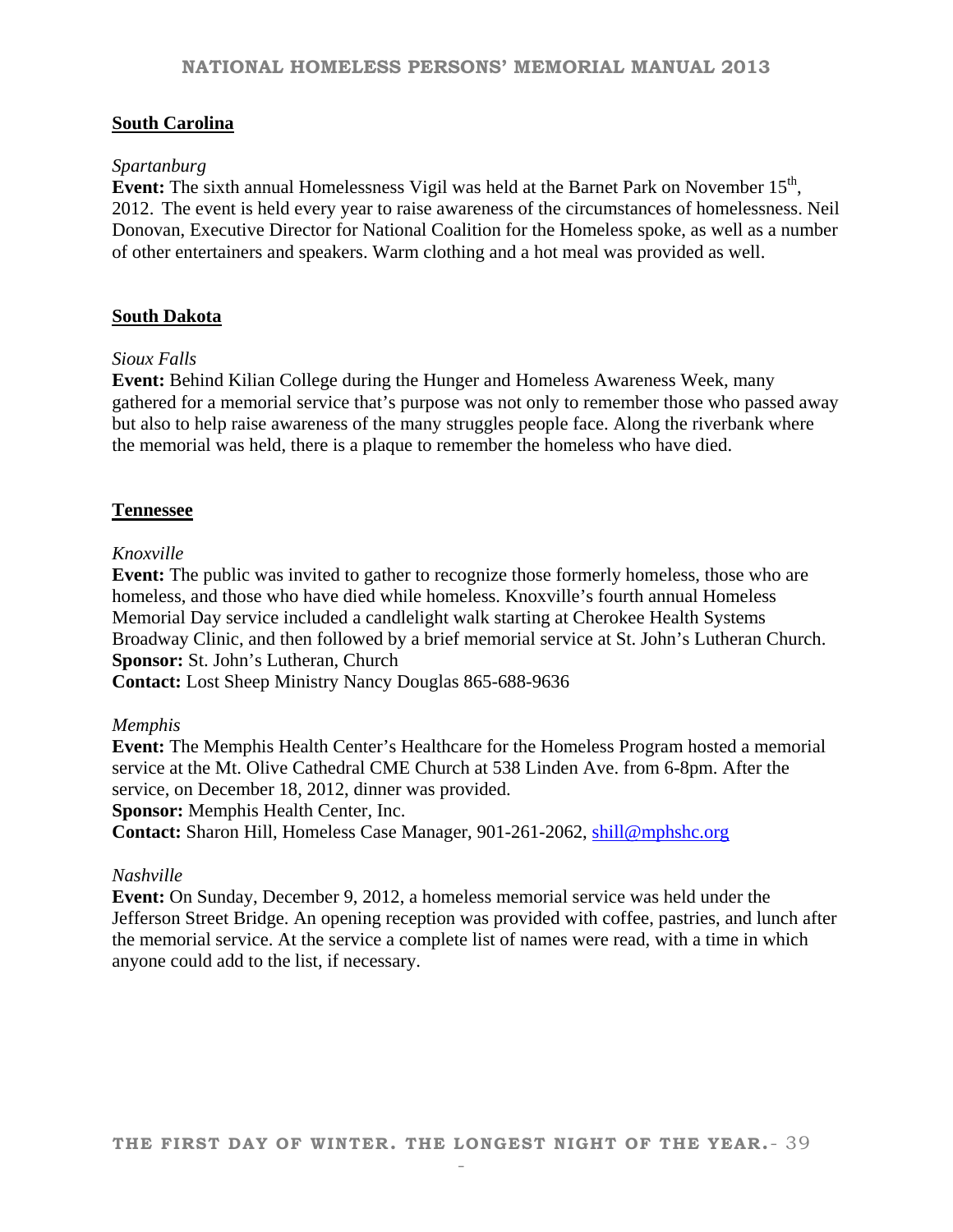#### **Texas**

#### *Austin*

**Event:** The mayor of Austin recognized November 18, 2012 as Homeless Memorial Day in order to give official recognition to the men, women, and children who are living and dying on the streets.

#### **Sponsor:** Homeless Memorial

**Contact:** http://www.housethehomeless.org/contact-us/

#### *Bryan-College Station*

**Event:** Community members gathered outside the Twin City Mission Bridge Homeless Shelter to honor those who passed due to the cold. Many came to light candles to remember the local homeless community and to reflect on the struggles of homelessness.

#### *Corpus Christi*

**Event:** At the 12<sup>th</sup> annual Sunrise Homeless Memorial Service, Mayor Nelda Martinez encouraged all citizens to remember and recognize the need to help transition homeless citizens from the streets. The service was held to honor the homeless who died in 2012.

#### *Fort Worth*

**Event:** Tarrant County Homeless Coalition will be holding a candlelight vigil for families of those that have passed at the Salvation Army, 1855 East Lancaster, at 1:30pm. A discussion on the issue of homelessness and a remembrance of lives lost was held at the Union Gospel Mission, 1321 East Lancaster, at 7:00pm. **Contact:** Cindy J. Crain (817) 509-3635

#### *Houston*

**Event:** The Coalition for the Homeless of Houston Harris County hosted a National Homeless Persons' Memorial Day Event on Friday, December 21, 2012 on the steps of City Hall (901 Bagby) at 5:30 p.m. Names of those who died while experiencing homelessness were read. Additionally, blankets, winter coats, hats, scarves, and gloves were collected at the vigil for distribution to members of our community currently experiencing homelessness; donations were greatly appreciated.

**Sponsor:** Coalition for the Homeless **Contact:** (713) 739-7514

#### *Lubbock*

**Event:** The Community Health Center of Lubbock held a candlelight vigil on December 21<sup>t</sup> at the Dave Freriks Park. The Center worked with Salvation Army to host the event that included a reading of names, public discussions, and a prayer service. **Sponsor:** Community Health Center of Lubbock

**THE FIRST DAY OF WINTER. THE LONGEST NIGHT OF THE YEAR.**- 40 -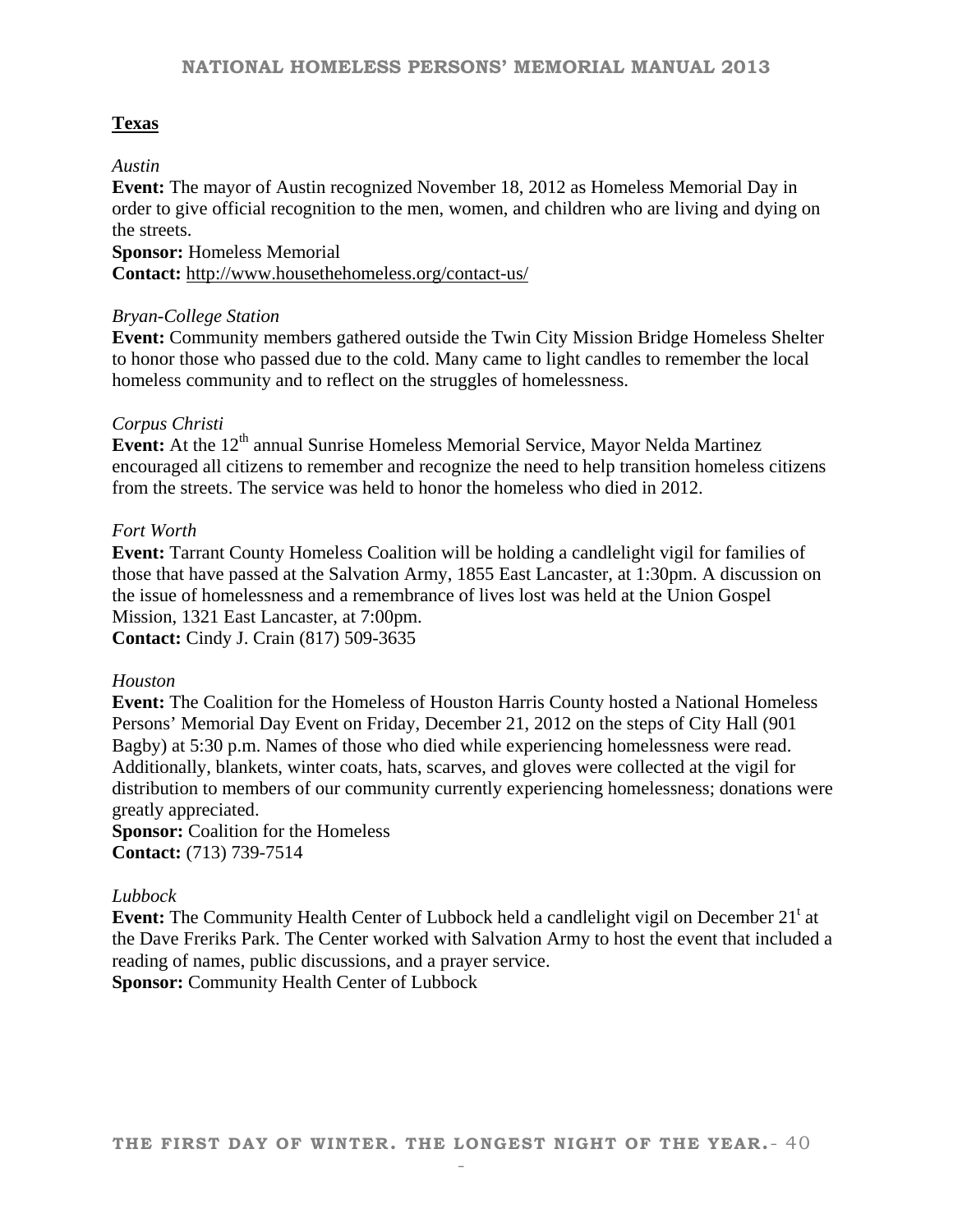#### **Utah**

#### *Salt Lake City*

**Event:** About 100 people gathered in Pioneer Park, lead by the Fourth Street Clinic, and remembered those who died with a candle light vigil. Also, the community took this opportunity to unite in order to raise awareness for permanent housing solutions.

#### **Vermont**

#### *Montpelier*

**Event:** Held a candlelight memorial in order to recognize and remember the men, women, and children who passed away in 2012 while homeless.

#### *Randolph*

**Event:** CVCAC/Clara Martin held a food drive for the local food shelf and a candlelight vigil.

#### *Rutland*

**Event:** Housing advocates gathered in Rutland's Depot Park to light candles and raise awareness of the city's homeless community. The service started at 5pm, in which the public was invited to listen to the stories of the homeless and to light a candle to symbolize a commitment to end homelessness.

Sponsor: Rutland County Housing Coalition **Contact:** (802) 775-9286

#### *White River Junction*

**Event:** Several communities came together to remember the homeless people who died. A list of names were read at the service and put together by The American Friends Service Committee. **Sponsor:** Tri-County CAP Homeless Program **Contact:** (603) 443-6150

#### **Additional Cities Holding Events:**

*Brattleboro Burlington* 

#### **Virginia**

#### *Charlottesville*

**Event:** The Haven hosted the annual homeless memorial service to take time to remember those in the homeless community who passed away and to raise awareness about the effects of homelessness. The service incorporated a combination of mourning, words of hope, and personal reflections on homelessness.

**Sponsor**: The Haven **Contact**: Stephen Hitchcock, Day Haven Manager, Chaplain & Volunteer Coordinator: stephen@thehaven.org

**THE FIRST DAY OF WINTER. THE LONGEST NIGHT OF THE YEAR.**- 41 -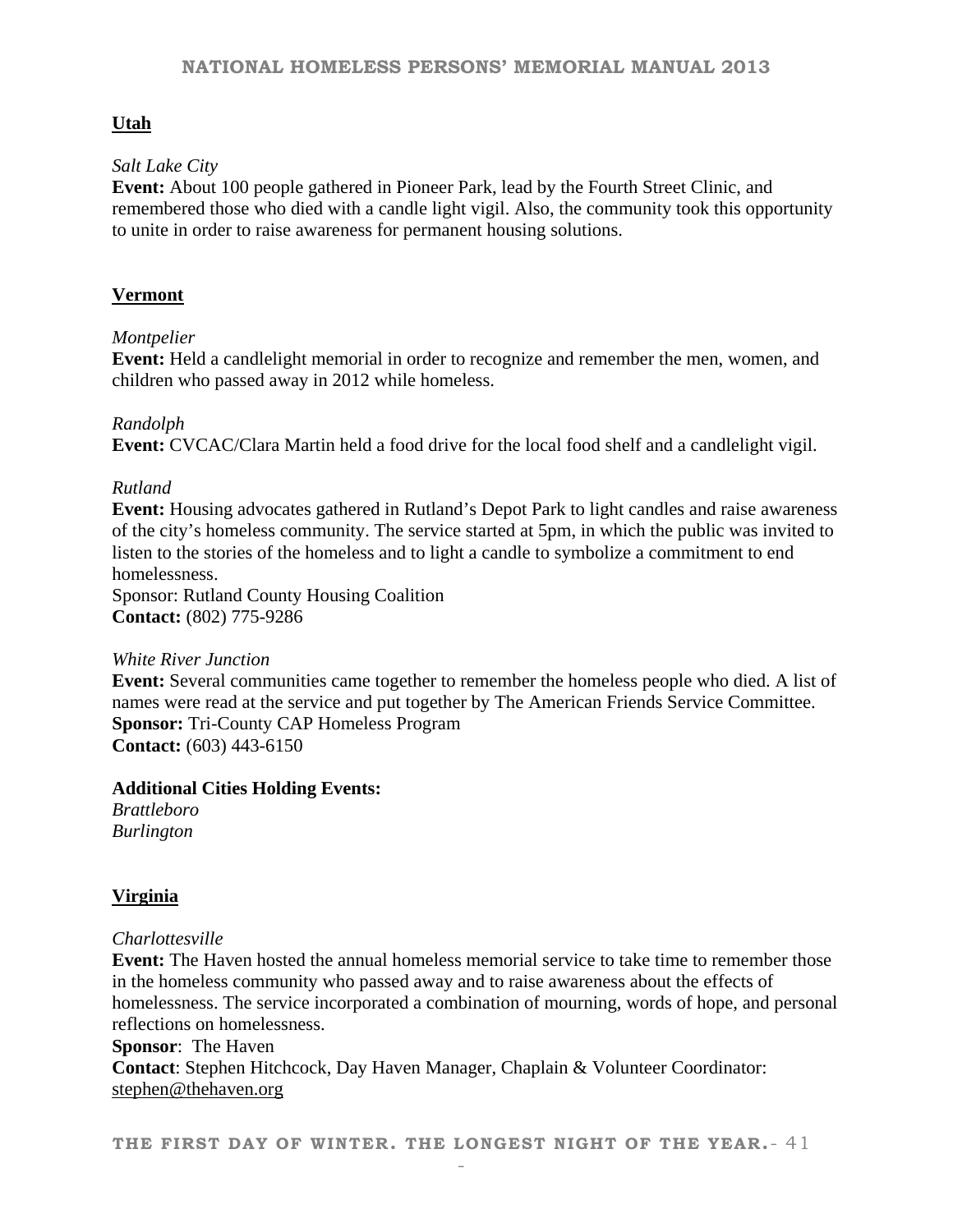#### **NATIONAL HOMELESS PERSONS' MEMORIAL MANUAL 2013**

#### *Chesapeake*

**Event:** Chesapeake's vigil took place from 5:30-7pm at Heron's Landing apartments, 2133 S. Military Hwy. The vigil honored those who died while on the streets. **Contact:** (757) 622-9268 Yilla Smith

#### *Norfolk*

**Event:** Norfolk hosted a vigil and a half-mile walk from 5:30-6:30pm, that started at the Salvation Army at 5525 Raby Road. **Contact:** (757) 622-9268 Yilla Smith

#### *Portsmouth*

**Event:** The Portsmouth's vigil was scheduled from 5:30 to 6pm at the High Street Landing, to both recognize those who passed away while homeless and to raise awareness in the area. **Contact:** (757) 393-7848

#### *Virginia Beach*

**Event:** Virginia Beach held a vigil from 7-8pm at the Lighthouse Center, 825 18<sup>th</sup> Street, to remember those who have passed away while homeless.

#### **Washington**

#### *Bremerton*

**Event:** A small memorial was held for the five lives that were lost, and were honored with a reading of names and singing songs of remembrance held outside of First Christian Church in Bremerton. Food, clothes, and a few holiday presents were also donated to the Bremerton Salvation Army and Kitsap Rescue Mission.

#### *Seattle*

**Event:** On Sunday, October 21, 2012 a "Tree of Life" sculpture was placed in Victor Steinbrueck Park to inspire a future when homelessness no longer exists. The "Leaves of Remembrance" have names embedded on them and are scattered all around the sidewalks in order to not only forget, but to link all of us together.

#### *Spokane*

**Event:** The Community Health Association of Spokane held its "Longest Night" event on Friday, December 21, 2012 at 11am at the Denny Murphy Clinic, 1001 West 2nd Ave. The event was held outdoors. Our Homeless Outreach team led the memorial and a balloon was released for each person who passed away this year as the name was read.

#### *Yakima County*

**Event:** Held their eighth annual Homeless Person's Memorial Day Vigil at the Millennium Plaza, at 20 S. Third St. The program included a remembrance of each individual who passed away, music, and a litany written for the occasion.

**Sponsor: Y**akima Neighborhood Health Services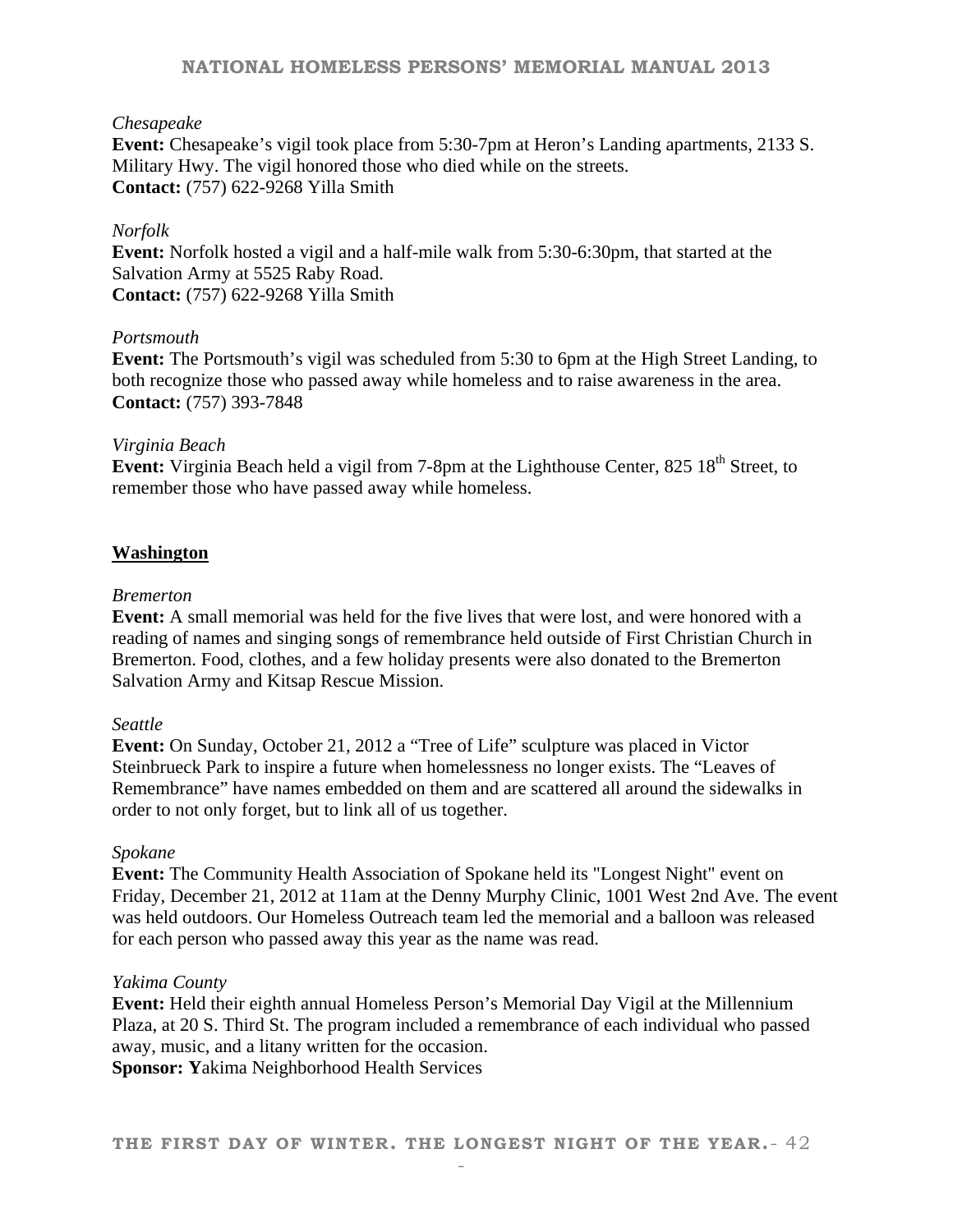#### **Wisconsin**

#### *Green Bay*

**Event:** The St. John the Evangelist Homeless Shelter Ministry Team held a Local Memorial Service for the Greater Green Bay Area, in partnership with the National Homeless Persons' Memorial Day, at St. John the Evangelist Church in Downtown Green Bay, 413 St John Street, on Thursday December 20, 2012. Event was interpreted for the Deaf Community. **Sponsor:** St. John the Evangelist Catholic Parish

#### *Kenosha*

**Event:** The theme for the 6<sup>th</sup> annual National Homeless Person's Memorial Day was "Walkin' in My Shoes." It was held on Friday, December 21, 2012 at the Civic Center Park at 900-57<sup>th</sup> Street. Winter survival kits and community resource information were distributed to each street homeless person at the event and hot soup was provided after the event as well. **Sponsor:** Library Park **Contact:** Walkin' In My Shoes (262) 764-0214

#### *La Crosse*

**Event:** The Salvation Army hosted a local memorial for those who died this past year as a result of homelessness. On December 21, 2012, there was a memorial walk and candlelight vigil from Burns Park at Seventh and Main streets to Cameron Park at 4:15pm. **Sponsor:** Salvation Army La Crosse **Contact:** 608-782-6126 Kathy Bowling

#### **Wyoming**

#### *Casper*

**Event:** Poverty Resistance held a candlelight vigil at Poverty Resistance, 450 S. Wolcott, at 5:00p.m. on December 21, 2012. There was a short statement in memory of Virginia Sellner, snacks, and a mobile food pantry. Theme "Pray for the dead, fight like hell for the living."

#### *Cheyenne*

**Event:** The Wyoming Coalition for the Homeless held a ringing of the bell, speeches by various homeless advocates and by Wyoming Governor Matt Mead on December 21, 2012 at noon on the capital building steps in Cheyenne.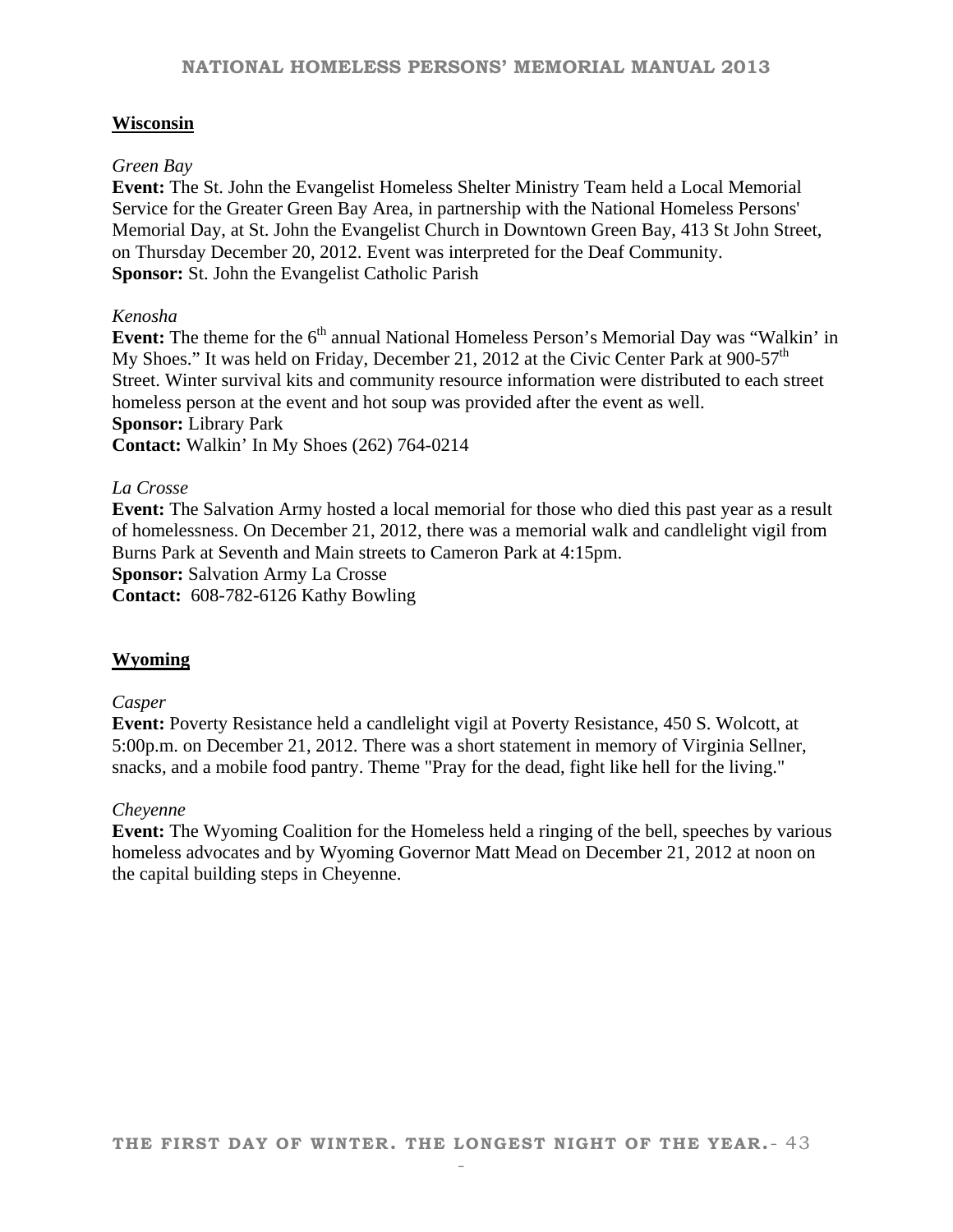### **Saying Good-Bye: A Story about Loss in a Shelter**

By: Barbara Anderson, director, Haven House Services, Jeffersonville, IN, and NCH Board Member

Charles "Cash" Brown. Cash was the first person to ever die in the shelter. He had pancreatic cancer and said that the shelter was his home and it was his right to stay there. At first we tried to hospitalize him, including his daughter but he refused, adamantly. The staff and residents cared for him, as they would a family member, and he died 10 minutes before the ambulance arrived, that forced him to go to the hospital via a court order his daughter finally won. His daughter called us two months after his cremation and asked that his ashes be buried under the Japanese Elm in the front of the shelter. There are now six trees there. A plaque, donated by a local memorial company, bears their names. She said her father felt at home there for the first time in a long time and it meant something to him. He was an African American Vietnam Veteran, played in several bands, and retired from the Jefferson County Public School System as a maintenance man. They visit him and us, both she and her brother.

Jonelle Akers was our oldest in age, at 75, and our oldest in time at the shelter. She was a paranoid schizophrenic who I found sitting in the rain in 2006. We fought endlessly with the mental health system to get her placed but they said she was "lucid" and couldn't help her. She played the piano beautifully, cussed like a sailor, and looked over the children as if they were her own, while her own would not even claim her body. She too is under the tree.

Mike Kahafer was a Vietnam Veteran as well. He had constant pain and was a great guy, when he wasn't clouded over by the pain medication. His smile was the most infectious thing; you had to smile when he did smile on those rare occasions. His eyes were brilliantly blue; and was a quiet man who really just wanted to get along. He died from heart failure after taking too much of his medication. He did not commit suicide, but was just trying to kill the pain.

Tommy Rawlings was an older man who drove his moped around town like a religion. He was struck by a car and died after 10 days. Tommy was a friendly optimistic man. He didn't let anything stop him and just loved to ride his moped. There is a video about him on Facebook saying he didn't get hugs as a child, until he became homeless he didn't feel loved. Once he entered homelessness he found an abundance of hugs. It was an odd statement because he felt more loved as a homeless man than a housed child.

"Cincinnati" John Anderson was an older man, a veteran, devoted to his deceased wife, Mary. They were nomadic in lifestyle and I really thought when Mary died two years ago that John would settle in and finally become housed because he had a substantial monthly income from veteran's and social security. He did not. His nickname came from the travels at the first of the month to Cincinnati to get his money. He would come back around the third week of the month dead broke and stay for two weeks. The cycle was repeated monthly for as long as I have known him and that was about 25 years. He had dancing blue eyes and loved to spin a story. He never lived without his drink and would not even ask to come to shelter because he knew he couldn't bring a drink. He would tease me and say, "Someday you are going to let it rip and we will party at the shelter all night long."